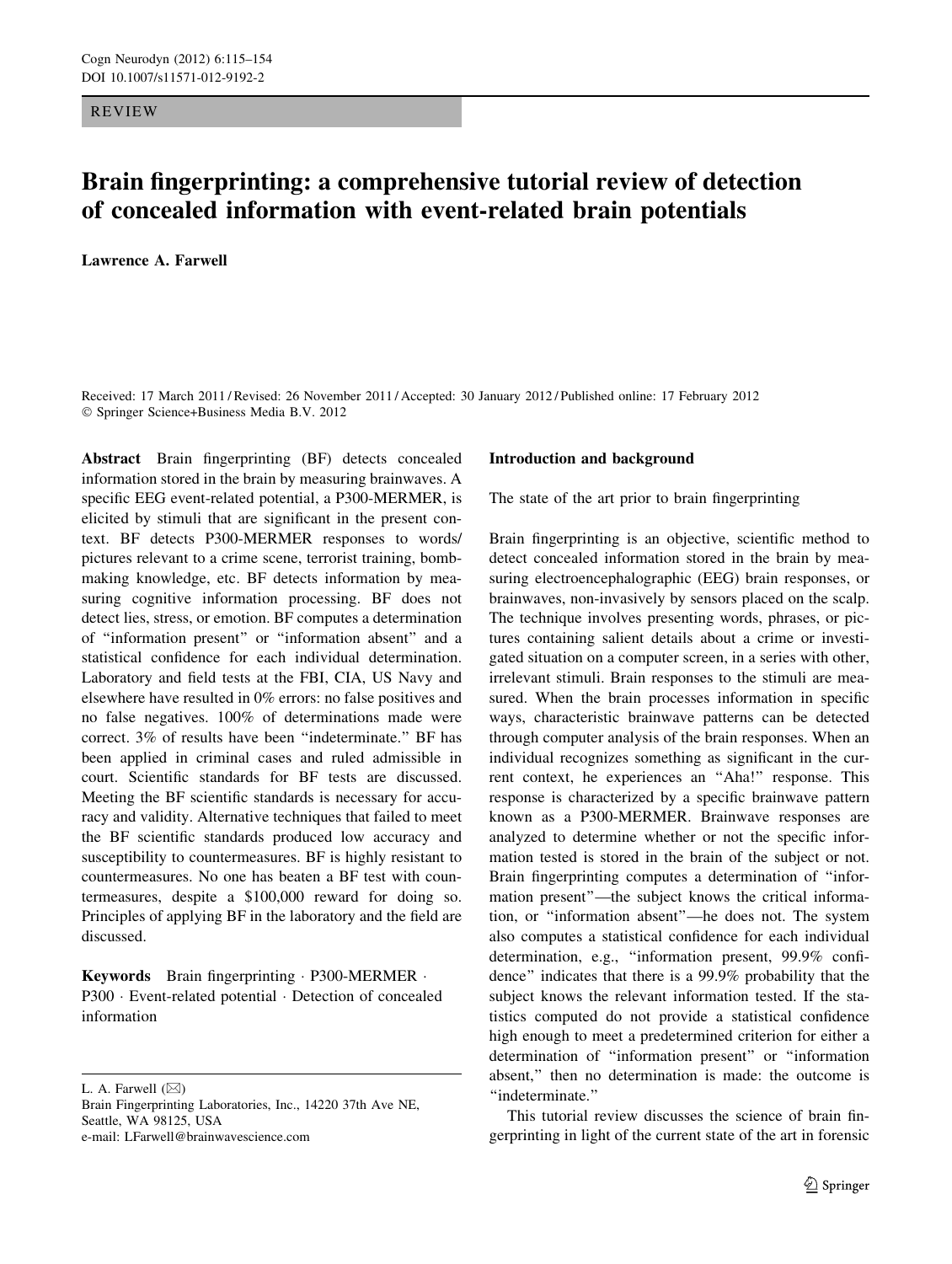science, the scientific principles on which the technique is based, published scientific data, successful field applications, applications in the judicial system and legal admissibility in court, scientific methods and standards for brain fingerprinting tests, correcting misconceptions and avoiding errors in applying the science, and the role of brain fingerprinting in criminal investigations and security.

Prior to the invention of brain fingerprinting, the state of the art in forensic science, investigations, and criminal justice was as follows. The goal is to reconstruct the crime and accurately identify the perpetrator. This is accomplished by connecting features of the crime scene with features associated with the perpetrator. The crime involves participants and a crime scene. The participants include one or more perpetrators, and may include one or more victims and/or witnesses.

The crime scene has two types of features that may be of use: permanent features and changes wrought by the crime. Permanent features pre-exist the crime and persist after the crime. These include buildings, streets, the lay of the land, etc. Changes that took place at the time of the crime include such things as the positioning of the body in the case of a murder, fingerprints, blood at the crime scene, etc.

The participants in the crime also have permanent and changed features. Permanent features of the participants include, for example, DNA and fingerprints. Changed features of the perpetrator may include, for example, wounds sustained in the course of the crime. Changes to the victim wrought by the crime can be considered along with the crime scene.

The fundamental task of investigations is to establish accurate and reliable connections between features of the crime scene and victim on the one hand and features of the perpetrator and witnesses on the other. The perpetrator may leave traces of a permanent feature of the perpetrator, such as DNA or fingerprints, at the crime scene. The perpetrator may take with him from the crime scene traces of a permanent feature of the crime scene, such as an unusual kind of soil on his shoes. The perpetrator may take with him from the crime scene traces of changed features of the crime scene, such as the blood of the victim.

In some cases, investigators may establish a connection directly between a feature of the crime scene and a permanent feature of the perpetrator himself. This can be the case with DNA and fingerprints. In other cases, investigators may establish a connection between the crime scene and something associated with the perpetrator. For example, the perpetrator may leave behind fiber samples at the crime scene that can be matched to clothing he owns.

The crime scene generally has many features that can be established with certainty. Every suspect also has many features that can be established with certainty. When and to the extent that specific features common to both are available, forensic science can establish objective, definitive connections between the crime and the perpetrator. Generally, however, in the past there have been only very few specific features of the crime scene that can be definitively and uniquely matched to features of a particular suspect.

Generally the most major change that takes place in the perpetrator and witnesses is something that has not been directly detectable through forensic science techniques. The perpetrator and witnesses to a crime virtually always know that they have observed and/or participated in the crime. They virtually always know more than a few small details about what took place and who was involved. The record stored in the brains of the witness and perpetrator is often a much more comprehensive account of the crime than what can be pieced together from connecting a few specific features of the crime scene with a few specific features of the perpetrator.

The record stored in the brains of witnesses and perpetrators, however, has not been accessible to scientific scrutiny. The only way to access this record has been through interrogation and testimony. The record of the crime stored in the brain of witnesses and revealed through testimony has the advantage of often providing by far the most comprehensive account of the crime available. Except in rare cases where a crime is recorded on video, witness testimony often provides much more information than is available through any other means.

Witness testimony, however, has several disadvantages. Even when the witness is deemed to be truthful, witness testimony is not a complete and accurate account of the crime. Witness testimony is a subjective report of the contents of memory. It is well known that human memory is not a perfect record of events. Memory is known to be limited and imperfect in a number of ways. It is approximate, sometimes distorted, selective, and subject to numerous influences. Memory is known to be affected by mental or physical illness, injury, passage of time, drugs, and many other factors.

The two primary disadvantages of witness testimony are the following: (1) Human memory is imperfect; and (2) The witness may lie.

In weighing the advantages and disadvantages of witness testimony, which constitutes subjective reports of the contents of human memory, every judicial system throughout history has reached the same three conclusions:

- 1. The brain is a sufficiently accurate recorder of events that testimony constituting subjective reports of the contents of memory is universally admitted and considered as evidence.
- 2. The brain is a sufficiently imperfect recorder of events that witness testimony is never taken to be absolute fact. Any proceeding that includes witness testimony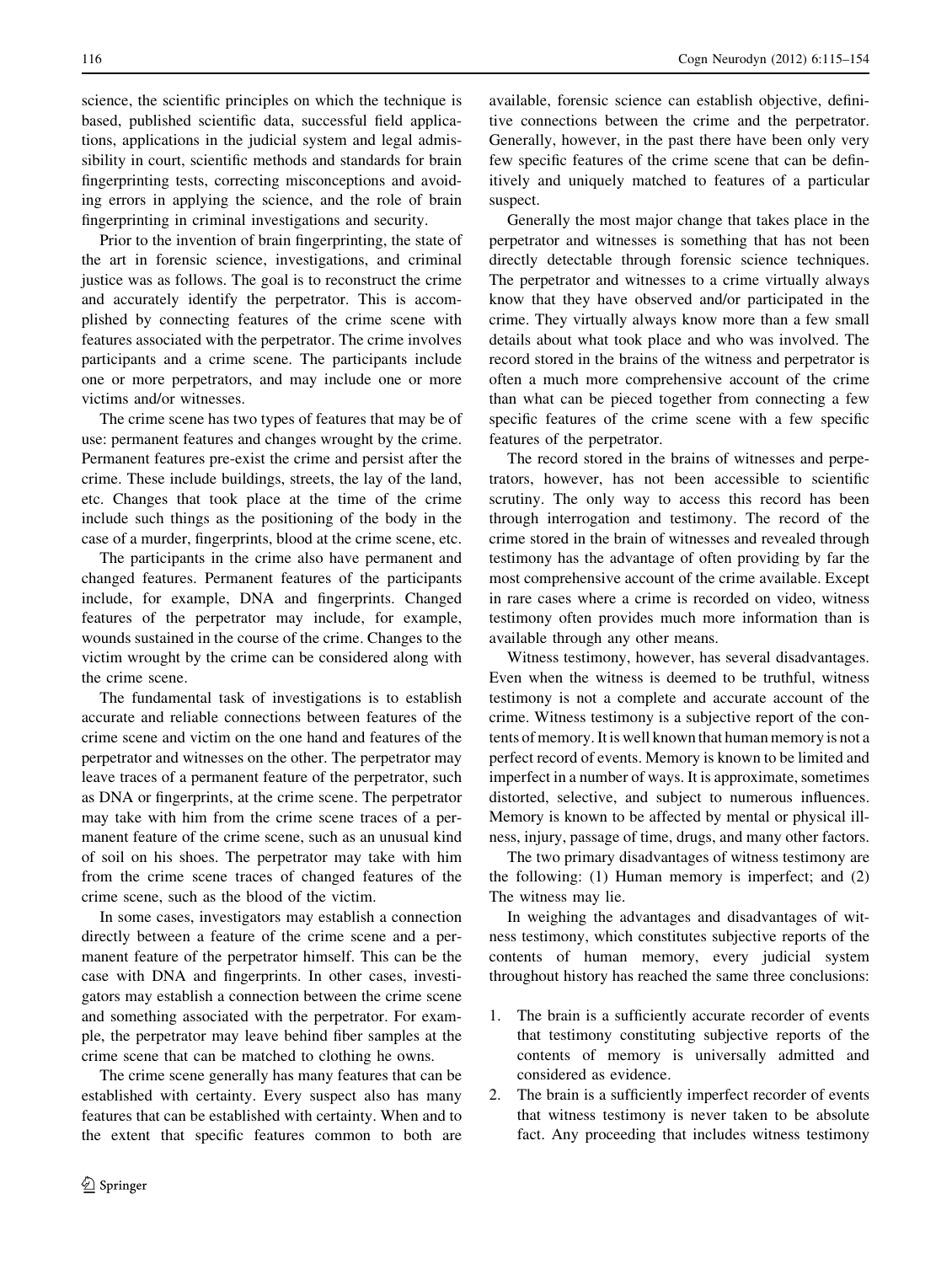must weigh the testimony in light of the well known limitations of human memory.

3. Any proceeding that includes witness testimony must consider the veracity of the witness.

The same principles that apply to the subjective reports of witnesses of the contents of their memory also apply to suspects, with the added disadvantage that perpetrators have a greater motivation to lie. Even in the case of confessions, the same limitations that apply to witness testimony apply to testimony by a suspect.

In an attempt to eliminate one of the three major limitations of testimony, investigators have developed psychophysiological methods to attempt to detect deception (Farwell [1995a](#page-36-0), [2013](#page-37-0)). The fundamental premise of the various techniques for detection of deception is that lying produces emotional stress and other psychological effects, which in turn produce physiological arousal and other physiological changes. These can be measured through changes in perspiration, blood pressure, breathing, etc. The commonly used control question test (CQT) in conventional detection of deception employs direct, relevant questions regarding participation in the crime, such as ''Did you shoot Mr. Jones?''

Lykken [\(1959](#page-38-0), [1960\)](#page-38-0) originated a new technique for discovering more of the details of the record of the crime stored in the brain. It is known as the guilty knowledge test (GKT) or concealed information test (CIT) (Iacono [2007,](#page-37-0) [2008;](#page-37-0) Iacono and Lykken [1997;](#page-37-0) Iacono and Patrick [2006](#page-37-0); Verschuere et al. [2011\)](#page-39-0). Rather than asking direct, ultimate questions about participation or non-participation in the crime, the subject is asked about a series of alternative details of the crime, only one of which is correct. For example, the interrogator may ask, ''Regarding the murder weapon, do you know it was a pistol? Do you know it was a shotgun? Do you know it was a knife?''

All subjects are expected to answer ''No'' in response to each question. A subject who does not know the details about the crime will be telling the truth in every case, and will not know which item is crime-relevant. A subject who participated in the crime will recognize the ''guilty knowledge'' or concealed information contained in the correct, relevant item, and is expected to lie in response to the relevant question. The theory is that the resulting psychophysiological responses will reveal this lie and the subject's possession of the associated concealed information. As such, the conventional concealed information test is an adjunct to interrogation and testimony. It is a method not of directly detecting evidence of a crime, but of determining the veracity of a subject who is testifying regarding the evidence.

Methods for detection of deception or credibility assessment have met with limited success. They have been used primarily to guide investigations rather than to definitively establish the relevant facts. They have not generally been admissible in court.

Overview of brain fingerprinting science and technology

In summary, the state of the art in investigations, forensic science, and criminal justice has been a combination of two modes of establishing a connection between the crime scene and the perpetrator:

- 1. Objective data collection and forensic science: establishing objective, scientific connections between a few specific features of the crime scene and a few specific features of the perpetrator.
- 2. Interrogation and testimony: obtaining a subjective account of the contents of memory, and attempting to determine whether or not the subject is lying.

What is generally the most comprehensive repository of information about the crime, the record stored in the brains of participants, has not been available to scientific scrutiny or objective investigation. There has been no objective, scientific way to detect the record stored in the brain and thereby to connect the perpetrator with the crime scene.

Brain fingerprinting addresses this fundamental lack. Brain fingerprinting was developed to provide an objective, scientific way to connect the established features of the crime scene with the record of the crime stored in the brain of the perpetrator (Farwell [1992a,](#page-36-0) [1994](#page-36-0), [1995a](#page-36-0), [b](#page-36-0), [2010,](#page-37-0) Farwell and Donchin [1991\)](#page-37-0). The major benefit of brain fingerprinting is that it brings the record stored in the brains of participants within the realm of scientific scrutiny and objective investigation (Farwell and Smith [2001;](#page-37-0) Iacono [2007](#page-37-0), [2008](#page-37-0); Iacono and Lykken [1997;](#page-37-0) Iacono and Patrick [2006](#page-37-0)).

Brain fingerprinting provides an objective method to detect features of the crime that are stored in the brain of the suspect. This is accomplished by measuring the subject's brain response to stimuli in the form of words or pictures presented briefly on a computer screen. During a brain fingerprinting test, electroencephalograph (EEG) signals are recorded non-invasively from the scalp. When a subject recognizes and takes note of something significant in the present context, the brain emits an ''Aha!'' response. This involves the firing of neurons in a specific, identifiable pattern known as a P300-MERMER that can be detected by computer analysis of the EEG signals. When a subject recognizes a specific feature of the crime scene, such as the murder weapon, the brain fingerprinting system detects the ''Aha!'' response and its corresponding EEG pattern (Farwell [1992a,](#page-36-0) [1995a](#page-36-0); Farwell and Donchin [1991](#page-37-0); Farwell and Smith [2001\)](#page-37-0). This reveals that the subject knows the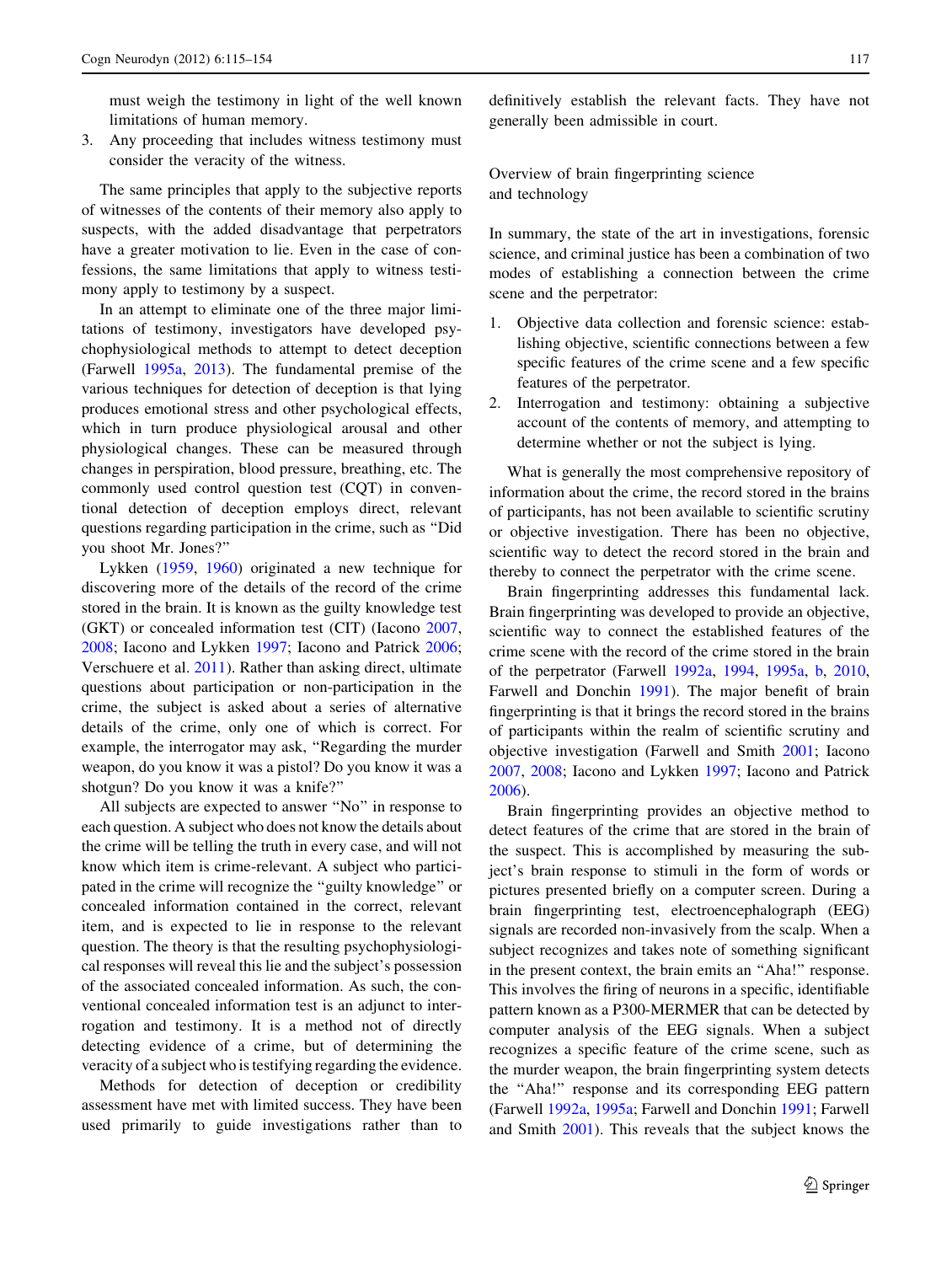relevant information. If the subject does not possess the relevant knowledge, the tell-tale brain response is absent.

In a brain fingerprinting test, words or pictures relevant to a crime, terrorist act, terrorist training, or other investigated situation are presented on a computer screen, in a series with other, irrelevant words or pictures. (For brevity, the investigated situation will generally be referred to herein as the ''crime,'' although other situations can of course also be investigated.) A subject's brainwave responses to these stimuli are measured non-invasively using a headband equipped with EEG sensors. A computer program then analyzes the data to determine if the crime-relevant information is stored in the brain. The specific, measurable brain response known as the P300-MERMER is emitted by the brain of a subject who has the details of a crime stored in his brain, but not by a subject lacking this record in his brain.

The P300 response has been extensively researched and widely published in scientific journals for more than 30 years. It has gained broad acceptance in the scientific field of psychophysiology (Harrington v. State [2001](#page-37-0); Johnson [1988](#page-37-0)). The discovery of the P300-MERMER has allowed the results of brain fingerprinting testing to be more accurate, and has produced a higher statistical confidence in the outcomes (Farwell [1994,](#page-36-0) [2008,](#page-37-0) [2010](#page-37-0); Farwell and Richardson [2006a,](#page-37-0) [b](#page-37-0); Farwell et al. [2011](#page-37-0), in press; Farwell and Smith [2001\)](#page-37-0).

Brainwave (EEG) measurements and event-related brain potentials (ERPs)

The neurons in the brain fire electrically, forming a vast network of electrical potential conduits. Electroencephalography (EEG) involves the measurement of these patterns of electrical voltage changes that originate in the brain. These measurements are made non-invasively from the scalp. When the brain conducts certain tasks, specific patterns of EEG (or ''brainwave'') activity are produced. An example of such a specific task is noticing, recognizing, and processing the information contained in a significant stimulus such as a murder weapon presented on a screen in a brain fingerprinting test. These specific patterns of brainwave activity are known as event-related brain potentials, or ERPs. Brain fingerprinting technique uses event-related brain potentials to determine what information is stored in a person's brain. This is based on how the brain processes specific information such as the features of a crime that are presented on a computer screen.

At the same time the brain is engaging in the information processing of interest in a scientific experiment, the brain is also engaging in many other activities. The result is that the brainwaves measured at any time are a mixture of the relevant (event-related) activity and other brainwave activity. In order to isolate the activity of interest, the standard procedure in event-related potential research is to present a stimulus many times and average the responses (Donchin et al. [1978,](#page-36-0) [1986](#page-36-0); Farwell and Donchin [1988a](#page-37-0); Miller et al. [1987;](#page-38-0) Picton [1988\)](#page-38-0). All of the brainwave activity that is not specifically related to processing this specific stimulus averages out to zero, since its timing is unrelated to the event of the appearance of the stimulus on the screen and its processing by the subject. High-frequency noise is also removed using analog and digital filters (Farwell et al. [1993](#page-37-0)). What is left in the average response is the event-related potential: the brainwave pattern that is specifically related to the event of interest.

Each stimulus presentation and associated response is referred to as a ''trial.'' The larger the number of trials in each average brainwave response, the more extraneous brainwave activity is eliminated by the averaging procedure (Farwell and Donchin [1988a](#page-37-0)). In order to obtain valid and reliable results, a minimum number of trials is required. Experimenters usually run several tests, each containing about 100 trials. Each separate test is referred to as a ''block.'' Successive blocks may use the same stimuli or different stimuli relevant to the same event.

The P300 is a very well known event-related potential that is utilized in brain fingerprinting testing. Several thousand studies have been published in the scientific literature on the P300 brain response. This response takes place when the brain recognizes and processes a stimulus that is significant in a particular context (Fabiani et al. [1987](#page-36-0); Farwell and Donchin [1988a](#page-37-0), [1991;](#page-37-0) Miller et al. [1987\)](#page-38-0). For example, the murder weapon is significant in the context of a brain fingerprinting test about a specific murder.

The first event-related potentials discovered were related to sensory processing of stimuli. These responses are referred to ''exogenous'' event-related potentials or evoked potentials. They are driven purely by sensory processing. They have nothing to do with the meaning of the stimulus or with any cognitive activity the subject may undertake.

Initially, scientists recorded and analyzed only a very short epoch after the stimulus was presented, under the assumption that anything later than a few milliseconds did not have to do with the processing of the stimulus. In early evoked potential research scientists used evoked potentials occurring in the first 100 ms after a stimulus. These were used primarily to study sensory processing.

In the 1960s, scientists began to look at ''late'' potentials in excess of 100 ms after the stimulus. They discovered that there were patterns of neural activity reliably measurable from the scalp that manifested cognitive processing rather than sensory processing. This cognitive processing was independent of which sense delivered the information to be processed. In their seminal research on the P300, Sutton et al. ([1965\)](#page-39-0) showed that the response depended not on the physical characteristics of the stimulus but rather on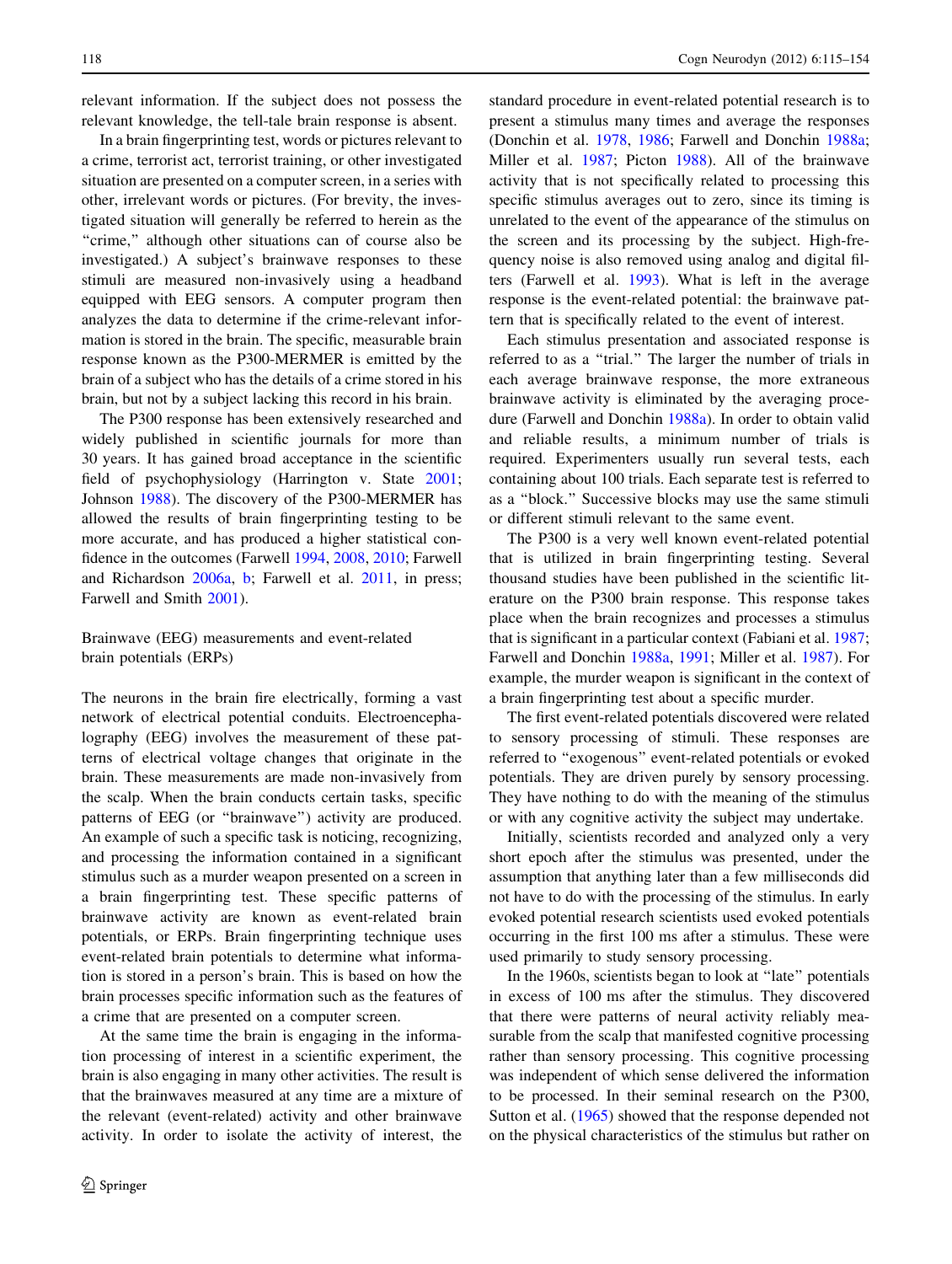how that stimulus was processed cognitively. The same stimulus would result in different brain responses depending on its significance in the context of the experiment and on the mental information-processing task performed by the subject. Sutton et al. used auditory stimuli to elicit these responses. Subsequent research has often utilized visually presented stimuli.

Brain responses that manifest cognitive activity are referred to as ''endogenous'' event-related potentials (Donchin et al. [1978,](#page-36-0) [1986;](#page-36-0) Miller et al. [1987;](#page-38-0) Gaillard and Ritter [1983;](#page-37-0) Picton [1988\)](#page-38-0). Before they could see these endogenous potentials, scientists had to begin looking in the time range beyond the first 100 ms after the stimulus. The discovery of endogenous event-related potentials opened the door to a host of potential applications not only in discovering how the brain works but also in applying these discoveries to practical situations in the real world.

The P300 is an electrically positive potential that occurs at 300–800 ms after the stimulus (Sutton et al. [1965](#page-39-0); Donchin et al. [1978](#page-36-0); Long et al. [2011\)](#page-38-0). The name refers to the fact that the response is electrically positive (P) and has a latency of at least 300 ms (300). The P300 occurs when a subject recognizes a stimulus as significant in the context in which it is presented. It may be called an "Aha" response. In the early P300 research, the responses were elicited by very simple stimuli such as clicks or tones. These were made significant in context by the experimental instructions. When the stimulus and the task are simple, the P300 peak occurs at about 300 ms after the stimulus.

As research progressed in the 1970s through the early 1990s, scientists began to use more complex stimuli such as a word flashed on a computer screen (Fabiani et al. [1987](#page-36-0); Johnson [1988](#page-37-0); Farwell [1992a](#page-36-0)). This had the advantage of providing the subject with more meaningful information. This enhanced the ability of event-related potential research to reveal cognitive brain processes. When the stimulus becomes more rich and complex, it takes longer for the subject to discern what the stimulus is and evaluate its significance. Thus the response is delayed. As scientists used more meaningful, rich, and complex stimuli, the P300 latency (elapsed time from the stimulus onset to the brain response) increased. By the 1990s it was not uncommon to measure a P300 that peaked 600 or 700 ms after the stimulus. The name P300 still remained in use, however, because it was the same response, just delayed by the increased complexity of the cognitive processing taking place.

## The discovery of the P300-MERMER

In the initial brain fingerprinting research, Farwell and Donchin used the P300 event-related brain potential (Farwell and Donchin [1986,](#page-37-0) [1988b,](#page-37-0) [1991;](#page-37-0) Farwell [1992a](#page-36-0)). Later Farwell discovered that the P300 can be considered to be part of a larger response he called a memory and encoding related multifaceted electroencephalographic response or P300-MERMER.

The discovery of the P300-MERMER was one more step in the ongoing progression from very short latency evoked potentials to longer and longer latency event-related potentials as the stimuli and the processing demanded by the experimental task become more rich and complex. In the 1990s when Farwell and FBI scientist Drew Richardson were conducting the brain fingerprinting research on FBI agents, P300 latencies of 600 to 700 ms were typically found in experiments where the stimuli were information rich and the cognitive processing required was substantial (Farwell and Richardson [2006a](#page-37-0), [b](#page-37-0); Farwell et al. [2011](#page-37-0), in press). At that time, in such research a new stimulus was typically presented every  $1,000-1,500$  ms  $(1-1.5 \text{ s})$ . In the first brain fingerprinting study, for example, Farwell and Donchin [\(1991](#page-37-0)) presented a stimulus every 1,500 ms.

In dealing with real-life situations, Farwell and Richardson ([2006b\)](#page-37-0), Farwell et al. ([2011,](#page-37-0) in press) found it necessary to use longer and more complex stimuli to accurately communicate the necessary information to the subject. In order to present realistic stimuli that accurately represented knowledge unique to FBI agents, they found it necessary to use stimuli consisting of several words, sometimes several words of several syllables each. It took the subjects longer to read the words and evaluate their significance than in previous experiments with simpler stimuli. To give the subjects time to process the stimuli and respond appropriately, Farwell and Richardson lengthened the interval between stimuli from 1,500 to 3,000 ms. They recorded a longer segment of brainwave data in each trial. Recall that in the 1960s when scientists looked farther out in time after the stimulus, they found previously unseen responses such as the P300 (Sutton et al. [1965\)](#page-39-0). The same thing happened to Farwell and Richardson. They were looking for the P300 response, and indeed the brain responses contained a clear P300 peak at about 500–800 ms. Surprisingly, however, this positive peak was followed by a negative peak with a latency as long as 1,200 ms. This unexpected late negative potential consistently followed the positive P300 peak. It was reliably elicited by the same ''Aha'' response that elicited the P300.

This more complex P300-MERMER response included both the P300 and a late negative peak (the Late Negative Potential or LNP). Farwell (Farwell [1994](#page-36-0), [2010;](#page-37-0) Farwell and Smith [2001](#page-37-0)) called this a memory and encoding related multifaceted electroencephalographic response (MER-MER), or P300-MERMER. The P300 is maximal in the parietal area. The late negative potential (LNP) that constitutes the latter part of the P300-MERMER is parietally maximal yet also frontally prominent (Farwell [1994,](#page-36-0) [1995b](#page-36-0), [2010\)](#page-37-0).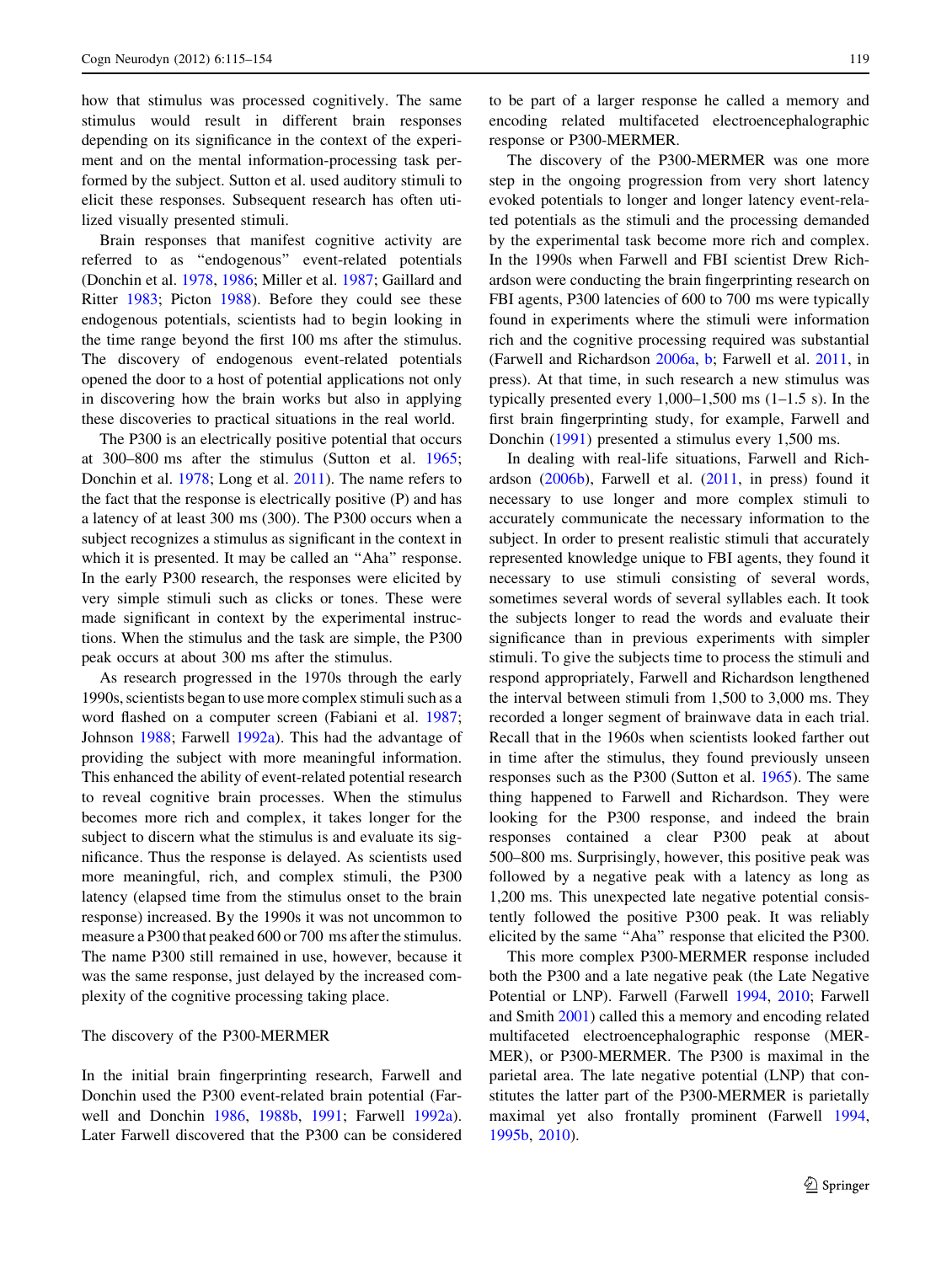Experimentation (including recording without analog filters), scalp distribution (the relative amplitude at different scalp sites), and morphology (the latency and shape of the waveforms) proved that the LNP was not an artifact of the signal-detection or noise-reduction procedures or equipment, such as digital and analog filters (Farwell [1994](#page-36-0), [1995b](#page-36-0); Farwell et al. in press). The recording equipment is identical for all scalp sites and all subjects. If the LNP were an artifact of the equipment, the identical equipment would produce the same effects in different instances. On the contrary, Farwell et al. found that the relative latency and amplitude of the P300 and the LNP are very different for different subjects and for different scalp sites in the same subject.

Like any new discovery, the P300-MERMER raises questions both of nomenclature and substance. The classical P300 is also known by various other names, including the P3, N2-P3 complex, P3a and P3b, late positive complex, and LPC. There has been considerable discussion as to whether the P300 is a unitary response or in fact a constellation of several responses (Johnson [1989;](#page-37-0) Spencer et al. [2001](#page-39-0)). There has also been discussion over whether the various names refer to the same or slightly different phenomena (Spencer et al. [2001](#page-39-0)).

No doubt there will be considerable discussion as to whether the MERMER or P300-MERMER is a unitary phenomenon inclusive of the P300 and the late negative potential (LNP), or whether the late negative potential is a separate component from the component or components that make up the P300. The answers to these questions are empirical, to be settled by further research.

Differences in nomenclature also exist. Over a thousand published studies have associated the name ''P300'' with a positive peak. Farwell first reported the P300-MERMER, including the positive peak of the P300 and the late negative potential (LNP), in 1994 (Farwell [1994](#page-36-0)). By 2001, not only Farwell and Smith [\(2001](#page-37-0)) but also almost all other researchers brainwave-based in detection of concealed information were using the full P300-MERMER in data analysis. Such research now almost always includes both the positive peak of the P300 and the late negative potential (LNP) of the P300-MERMER. For example, in the algorithms that use amplitude computations, the amplitude of the response is typically computed as the sum of the amplitudes of the positive and negative peaks (that is, the difference between the highest and lowest points). Some authors (Soskins et al. [2001;](#page-39-0) Rosenfeld et al. [2004\)](#page-38-0) however, have used the name ''P300'' to refer to the entire P300-MERMER response, including not only the traditional P300 peak but also the late negative potential (LNP) of the P300-MERMER. In view of the fact that over a thousand previous publications have used the term ''P300'' to refer only to the positive peak, such usage is confusing and ambiguous. Authors may avoid confusion by using the term ''P300'' to refer to the positive peak alone and ''P300- MERMER'' to refer to the complex consisting of the positive peak followed by the negative peak (LNP).

Farwell and colleagues (Farwell [1994,](#page-36-0) [1995b,](#page-36-0) [2010](#page-37-0); Farwell and Smith [2001\)](#page-37-0) reported additional facets in the P300-MERMER brainwave response that occur simultaneously with the positive and negative peaks. These are detected through different signal-processing algorithms than the signal-averaging algorithm typically used to detect event-related potentials (Farwell [1994;](#page-36-0) Rapp et al. [1993](#page-38-0)). These include an event-related, short-term shift in the frequency of the EEG signal. The nature of these additional facets and their relationship to the more readily visible positive and negative peaks is also an empirical question to be resolved by further research (see Güntekin and Basar [2010](#page-37-0)).

The discovery of the P300-MERMER has allowed the brain fingerprinting results to be more accurate than the results obtained with the P300 alone. The P300-MERMER consists of a positive peak followed by a negative peak. The P300 includes only the positive peak. Thus, the full P300-MERMER contains more information and more distinctive features, and can be more reliably and accurately detected by a mathematical signal-detection algorithm than the P300 alone.

In all brain fingerprinting research using either the P300- MERMER or the P300 alone, there have been no false negatives and no false positives. 100% of determinations made have been correct. (See, however, the discussion below regarding the term "100% accurate.") When Farwell and colleagues have included the full P300-MERMER in the data analysis algorithm, there have also been no indeterminates. In brain fingerprinting research using the P300 alone, results have been indeterminate in 3% of cases overall, consisting of 12.5% in one experiment. As discussed below, an indeterminate response is not an incorrect response, but rather the determination that insufficient data are available to make a determination in either direction with high statistical confidence.

Neurodynamics, physiological mechanism, and signal characteristics of the P300-MERMER

Many important phenomena in science are not easily described in terms of characteristics and categories that existed before their discovery. For example, Heisenberg (Heisenberg [1958](#page-37-0)), Neils Bohr, and others showed that elementary particles appear as particles when measured with apparatus designed to detect particles, and as waves when measured with apparatus designed to detect waves (see Farwell and Farwell [1995;](#page-37-0) Farwell [1999](#page-36-0) for a detailed discussion). Like elementary particles, the characteristics of the P300-MERMER that are detected depend on how it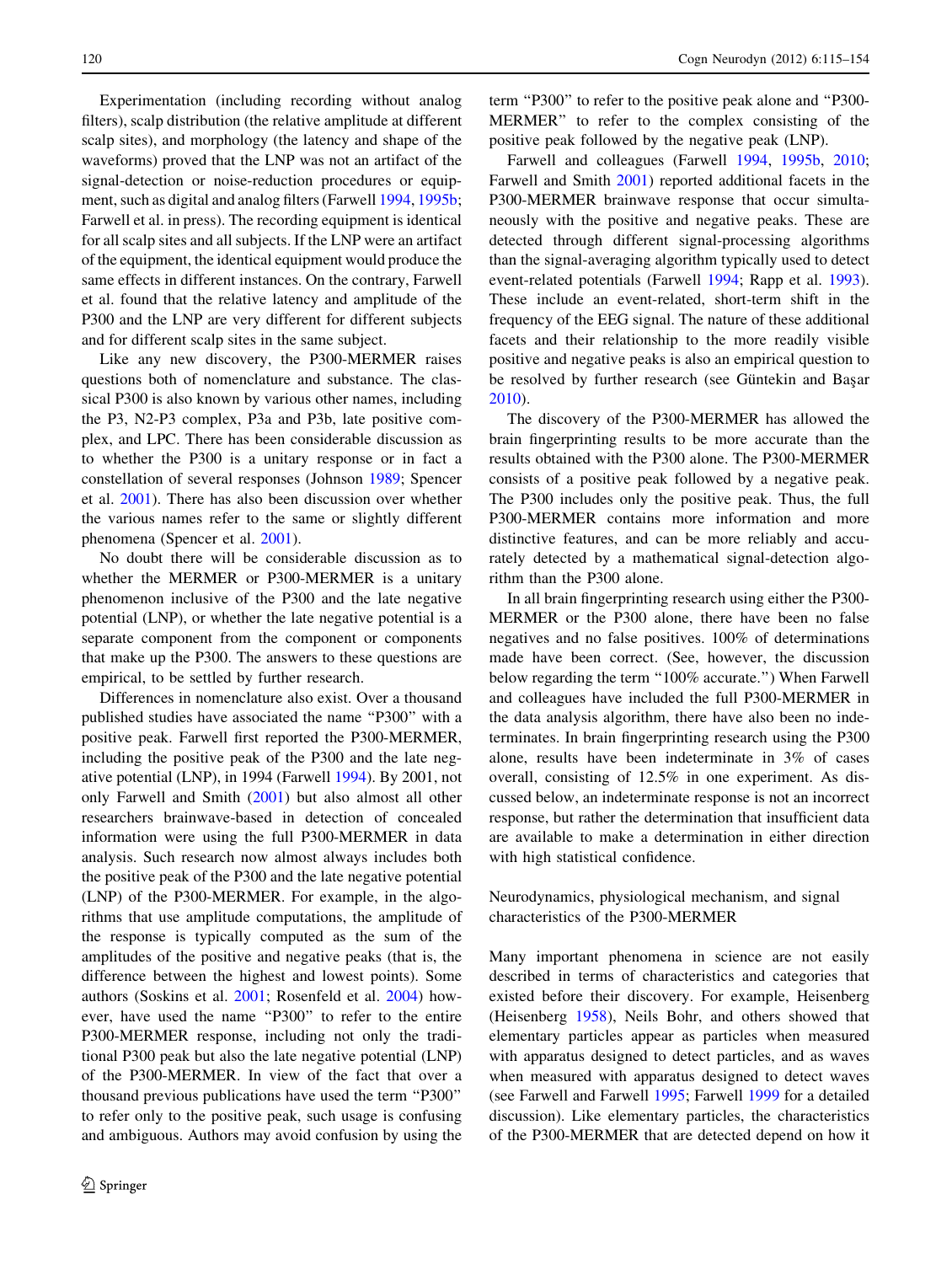is measured. Farwell and Smith [\(2001](#page-37-0); see also Farwell [1994\)](#page-36-0) described the process of discovery of the characteristics of the P300-MERMER as reminiscent of the story of the blind men and the elephant. Touching the trunk, one may conclude the elephant is like a snake; touching the tail, one may conclude it is like a rope. Touching the leg, the tusk, or the abdomen, etc. lead to different impressions.

Originally, the P300 was discovered as an event-related potential, detected through signal averaging of scalprecorded voltage patterns. As discussed above, event-related potentials are voltage changes that take place in the time domain that are measured from the scalp. They manifest specific information-processing activities in the brain. Much of the subsequent research has been directed towards discovering what structures and processes in the brain create the event-related potentials recorded at the scalp.

The phenomenon that manifests at the scalp as the P300, however, is much more complex and multifaceted than a simple average time-domain pattern at the scalp can reveal or characterize. Farwell and Smith ([2001;](#page-37-0) see also Farwell [1994\)](#page-36-0) described the phenomenon manifested as the P300- MERMER and the P300 as a ''multifaceted electroencephalographic response (MER).'' The different facets of the phenomenon, like those of elephants and the electrons, are discovered through different methods of data acquisition and analysis.

The P300 phenomenon has been explored through several different methodologies. Measurements of EEG electrical voltage patterns made non-invasively at the scalp have been analyzed in terms of time-domain analysis through signal averaging, frequency-domain analysis, relationships between voltage patterns at different areas of the scalp (e.g., event-related coherence), and various characteristics of the signal (e.g., dynamical systems/chaos/ fractal analysis—see Rapp et al. [1993;](#page-38-0) Farwell et al. [1993](#page-37-0)). Mathematical analysis of multichannel scalp recordings of EEG has been used to explore the source of these patterns in the brain (Li et al. [2011\)](#page-38-0).

Intracranial recordings have been analyzed in both the time and frequency domains, and in some cases have been analyzed with respect to relationships between sites (e.g., coherence). Animal models have allowed for intra-cranial recordings in all areas of the brain, whereas such recordings in humans are restricted to areas of interest during surgery. Functional imaging (e.g., functional magnetic resonance imaging, fMRI) and magnetoencephalography have served to further explore which areas of the brain are activated during the process.

Through a combination of these techniques, a reasonably clear and comprehensive picture of the phenomenon has emerged. Like elephants and elementary particles, however, the P300 pattern is not without paradox and even apparent contradiction. To begin with, signal averaging makes the event-related potential visible as a pattern in the time domain, but the same process eliminates any frequency-domain signals that are a part of the phenomenon. A full characterization of the phenomenon, even at the scalp, must include both time-domain and frequency-domain characteristics (Başar-Eroglu et al. [1992](#page-36-0)).

Intra-cranial recordings have clearly revealed patterns in several areas of the brain, both in the time and frequency domains, that respond to the same experimental manipulations and appear at the same time as the P300. Some of these undoubtedly contribute in large measure to the scalprecorded potentials. Clear patterns of activation in some specific areas, however, appear to be an integral part of the phenomenon, but due to the physical positioning of the structures in which they occur, they apparently do not contribute significantly to the scalp-recorded potentials. Lesion studies combined with scalp recording have served to isolate the structures that contribute to the scalp-recorded potentials, and in some cases to show that deep structures that are activated in the phenomenon do not contribute to its manifestation at the surface of the scalp.

To further complicate the picture, the P300 is not a unitary phenomenon. As discussed above, it is a multifaceted electroencephalographic response. Different facets correspond to different sub-tasks and modality-specific tasks in the information-processing of which the scalp recorded potential is a manifestation. Some of the same structures, and some different structures, are involved in these various different sub-tasks. The P300 includes information processing related to both the novelty and the significance of the stimulus, which involve somewhat different neural processes and structures. Information processing, and the structures involved, also varies somewhat depending on the modality (usually auditory or visual) of the stimulus.

Combining the findings from the various methods of discovery reveals the following pattern (Baudena et al. [1995](#page-36-0); Huster et al. [2010;](#page-37-0) Halgren et al.[1995](#page-37-0); Johnson [1993;](#page-37-0) Kiss et al. [1989;](#page-38-0) Sabeti et al. [2011](#page-39-0); Smith et al. [1990;](#page-39-0) Wang et al. [2005](#page-39-0); for a review, see Linden [2005](#page-38-0).) Significance-related (or target-related) contributions to the response appear to be generated largely in the parietal cortex and the cingulate. Novelty-related contributions to the response appear to be generated mainly in the inferior parietal and prefrontal regions. Contributions specific to the visual modality appear to be generated in the inferior temporal and superior parietal cortex. Contributions specific to the auditory modality appear to be generated in the superior temporal cortex.

A number of subcortical structures appear to be integrally involved in the phenomenon, but do not contribute significantly to the scalp-recorded potentials. Both frequency-domain and time-domain signals, and polarity reversals indicating a local source, have been recorded in temporal structures, most significantly in the hippocampus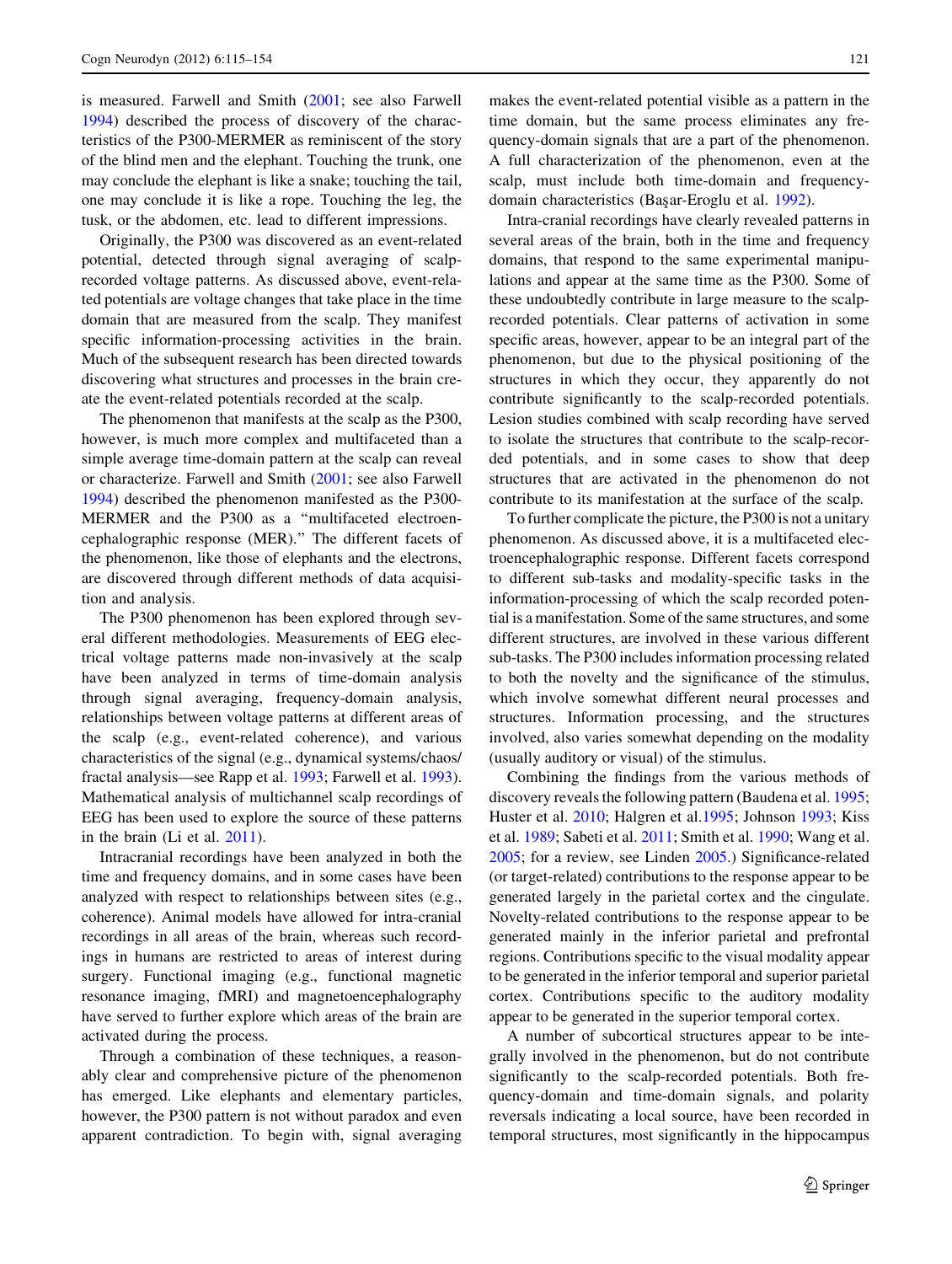and the amygdala (Halgren et al. [1986;](#page-37-0) Sochurková et al. [2006;](#page-39-0) Stapleton and Halgren [1987\)](#page-39-0). Initially, temporal structures were thought to be major contributors to the scalp-recorded potentials. Lesion studies, along with the limited degree to which such electrical potentials from such deep sources are propagated to the scalp, however, have cast doubt on this conclusion. Lesions of the medial temporal lobe have little effect on the scalp-recorded potentials (Johnson [1988](#page-37-0)).

The early research on the phenomenon of interest generally focused on the positive peak of the P300. In experiments involving meaningful stimuli and relatively long inter-stimulus intervals such as those applied in detection of concealed information, the P300-MERMER has a triphasic shape. The positive P300 peak is preceded by a negative peak, the N200, and followed by another negative peak, the LNP. This triphasic negative-positive–negative pattern was observed at the scalp by Farwell and others (Farwell [1994](#page-36-0); Farwell and Smith [2001\)](#page-37-0) as a defining characteristic of the P300-MERMER. The same negative-positive–negative pattern was observed in intracranial recordings in various structures (Halgren et al. [1998](#page-37-0)), including the inferior parietal lobe/supramarginal gyrus, superior temporal sulcus (Halgren et al. [1995](#page-37-0)), the amygdala and hippocampus (Halgren et al. [1986;](#page-37-0) Stapleton and Halgren [1987](#page-39-0)), dorsolateral and orbital frontal cortices, and the anterior cingulate (Baudena et al. [1995\)](#page-36-0). By now virtually all of the researchers involved in detection of concealed information with brainwaves include in their computational algorithms both the positive peak of the P300 and the late negative potential (LNP) that constitutes the other major facet of the P300- MERMER. (As discussed above, however, differences in nomenclature still exist; some have called the entire multifaceted P300-MERMER phenomenon "P3" or "P300.")

One hypothesis that may explain the simultaneous involvement of numerous cortical and sub-cortical structures in the P300-MERMER is that this phenomenon reflects phasic activity of the neuromodulatory locus coeruleus-norepinephrine (LC–NE) system (Murphy et al. [2011;](#page-38-0) Nieuwenhuis et al. [2005;](#page-38-0) Pineda et al. [1989](#page-38-0)).

The hypothesis is that the properties of the P300 reflect the function of the LC–NE system to potentiate the information-processing activities undertaken in response to significant events. According to this theory, the LC–NE system affects or is affected by each structure in the entire constellation of structures that are activated in the P300, and the activation of large pyramidal neurons in the cortex by the LC–NE system is the primary source of scalp-recorded potentials of the P300. Evidence converges from several types of studies. The LC responds to experimental manipulations similar to those that produce the P300. Lesion studies show that normal functioning of the LC–NE system is necessary for the generation of the P300. The projections of the LC are also consistent with this hypothesis. The LC is the sole source of NE input to the neocortex and hippocampus, and also projects to the amygdala and the thalamus. The LC receives afferent input from structures known to be involved in decision making, in signaling novelty, and in representing task goals and significance of stimuli, including the prefrontal cortex, the anterior cingulate cortex, and the orbitofrontal cortex. This is consistent with the activation of the LC in response to stimuli that are evaluated as novel or significant in the current context, in accord with the antecedent conditions for the P300. The timing of the LC– NE responses to events is also consistent with the timing of the P300 response to similar events.

## Brain fingerprinting scientific protocol

#### Experimental design

Brain fingerprinting tests are conducted according to the following scientific protocols. In a brain fingerprinting test, stimuli are presented to the subject in the form of words, phrases, or pictures on a computer screen. (Auditory stimuli may also be presented.) Brain responses are measured non-invasively from the scalp, digitized, and analyzed to determine the presence or absence of information stored in the brain. Figure [1](#page-8-0) outlines the stages of data acquisition and analysis in brain fingerprinting.

Three types of stimuli are presented: probes, targets, and irrelevants. (Farwell and Donchin [1986](#page-37-0), [1991;](#page-37-0) Farwell and Smith [2001\)](#page-37-0). Probes contain information that is relevant to the crime or other investigated situation. Probes have three necessary attributes (Farwell [1994](#page-36-0), [1995a,](#page-36-0) [b](#page-36-0); Farwell and Smith [2001](#page-37-0); Iacono [2008](#page-37-0)):

- 1. Probes contain features of the crime that in the judgment of the criminal investigator the perpetrators would have experienced in committing the crime;
- 2. Probes contain information that the subject has no way of knowing if he did not participate in the crime; and
- 3. Probes contain information that the subject claims not to know or to recognize as significant for any reason.

For example, if a subject claims not to have been at the murder scene and not to know what the murder weapon was, a probe stimulus could be the murder weapon, such as a knife. Brain fingerprinting experimental protocols ensure that probes do not contain information that the subject knows from the news media, interrogations, etc.

The scientific question addressed by a brain fingerprinting test is whether or not the subject is knowledgeable regarding the crime or investigated situation. Specifically, the critical variable is his recognition of the information contained in the probes as significant in the context of the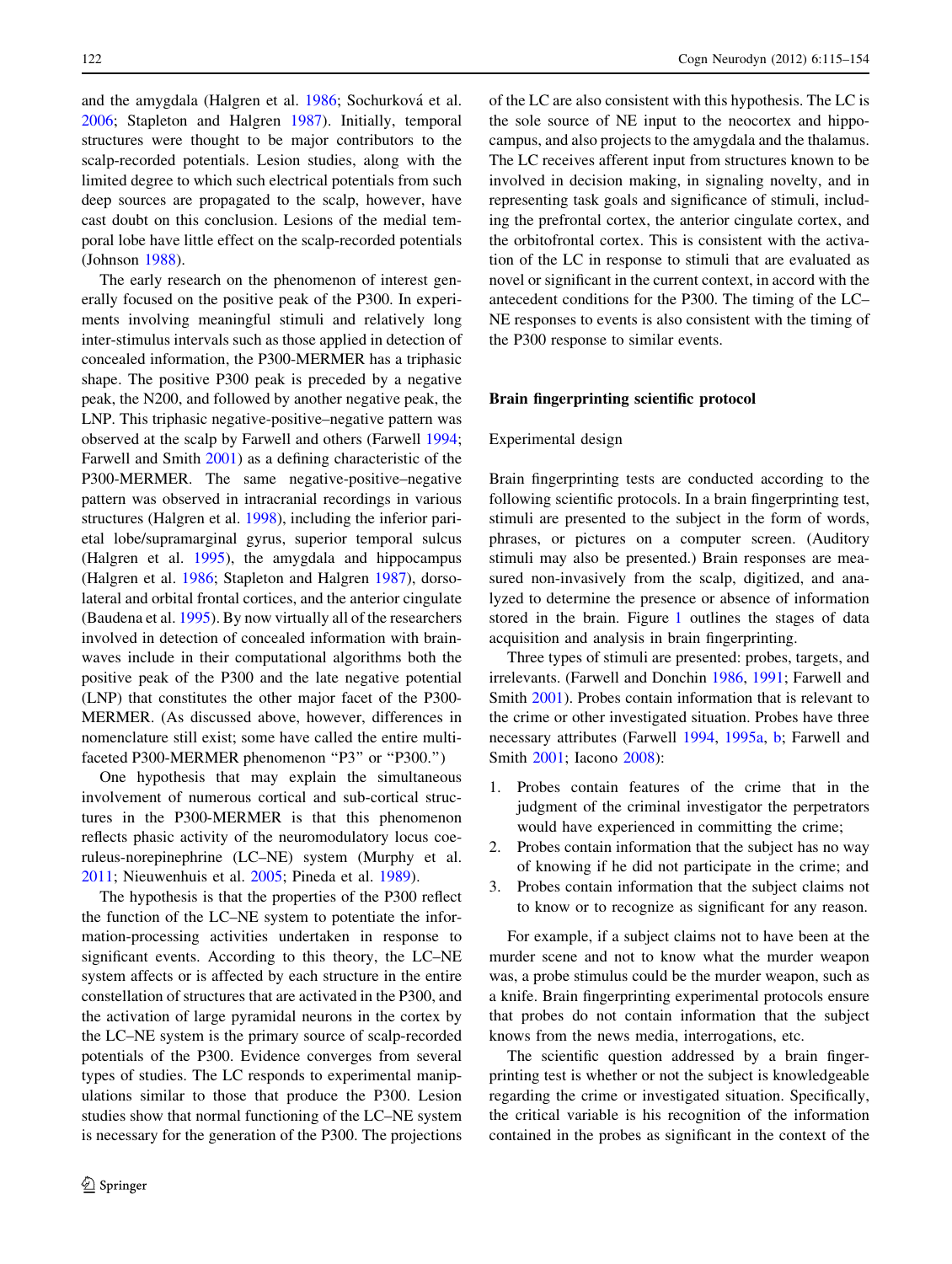#### <span id="page-8-0"></span>Fig. 1 Stages of data acquisition and analysis



crime (or lack thereof). If, and only if, this is present, it is predicted that the probes will elicit a P300-MERMER. The amplitude, morphology and latency will be characteristic of the individual subject's response to such stimuli when the subject knows the relevant information.

For a subject who is knowledgeable or ''information present,'' the probes contain information describing known features of the crime. For a subject who is ''information absent,'' the probes contain information describing plausible features of the crime that are not known to be correct. To objectively classify the probe responses into one of these two categories, it is necessary to isolate the critical variable. To accomplish this, two standards are required: a standard for the response of this subject to stimuli containing known features of the crime, and a standard for the response of this subject to stimuli containing plausible but unknown (or incorrect) features of the crime.

Target stimuli are details about the crime that the experimenter is certain the subject knows, whether or not he committed the crime. They may have been previously revealed through news accounts, interrogation, etc. In any case, the experimenter tells the subject the target stimuli and explains their significance in terms of the crime. Because they are significant in the context of the crime for all subjects, targets elicit an ''Aha'' response in all subjects. Targets elicit a P300-MERMER whether the subject knows the other salient features of the crime contained in the probes or not. For example, a target stimulus might be the name of the victim, which is revealed to the subject in the course of test instructions (and may be already known from news reports, etc.).

Irrelevant stimuli contain information that is not relevant to the crime and not relevant to the subject. They consist of incorrect but plausible crime features. Irrelevant stimuli are designed to be indistinguishable from correct crime-relevant features (probes) to someone who does not know the features of the crime. Since the irrelevant stimuli are not significant in context, they do not elicit a P300- MERMER.

If a probe stimulus is the murder weapon, a knife, then irrelevant stimuli could be other plausible (but incorrect) murder weapons such as a pistol, a rifle, and a baseball bat.

Thus, the targets and irrelevants both provide standard responses. The targets provide a standard for the subject's brain response to relevant, significant information about the crime in question. The irrelevants provide a standard for the subject's brain response—or rather lack of a response—to irrelevant information that is plausible as being crime-relevant.

It is vital in any science to isolate the critical variable. This three-stimulus design accomplishes this purpose. Targets and irrelevants differ only in whether or not they contain the critical feature being tested, that is, whether they contain known crime-relevant information. For an information-present subject, probe stimuli are virtually identical to target stimuli: both contain known features of the crime. The only difference is which button is pressed when the stimuli appear. For an information-absent subject, probes are indistinguishable from irrelevants. The probe responses are classified as being more similar to targets or irrelevants. Everything except the critical variable, namely the subject's recognition of the probes as crime-relevant, is controlled.

The subject is given a list of the targets and instructed to press a specific button when a target appears and another button when any other stimulus appears. Since the subject does not know which of the three types of stimulus will occur on each trial, he must read and evaluate each stimulus, and demonstrate behaviorally in each trial that he has done so by pressing the appropriate button.

Table [1](#page-9-0) outlines the types of stimuli and predicted brain responses in brain fingerprinting.

For a subject who knows the relevant details about the crime, the probes, like the targets, are significant and relevant. Thus, the probes produce an ''Aha'' response when presented in the context of the crime. This manifests as a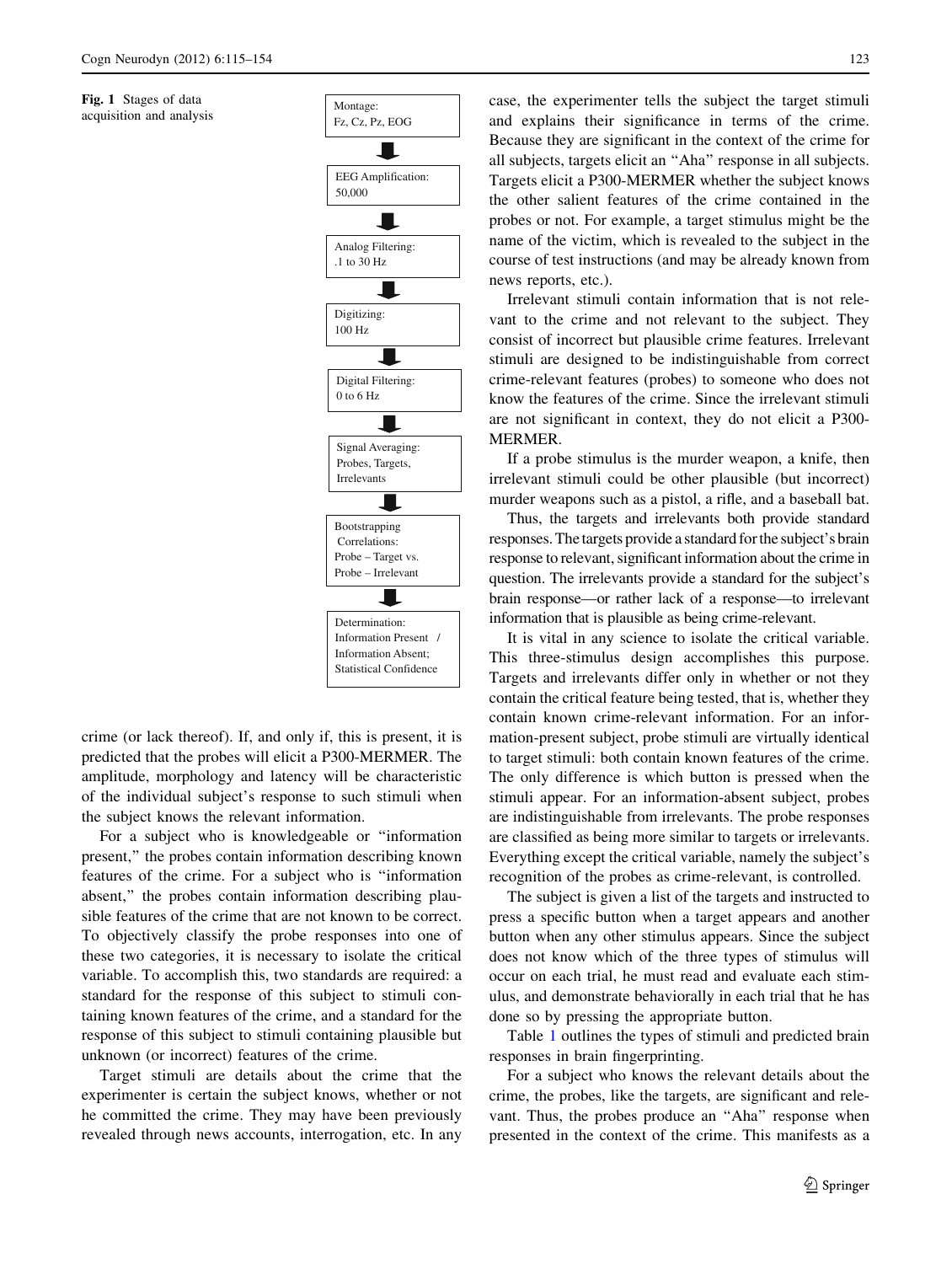| <b>Stimulus</b><br>type | Relative<br>frequency | Description                                                                                                               | Instructions                                       | Subject's stimulus evaluation                                    | Predicted<br>brain<br>response |
|-------------------------|-----------------------|---------------------------------------------------------------------------------------------------------------------------|----------------------------------------------------|------------------------------------------------------------------|--------------------------------|
| Target                  | 1/6                   | Relevant to investigated situation;<br>known to all subjects                                                              | Press left button                                  | Relevant, rare for all subjects                                  | P300-MERMER                    |
| Irrelevant              | 2/3                   | Irrelevant                                                                                                                | Press right button                                 | Irrelevant, frequent                                             | No P300-MERMER                 |
| Probe                   | 1/6                   | Relevant to investigated situation;<br>known only to investigators and subjects<br>who have the specific knowledge tested | Press right button<br>(treat like)<br>irrelevants) | Information—absent<br>subjects:                                  | No P300-MERMER                 |
|                         |                       |                                                                                                                           |                                                    | Irrelevant, frequent<br>(Indistinguishable)<br>from irrelevants) |                                |
|                         |                       |                                                                                                                           |                                                    | Information-present<br>subjects:                                 | P300-MERMER                    |
|                         |                       |                                                                                                                           |                                                    | Relevant, rare                                                   |                                |

<span id="page-9-0"></span>Table 1 Types of stimuli and predicted brain responses

P300-MERMER in the brainwaves that will be virtually identical to the target response. For a subject who lacks the knowledge contained in the probes, the probes are indistinguishable from the irrelevants. Probes do not produce an ''Aha'' response or the corresponding P300-MERMER: the probe response will be virtually identical to the irrelevant response.

The brain fingerprinting computerized data analysis algorithm computes a mathematical determination as to whether the probe response is more similar to that of the targets or that of the irrelevants. The former yields a determination of ''information present''; the latter, ''information absent.'' The information that is either present or absent in the brain of the subject is the information contained in the probes. The brain fingerprinting system also computes a statistical confidence for each individual determination, e.g., ''information present, 99.9% confidence.'' If there is insufficient data to reach either an "information present" or an "information absent" determination with a high statistical confidence, the algorithm returns the outcome of ''indeterminate.''

Since the inclusion of the P300-MERMER in the brainwave data analysis algorithm, brain fingerprinting testing has made a definite determination in every case. All determinations have been correct. There have been no false negatives, no false positives, and no indeterminates. Error rate has been 0% in all studies and field applications. Accuracy has been 100%. (As discussed below, these are usually represented as ''less than 1%'' and ''over 99%'' respectively.) When brain fingerprinting data analysis has been conducted using the P300 alone, there have been no false positives or false negatives, and about 3% of the results have been indeterminate. All of these were in a single experiment (Farwell and Donchin [1991](#page-37-0)), wherein indeterminates comprised 12.5% of the results.

Note that an indeterminate result is not incorrect. It is not an error. It is neither a false negative nor a false positive. Rather, it is a determination that the data analysis algorithm has insufficient data to make a determination in either direction with a high statistical confidence.

Before conducting a brain fingerprinting test, the subject is interviewed to find out what he knows about the crime from any non-incriminating source such as news reports or prior interrogations. Any such information is excluded from the probes. (Such information may be contained in targets, since the targets are known to contain information that the subject knows.) The experimenter describes to the subject the significance of each probe in the context of the crime. The experimenter does not tell the subject which stimulus is the probe and which are similar, irrelevant stimuli. Only information that the subject denies knowing is used for probe stimuli.

Also, the experimenter shows the subject a list of all the stimuli including the probes, without of course identifying which ones are probes. As an extra precaution, the subject is asked if any of the stimuli are significant to him for any reason at all. Any stimuli that are significant to the subject for reasons unrelated to the crime are eliminated. If for example, a potential probe is the name of a known accomplice, and coincidentally it is also the name of the suspect's brother-in-law, it is not used.

Things are significant to a person in context. The context of the probe stimuli in relation to the crime is established in the interview prior to the brain fingerprinting test. Immediately before the test, the experimenter describes the significance of each probe in the context of the crime. Before the test, the subject has explicitly stated that he does not know which stimulus is the probe containing the correct information.

Under these circumstances, a large P300-MERMER in response to the probes provides evidence that the subject recognizes the probes as significant in the context of the crime. If the experimenter has followed the proper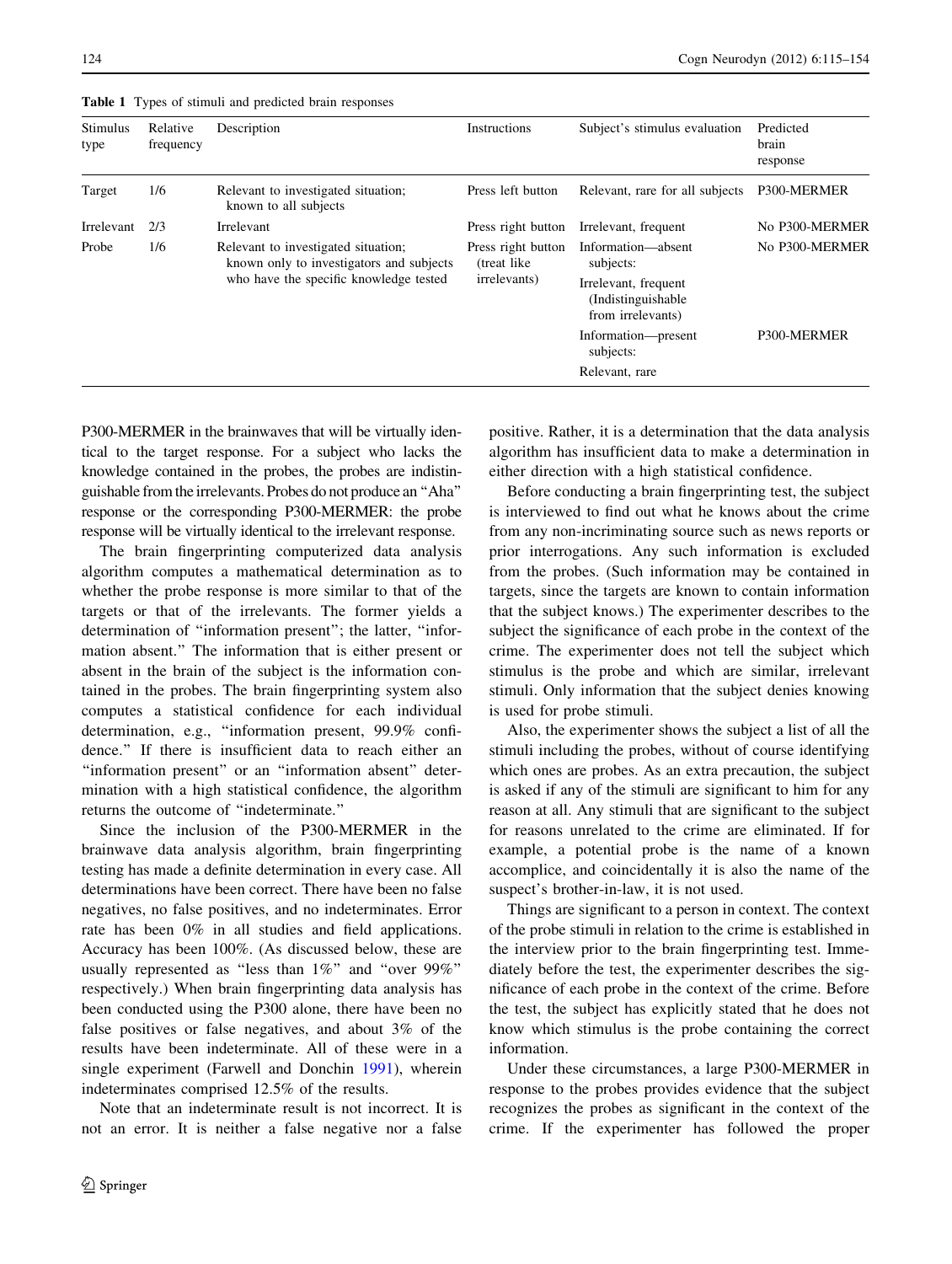protocols, the subject has eliminated all plausible nonincriminating explanations for this knowledge by his own account prior to the test. Therefore, an information-present response can provide evidence that a judge and jury may reasonably evaluate as being probative regarding the subject's involvement in the crime. Note, however, that the question of whether or not the subject participated in the crime is in the domain of the judge and jury. The brain fingerprinting scientist provides evidence and testimony only regarding whether the crime-relevant information contained in the specific probes tested is stored in the brain of the subject.

Electroencephalograph (EEG) data are collected from midline frontal, central, and parietal scalp sites (Fz, Cz, and Pz respectively). Electrooculograph (EOG) data are collected from the forehead to monitor artifacts generated by eye movements. Data are amplified, digitized, filtered, and analyzed.

Stimuli are presented for a duration of 300 ms at an inter-stimulus interval of 3,000 ms. A fixation point is presented for 1,000 ms prior to each stimulus presentation. Figure 2 outlines the timing parameters for stimulus presentation, data acquisition, and data analysis.

The analysis epoch is 300–900 ms post-stimulus for the P300 analysis, and 300–1,800 ms post-stimulus for the P300-MERMER analysis.

#### Data analysis

The purpose of data analysis in brain fingerprinting studies is to determine whether the brain responses to the probe stimuli are more similar to the responses to the target stimuli or to the responses to the irrelevant stimuli, and to provide a statistical confidence for this determination. The determination and statistical confidence must be computed for each individual subject.

If the probe responses are mathematically more similar to the same subject's responses to target stimuli containing known features of the crime, the subject is determined to be ''information present.'' If the probe responses are mathematically more similar to the same subject's responses to irrelevant stimuli containing plausible but unknown (or incorrect) features of the crime, the subject is determined to be "information absent"



in brain fingerprinting

To be valid, the statistical confidence for an individual determination of ''information present'' or ''information absent'' must take into account the level of variability in the individual brain responses that are aggregated in the average response. Farwell and Donchin ([1988b,](#page-37-0) [1991](#page-37-0)) and their colleagues Wasserman and Bockenholt ([1989\)](#page-39-0) applied bootstrapping to compute a statistical confidence for each individual determination that takes this variability into account. Bootstrapping is described in detail in these publications. It has now become a standard procedure in event-related brain potential research. Bootstrapping is a method to compute probability and statistical confidence regardless of the shape of the distribution of the data. It also provides a means to re-introduce the variability across single trials present in the original data, while preserving the feature of a smooth average that is necessary for comparing the waveforms of the three types.

The algorithm is as follows. Conduct the following procedure twice, once using the time epoch characteristic of the P300-MERMER (typically 300–1,800 ms after the stimulus) and once using the time epoch characteristic of the P300 alone (typically 300–900 ms post-stimulus).

- 1. Sample randomly with replacement T target trials, P probe trials, and I irrelevant trials, where T, P, and I are equal to the total number of trials in the data set of the respective types. A trial consists of one stimulus presentation and the associated brain response data.
- 2. Average the trials by trial type, yielding three average waveforms: probe, target, and irrelevant. Compare the average waveforms to determine if the probe average is more similar to the target average or to the irrelevant average.
- 3. Repeat the above procedure 1,000 times. Each iteration yields a new set of 3 averages containing probe, target, and irrelevant trials respectively. Keep a tally of the number of times the probe average is more like the irrelevant average than like the target average.
- 4. For each iteration, compare the probe, target, and irrelevant waveforms according to the following algorithm: (a) subtract the grand mean of all trials, or grand average waveform, from each of the 3 averages, yielding 3 adjusted averages; (b) compute the correlation between the adjusted probe average and the adjusted irrelevant average; (c) compute the correlation between the adjusted probe average and the adjusted target average; (d) compare the probe-irrelevant correlation with the probe-target correlation: if the probe-irrelevant correlation is greater, then increment the "information present" tally by one; otherwise, increment the "information absent" tally by one.
- 5. Compute the percentage of times that the probe— Fig. 2 Timing parameters. Timing of events for each individual trial target correlation is higher than the probe—irrelevant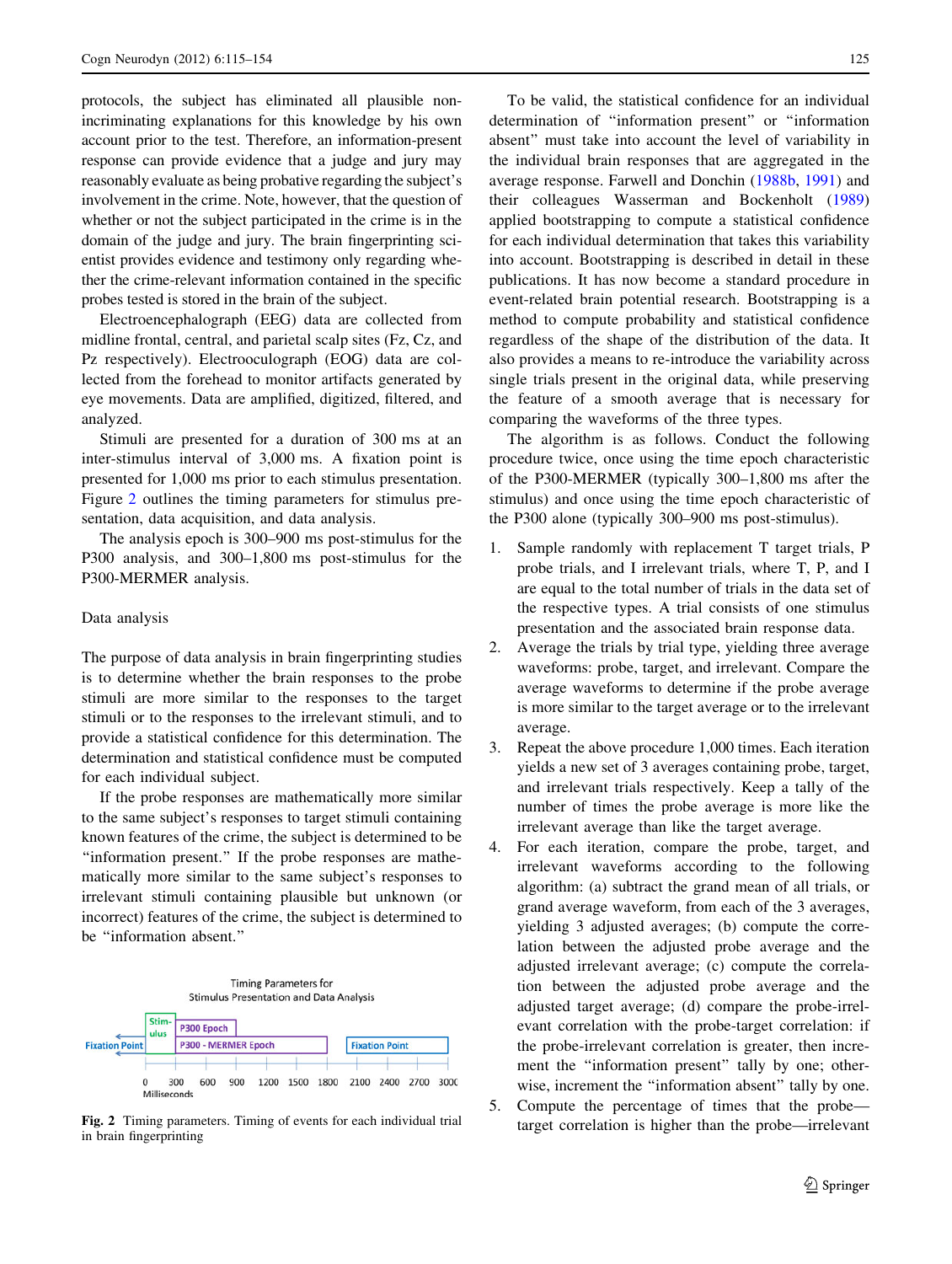correlation. This the percentage of times that the probe waveform is more similar to the target waveform than to the irrelevant waveform. This provides the probability or statistical confidence for an ''information present'' result. 100% minus this figure the provides the probability that the probe response is more similar to the irrelevant response, which provides the statistical confidence that for an ''information absent'' result.

6. Compare the computed statistical confidence to a decision criterion. If the statistical confidence for an "information present" result is greater than 90%, classify subject as information present. If the statistical confidence for an information absent response is greater than 70%, classify the subject as information absent. If neither criterion is met, no determination is made: the subject is not classified as either information present or information absent; this is an ''indeterminate'' outcome.

In other words, if the bootstrapping procedure produces a high statistical confidence that the probe response is more similar to the target response than to the irrelevant response, then the determination is ''information present.'' If the bootstrapping procedure produces a high statistical confidence that the probe response is more similar to the irrelevant response, then the determination is ''information absent.''

If neither the statistical confidence for ''information present" nor the confidence for "information absent" is high enough to meet established criteria, the subject is not classified in either category, and the result is ''indeterminate.'' Typically a confidence of 90% is required for an ''information present'' determination. A lower criterion, typically 70%, is generally required for an ''information absent'' determination.

The outcome of brain fingerprinting data analysis consists of two determinations, each of the form ''information present/absent, x% confidence,'' e.g., ''information present, 99.9% confidence.'' One determination is computed using the full P300-MERMER, and one using the P300 alone. This allows us to report one result with the method that applies the most well established science and is most certain to meet the standard of general acceptance in the scientific community, and one with the method that applies the state of the art and generally produces the highest statistical confidence.

By computing bootstrapped correlation as described above, the brain fingerprinting data analysis algorithm takes into account the amplitude, latency, and morphology (shape and time course) of the brain response. This maximizes the information extracted from the data and also controls for individual differences in brain responses from different subjects.

Before applying the bootstrapping technique on correlations between waveforms, noise in the form of high-frequency activity is eliminated by the use of digital filters.

Farwell et al. [\(1993](#page-37-0)) have shown that a specific type of filters known as optimal digital filters are highly effective for eliminating this high-frequency noise while preserving the brainwave pattern of interest in event-related brain potential research. These filters are optimal in the precise mathematical definition of the word.

In evaluating the error rate/accuracy of any technique, it is important to establish ground truth as objectively and certainly as possible. In any scientific test, ground truth is the true state of exactly what the test seeks to determine. In a DNA test, ground truth is not whether the suspect is a rapist or a murderer; ground truth is whether sample A (putatively from the subject) matches Sample B (putatively from the crime scene). In a fingerprint test, ground truth is not whether the suspect is a burglar, but whether the prints at the crime scene match the prints on the suspect's fingers. The same principle applies to brain fingerprinting. A brain fingerprinting test detects the presence or absence of specific information stored in the brain. Ground truth is the true state of that which is tested. Ground truth is whether or not the specific information embodied in the probe stimuli is in fact stored in the specific brain tested. Ground truth is not whether the suspect is a murderer, or a liar, or whether the experimental subject participated in a knowledge-imparting procedure consisting of a mock crime, or whether the experimenter thinks the subject should know the information tested. In evaluating the accuracy of a brain fingerprinting study, it is important to establish ground truth as objectively and certainly as possible. When subjects are cooperative (or eventually become cooperative), this is accomplished by post-test interviews to determine whether the subject knew the information tested at the time of the test. In field cases with any forensic science, establishing ground truth can be challenging. In brain fingerprinting field cases with uncooperative subjects, ground truth can never be known absolutely. It is established with as much certainty as possible through indirect means such as testimony, converging evidence, judicial outcome, and confessions.

# Brain fingerprinting and other techniques

Advantages and disadvantages of brain fingerprinting

Brain fingerprinting has advantages and disadvantages with respect to other forensic science and investigative methods. Compared to previously available scientific methods for matching features of a crime scene with features of a suspect, the primary advantage of brain fingerprinting is that in most crimes very few such features can be found. In some crimes none are available. The record stored in the brain of the perpetrator is often a rich source of information that can be connected to the crime scene. Except in rare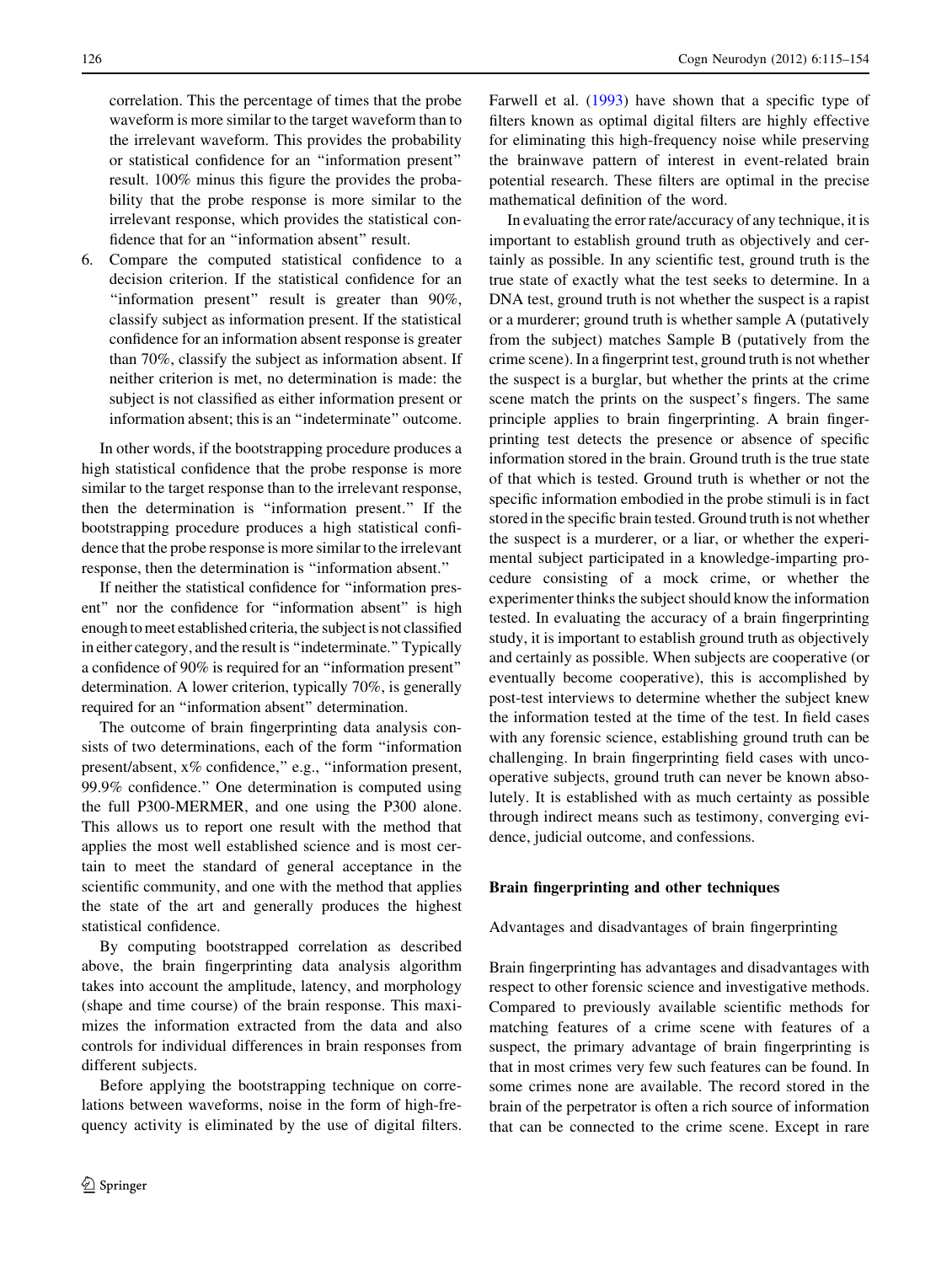cases where the crime has been recorded on video, the record stored in the brain is generally the most comprehensive available record of the crime, even though it is not perfect.

Brain fingerprinting also has advantages in comparison to witness testimony. It provides an objective, scientific way to detect the record of the crime stored in the brain directly. Witness testimony provides an indirect, subjective account of this record. Witnesses may lie. The brain never lies. If the information is stored in the brain, it can be objectively detected regardless of the honesty or dishonesty of the subject. Brain fingerprinting thus eliminates one of the two major disadvantages of witness testimony, that of deception on the part of the witness.

The primary disadvantage of brain fingerprinting in comparison to other forensic science methods of connecting features of a perpetrator to features of a crime scene is the same as the primary disadvantage of witness testimony: human memory is imperfect and limited. Just as all proceedings involving witness testimony must weigh the evidence obtained thereby in light of the limitations of human memory, all proceedings involving brain fingerprinting evidence must do the same.

# Brain fingerprinting and ''lie detection''

# Brain fingerprinting and the guilty knowledge test or concealed information test

Brain fingerprinting has some the same features, and all of the advantages, of the conventional guilty knowledge test or concealed information test described above. It can be considered a type of guilty knowledge test (Farwell [2007](#page-37-0); Iacono [2007,](#page-37-0) [2008](#page-37-0); Iacono and Lykken [1997](#page-37-0); Iacono and Patrick [2006\)](#page-37-0). Brain fingerprinting takes advantage of the features of the guilty knowledge test that have made it well accepted in the relevant scientific community (Iacono [2008\)](#page-37-0). Brain fingerprinting, however, is fundamentally different from the conventional guilty knowledge test in several important ways. These differences provide significant advantages over the conventional guilty knowledge test (Farwell [1994](#page-36-0), [1995a](#page-36-0), [2007](#page-37-0)).

Both brain fingerprinting and the conventional guilty knowledge test are concerned with the relevant features of the crime that are known to the perpetrator and not to an innocent suspect. Brain fingerprinting directly detects information stored in the brain based on information-processing brain activity. The conventional guilty knowledge test questions the subject, detects a stress-related response in an attempt to detect lies, and makes indirect inferences about what the subject knows on that basis.

A conventional guilty knowledge test asks two types of questions, relevant and irrelevant. The data analysis attempts to determine whether the stress-related response to the relevant questions is larger than the response to the irrelevant questions. If so, the subject is found to be deceptive. The determination of a conventional guilty knowledge test is ''deceptive'' or ''non-deceptive.''

A brain fingerprinting test, as described above, presents three types of stimuli. Two of these are relevant to the crime. Targets contain crime-relevant information that is known to all subjects. Probes contain information that is known only to the perpetrator and investigators. The information-processing responses to the probes are classified as being more similar to the irrelevant responses or to the target responses. The latter indicates that the probes, like the targets, contain information that the subject knows and recognizes as significant in the context of the crime.

Since brain fingerprinting measures an informationprocessing brain response rather than an emotional stress response, it does not depend on the emotional responses of the subject. It does not seek to assess the veracity of the subject. A subject neither lies nor tells the truth during a brain fingerprinting test. He simply observes the stimuli and pushes the buttons as instructed. The determination of a brain fingerprinting test is the same whether the subject tells the truth or lies about any subject at any time.

The determination of a brain fingerprinting test is ''information present'' or ''information absent.'' An ''information present'' determination means that the subject possesses the specific knowledge tested. An ''information absent'' determination means that the subject does not possess this information. This is entirely independent of whether the subject tells the truth or lies about this information or anything else.

#### Conventional CQT polygraphy and fMRI

Conventional polygraphy involves questioning the subject, measuring a physiological response, and thereby attempting to determine if he is lying. A conventional control question polygraph test (CQT) measures peripheral responses, usually skin conductance (related to perspiration), cardiovascular activity/blood pressure, and breathing. Conventional polygraphy measures this peripheral physiological response in an attempt to detect changes considered to accompany lying (Farwell [2013](#page-37-0); Iacono [2007,](#page-37-0) [2008](#page-37-0); Iacono and Lykken [1997;](#page-37-0) Iacono and Patrick [2006](#page-37-0); National Research Council [2003](#page-38-0); Vrij [2008\)](#page-39-0).

Scientists have recently introduced measurements of cerebral blood flow with functional magnetic resonance imaging (fMRI) in an attempt to detect lies. Like conventional polygraphy, fMRI does not directly measure lying. Since lying is not a unitary phenomenon, there is no unique "lie response." The underlying theory of fMRI detection is similar to the theory of conventional polygraphy. Instead of measuring stress, however, fMRI measures brain processes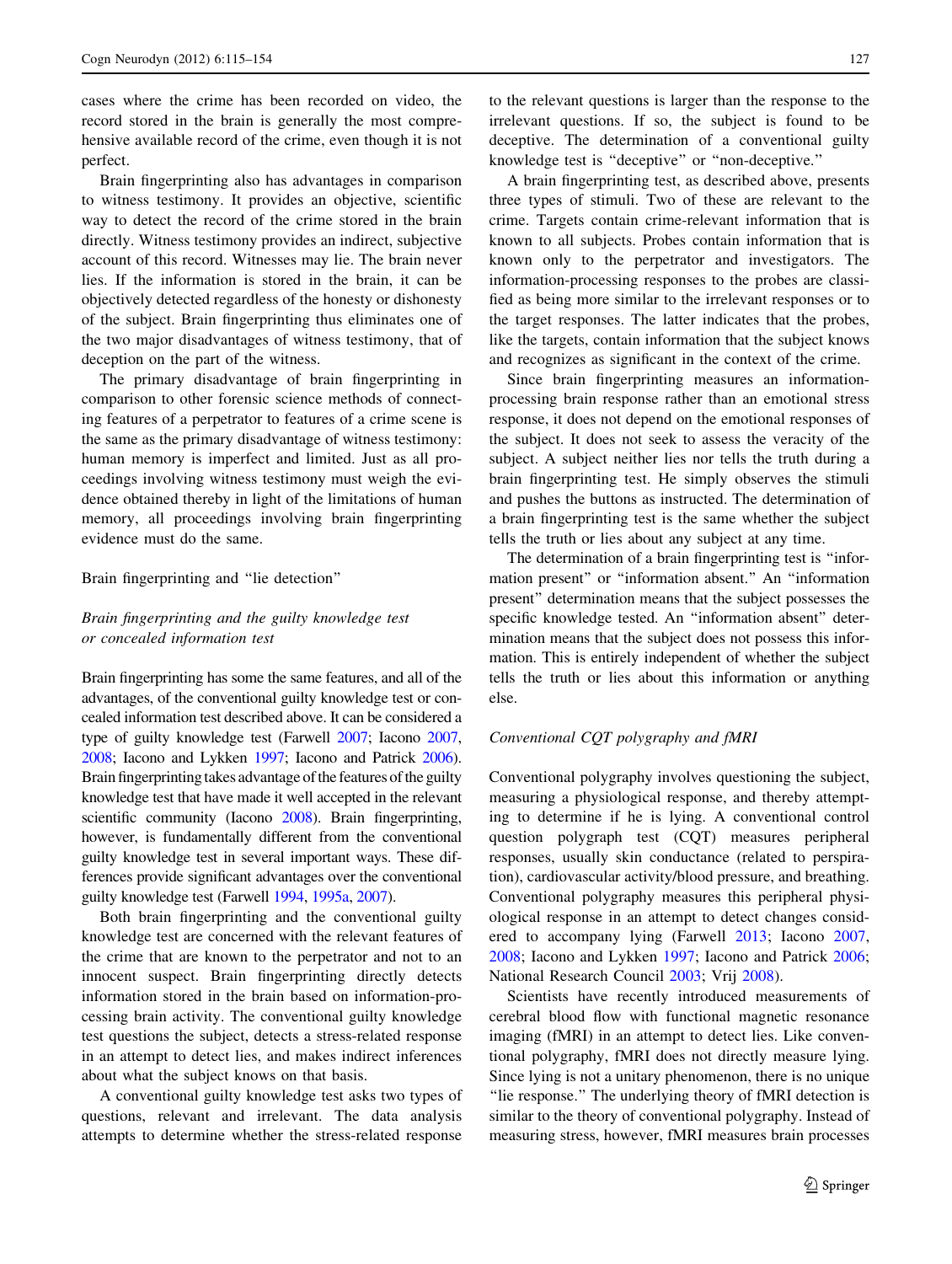putatively connected with ''conflict'' or other processes considered to accompany lying.

As discussed above, there are two fundamental ways to attempt to obtain information regarding a suspect's participation in a crime: (1) collect objective data linking the subject to the crime, and (2) question the subject or a witness about the crime and attempt to discern if he or she is lying. Conventional CQT polygraphy and fMRI-based lie detection methods both fall into the latter category. Their purpose is lie detection. They serve as adjuncts to interrogation and testimony.

Brain fingerprinting is fundamentally different from lie detection. Mistakenly classifying brain fingerprinting as a form of lie detection (e.g., Verschuere et al. [2009;](#page-39-0) Rosenfeld [2005\)](#page-38-0) arises from a fundamental misunderstanding of the science and technology (Farwell [2013](#page-37-0); Farwell and Makeig [2005](#page-37-0); Farwell and Smith [2001\)](#page-37-0). Brain fingerprinting detects information stored in the brain, not lies (Farwell [1992a,](#page-36-0) [1994](#page-36-0), [1995b](#page-36-0), [2013](#page-37-0); Farwell and Donchin [1991;](#page-37-0) Iacono [2008\)](#page-37-0). Like fingerprinting and DNA, brain fingerprinting is a method to collect objective data linking the subject to the crime.

Origin of the term ''brain fingerprinting''

Brain fingerprinting is so named based on the following analogy (Farwell [1994](#page-36-0)). Fingerprinting establishes an objective, scientific connection between fingerprints at a crime scene and the fingers of a suspect. DNA ''fingerprinting,'' as it is sometimes called, establishes an objective, scientific connection between biological samples from the crime scene and biological samples from the suspect. Brain fingerprinting was so named because like fingerprinting it detects a match between evidence from the crime scene and evidence on the person of the suspect. It establishes an objective, scientific connection between features of the crime scene and the record stored in the brain of a suspect.

# Principles of applying brain fingerprinting in the laboratory and the field

The purpose of brain fingerprinting is to determine whether or not specific relevant knowledge is stored in the brain of the subject (Farwell [1994;](#page-36-0) Farwell and Smith [2001](#page-37-0); Iacono [2008\)](#page-37-0).

In field cases, the relevant knowledge generally is information that an investigator thinks represent the details of a crime. Alternatively, it may be information that is known only to a particular group of people, such as FBI agents (Farwell and Richardson [2006b;](#page-37-0) Farwell et al. [2011,](#page-37-0) in press), skilled bomb makers (Farwell [2009;](#page-37-0) Farwell et al. [2011](#page-37-0), in press), trainees of an Al-Qaeda training camp, or members of a terrorist cell. The primary example used herein will be the case where the relevant knowledge constitutes information that an investigator believes constitutes salient features of a crime that the perpetrator experienced in the course of committing the crime. The relevant knowledge is provided by the criminal investigator to the brain fingerprinting scientist. The goal of brain fingerprinting is to determine whether or not the relevant knowledge is known to the subject.

Note that brain fingerprinting does not evaluate whether or not the investigator's account of the crime is accurate, or whether the putatively relevant knowledge actually correctly represents the crime. Brain fingerprinting does not detect guilt or innocence. The determination of whether the subject is guilty is a legal determination that is made by a judge and/or jury, not by a scientist or a computer.

Brain fingerprinting does not detect whether or not the subject committed the crime. It only detects whether or not the subject knows the relevant knowledge contained in the probes. The prosecution may argue that the best explanation for an ''information present'' determination is that the subject learned the relevant knowledge while committing the crime. (In a properly executed brain fingerprinting test, plausible alternative hypotheses such as the subject being told the information after the crime have been eliminated before the test.) The defense may argue that an ''information absent'' determination introduces a reasonable doubt that the subject is guilty of committing the crime, and provides support for his claims of innocence. The defense may argue, for example, that a subject should or would know the relevant knowledge if he had committed the crime.

Brain fingerprinting does not evaluate whether the subject should, could, or would know the information, and under what circumstances. It only determines whether or not the subject actually does know the relevant knowledge. The interpretation of the results of a brain fingerprinting test in terms of guilt or innocence, participation or nonparticipation in a crime, goes beyond the science and is outside the realm of expert testimony by a brain fingerprinting scientist.

Brain fingerprinting is similar to other forensic sciences in this regard. A DNA expert testifies that Sample A, which the investigators say came from the crime scene, matches Sample B, which the investigators say came from the subject. Similarly, an expert may testify that two fingerprints match. He does not testify, report, or attempt to scientifically determine ''Therefore, the subject committed the murder.'' A brain fingerprinting scientist testifies regarding only one specific fact: the subject does or does not know the specific relevant knowledge tested (Harrington v. State [2001](#page-37-0)). The degree to which this fact is probative regarding the subject's participation in a crime is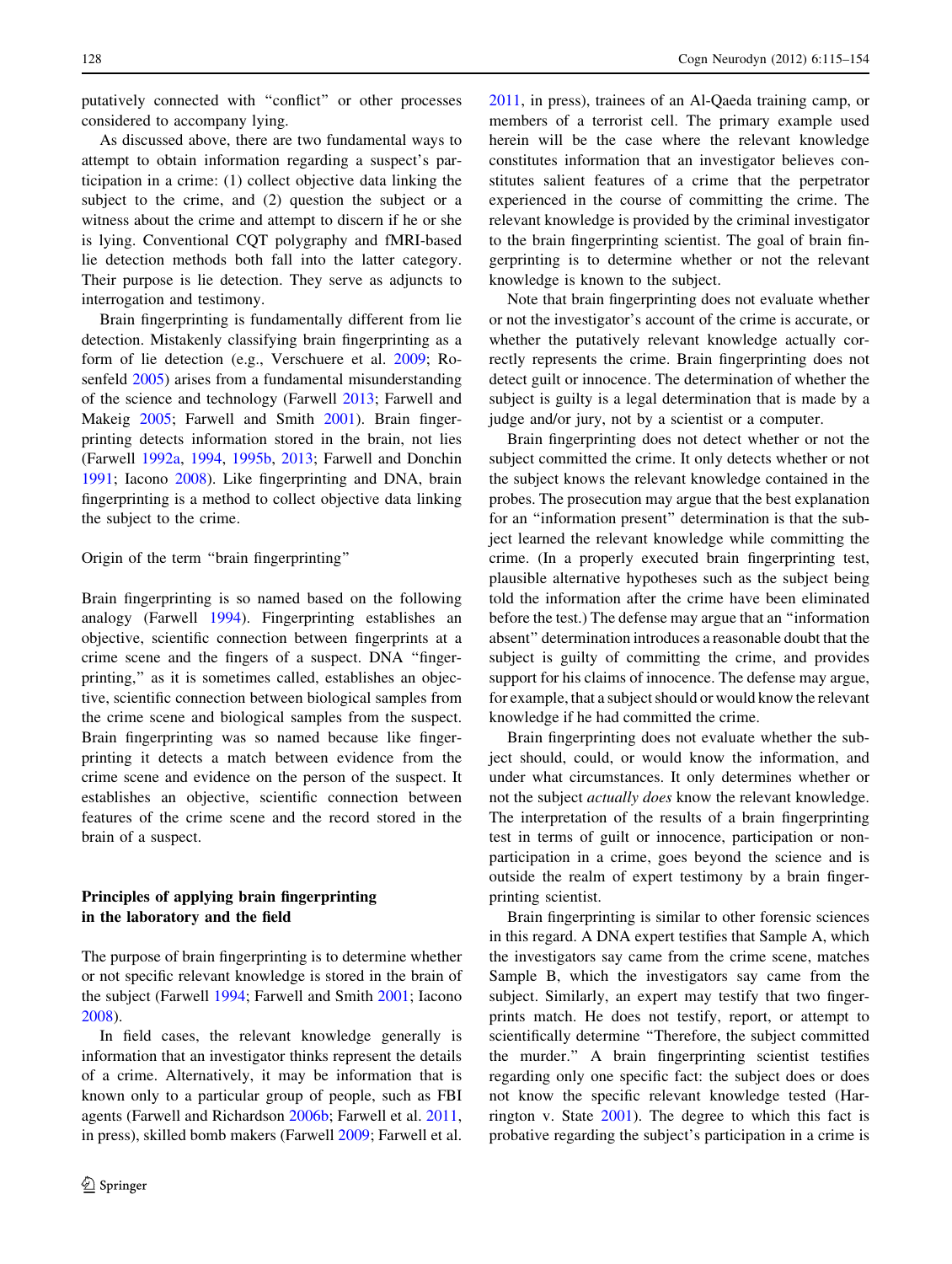outside the realm of science. That is a matter to be debated by the prosecution and defense and decided by a judge and/ or jury based on their non-scientific, common sense judgment and life experience.

In a laboratory setting, the relevant knowledge is fabricated by the experimenter. One additional step is necessary before a test can be implemented to test whether or not the subject knows the relevant knowledge. The experimenter designs and implements a knowledge-imparting procedure to impart the relevant knowledge to the subject. The knowledge-imparting procedure generally constitutes a training session, a mock crime, or some combination thereof. The purpose of the knowledge-imparting procedure is to make certain that the subject knows the relevant knowledge. The accuracy of a method to detect the relevant knowledge can only be evaluated when the relevant knowledge is actually there to be detected. If the knowledge-imparting procedure fails to impart the knowledge to the subject, then the knowledge is not there to be detected. No method, no matter how perfect, can detect knowledge that is not there. As discussed above in the context of ground truth, in order to conduct a valid test of a knowledge-detection procedure in a laboratory study, the experimenter must independently assess whether the knowledge-imparting procedure actually succeeded in imparting the knowledge so it was there to be detected. This is accomplished by post-test interviews.

In a field case, the brain fingerprinting procedure begins after the criminal investigator has provided the relevant knowledge to the scientist. In a laboratory case, the brain fingerprinting procedure begins after the experimenter has fabricated the relevant knowledge and successfully implemented the knowledge-imparting procedure.

The relevant knowledge generally comprises 12–30 short phrases or pictures, along with an explanation of the significance of each in the context of the crime. The investigator also provides the scientist with a detailed account of which items in the relevant knowledge are or may be already known to the subject for any known reason. For example, the investigator notes any specific features of the crime that have been published in the newspaper or revealed to the subject in interrogation or previous legal proceedings.

The relevant knowledge generally contains six to nine or more items that have never been revealed to the subject. These will constitute the probe stimuli. If there is an insufficient number of features that are known only to the perpetrator and investigators (probes), a brain fingerprinting test cannot be conducted.

Generally there are also six or more items that have already been revealed to the subject or are commonly known. These will constitute the target stimuli.

The test requires an equal number of targets and probes. If there are too few features already known to the subject for non-incriminating reasons (potential targets), the experimenter may request additional information about the crime from the criminal investigator to use for target stimuli. Alternatively, if there are ample available features of the crime that are not commonly known and have not been revealed to the subject (potential probes), the experimenter may elect to inform the subject about some of these features and use these as targets instead of probes.

#### Scientific standards for brain fingerprinting tests

The following procedures comprise the scientific standards for a brain fingerprinting test (Farwell [1992a,](#page-36-0) [1994](#page-36-0), [1995a,](#page-36-0) [b](#page-36-0); Farwell and Donchin [1991;](#page-37-0) Farwell and Smith [2001\)](#page-37-0).

- 1. Use equipment and methods for stimulus presentation, data acquisition, and data recording that are within the standards for the field of cognitive psychophysiology and event-related brain potential research. These standards are well documented elsewhere (Donchin et al. [1978,](#page-36-0) [1986](#page-36-0); Fabiani et al. [1987\)](#page-36-0). For example, the standard procedures Farwell introduced as evidence in the Harrington case were accepted by the court, the scientific journals, and the other expert witnesses in the case (Farwell and Donchin [1991;](#page-37-0) Farwell and Makeig [2005;](#page-37-0) Farwell and Smith [2001;](#page-37-0) Harrington v. State [2001\)](#page-37-0). Use a recording epoch long enough to include the full P300-MERMER. For pictorial stimuli or realistic word stimuli, use at least a 1,800 ms recording epoch. (Shorter epochs may be appropriate for very simple stimuli.)
- 2. Use correct electrode placement. The P300 and P300- MERMER are universally known to be maximal at the midline parietal scalp site (Fabiani et al. [1987;](#page-36-0) Farwell [1994\)](#page-36-0), Pz in the standard International 10–20 system.
- 3. Apply brain fingerprinting tests only when there is sufficient information that is known only to the perpetrator and investigators. Use a minimum of six probes and six targets.
- 4. Obtain the relevant knowledge from the criminal investigator (or for laboratory studies from the knowledge-imparting procedure). Use stimuli that isolate the critical variable. Divide the relevant knowledge into probe stimuli and target stimuli. Probe stimuli constitute information that has not been revealed to the subject. Target stimuli contain information that has been revealed to the subject after the crime.
- 5. If initially there are fewer targets than probes, create more targets. Ideally, this is done by seeking additional known information from the investigators. Note that targets may contain information that has been publicly disclosed. Alternatively, some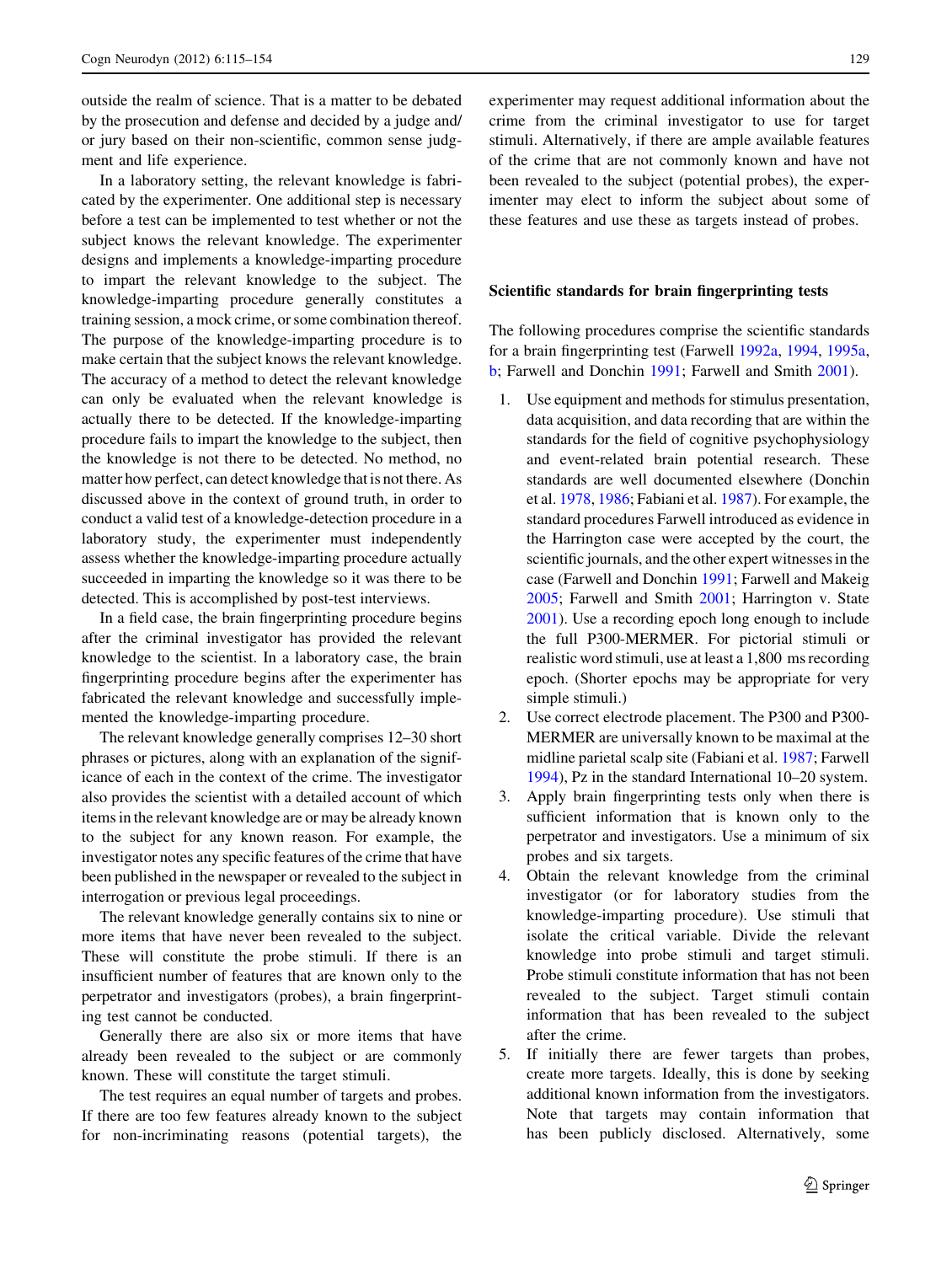potential probe stimuli can be used as targets by disclosing to the subject the specific items and their significance in the context of the crime.

- 6. For each probe and each target, fabricate several stimuli of the same type that are unrelated to the crime. These become the irrelevant stimuli. Use stimuli that isolate the critical variable. For irrelevant stimuli, select items that would be equally plausible for a non-knowledgeable subject. The stimulus ratio is approximately one-sixth probes, one-sixth targets, and two-thirds irrelevants.
- 7. Ascertain that the probes contain information that the subject has no known way of knowing, other than participation in the crime. This information is provided by the investigator for field studies, and results from proper information control in laboratory studies.
- 8. Make certain that the subject understands the significance of the probes, and ascertain that the probes constitute only information that the subject denies knowing, as follows. Describe the significance of each probe to the subject. Show him the probe and the corresponding irrelevants, without revealing which is the probe. Ask the subject if he knows (for any non-crime-related reason) which stimulus in each group is crime-relevant. Describe the significance of the probes and targets that will appear in each test block immediately before the block.
- 9. If a subject has knowledge of any probes for a reason unrelated to the crime, eliminate these from the stimulus set. This provides the subject with an opportunity to disclose any knowledge of the probes that he may have for any innocent reason previously unknown to the scientist. This will prevent any nonincriminating knowledge from being included in the test.
- 10. Ascertain that the subject knows the targets and their significance in the context of the crime. Show him a list of the targets. Describe the significance of each target to the subject.
- 11. Require an overt behavioral task that requires the subject to recognize and process every stimulus, specifically including the probe stimuli. Detect the resulting brain responses. Do not depend on detecting brain responses to assigned tasks that the subject can covertly avoid doing while performing the necessary overt responses.
- 12. Instruct the subjects to press one button in response to targets, and another button in response to all other stimuli. Do not instruct the subjects to ''lie'' or ''tell the truth'' in response to stimuli. Do not assign different behavioral responses or mental tasks for probe and irrelevant stimuli.
- 13. In order to obtain statistically robust results for each individual case, present a sufficient number of trials of each type to obtain adequate signal-to-noise enhancement through signal averaging. Use robust signal-processing and noise-reduction techniques, including appropriate digital filters and artifactdetection algorithms (Farwell et al. [1993\)](#page-37-0). The number of trials required will vary depending on the complexity of the stimuli, and is generally more for a field case. In their seminal study, Farwell and Donchin [\(1991](#page-37-0)) used 144 probe trials. In the Harrington field case, Farwell used 288 probe trials (Harrington v. State [2001](#page-37-0)). In any case, use at least 100 probe trials and an equal number of targets. Present three to six unique probes in each block.
- 14. Use appropriate mathematical and statistical procedures to analyze the data (Farwell [1994](#page-36-0); Farwell and Donchin [1991](#page-37-0)). Do not classify the responses according to subjective judgments. Use statistical procedures properly and reasonably. At a minimum, do not classify subjects in a category where the statistics applied show that the classification is more likely than not to be incorrect.
- 15. Use a mathematical classification algorithm, such as bootstrapping on correlations, that isolates the critical variable by classifying the responses to the probe stimuli as being either more similar to the target responses or to the irrelevant responses (Farwell and Donchin [1991](#page-37-0); Farwell [1994;](#page-36-0) Wasserman and Bockenholt [1989](#page-39-0)). In a forensic setting, conduct two analyses: one using only the P300 (to be more certain of meeting the standard of general acceptance in the scientific community), and one using the P300- MERMER (to provide the current state of the art).
- 16. Use a mathematical data-analysis algorithm that takes into account the variability across single trials, such as bootstrapping (Farwell [1994;](#page-36-0) Farwell and Donchin [1991;](#page-37-0) Wasserman and Bockenholt [1989\)](#page-39-0).
- 17. Set a specific, reasonable statistical criterion for an information-present determination and a separate specific, reasonable statistical criterion for an information-absent determination (Farwell [1994;](#page-36-0) Farwell and Donchin [1991](#page-37-0); Wasserman and Bockenholt [1989\)](#page-39-0). Classify results that do not meet either criterion as indeterminate. Recognize that indeterminate outcome is not an error, neither a false positive nor a false negative.
- 18. Restrict scientific conclusions to a determination as to whether or not a subject has the specific crimerelevant knowledge embodied in the probes stored in his brain (Farwell and Makeig [2005;](#page-37-0) Farwell and Smith [2001](#page-37-0); Harrington v. State [2001](#page-37-0)). Recognize that brain fingerprinting detects only presence or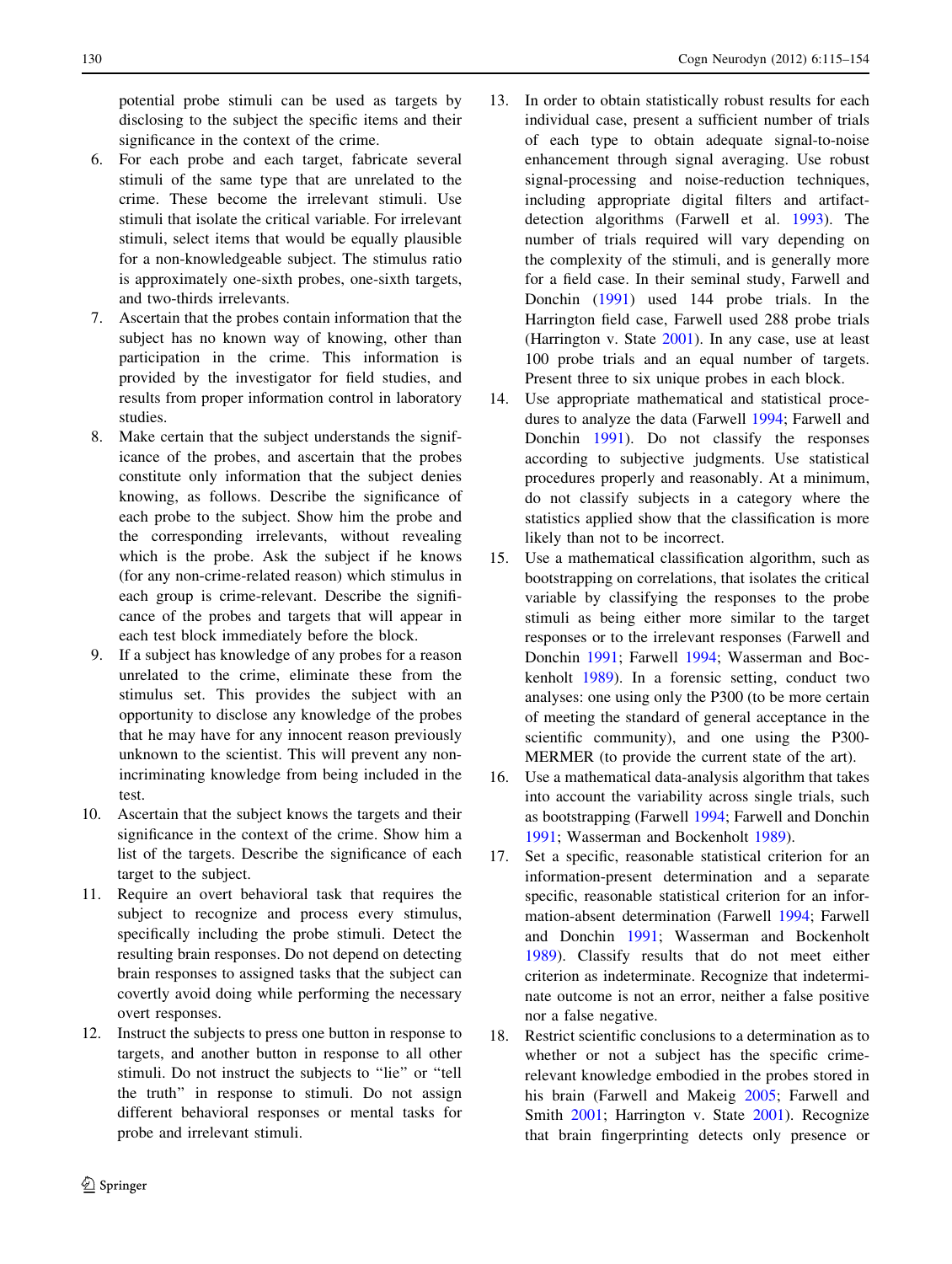absence of information—not guilt, honesty, lying, or any action or non-action. Do not offer scientific opinions on whether the subject is lying or whether he committed a crime or other act. Recognize that the question of guilt or innocence is a legal determination to be made by a judge and jury, not a scientific determination to be made by a scientist or computer.

- 19. Evaluate accuracy based on actual ground truth (Farwell and Donchin [1991](#page-37-0); Farwell et al. [2011,](#page-37-0) in press). Ground truth is the true state of what a scientific test seeks to detect. Brain fingerprinting is a method to detect information stored in a subject's brain. Ground truth is whether the specific information tested is in fact stored in the subject's brain. Establish ground truth with certainty through posttest interviews in laboratory experiments and in field experiments wherein subjects are cooperative. Establish ground truth insofar as possible through secondary means in real-life forensic applications with uncooperative subjects. Recognize that ground truth what the subject in fact knows, not what the experimenter thinks the subject should know, not what the subject has done or not done, and not whether the subject is guilty, or deceptive.
- 20. Make scientific determinations based on brain responses. Do not attempt to make scientific determinations based on overt behavior that can be manipulated, such as reaction time.

Error rate/accuracy standards for field applications

In the United States and many other jurisdictions, the error rate of a scientific technique is critical for admissibility as scientific evidence in court. The error rate is the percentage of determinations made that are either false negatives or false positives. In brain fingerprinting, this is the percentage of ''information present'' and ''information absent'' determinations that are false positives and false negatives respectively.<sup>1</sup>

In our view, in order to be viable for field use or any application with non-trivial consequences, a technique must have an error rate of less than 1% overall, and less than 5% in each and every individual study. As discussed in the section below on common errors in research, failure to meet the brain fingerprinting scientific standards generally produces error rates ten times higher than this standard.

Brain fingerprinting exceeds this standard. In all laboratory and field research and field applications to date, brain fingerprinting has had an error rate of less than 1%. In each individual study, brain fingerprinting has also had an error rate of less than 1%. In fact, to date brain fingerprinting has never produced an error, neither a false positive nor a false negative, in any research or field applications.

Accuracy is 100% minus the error rate. In reporting results, it is important to report the error rate directly, or to report the accuracy rate in such a way that the true error rate can be computed<sup>2</sup> (see the section entitled "Is Brain Fingerprinting 100% Accurate?'').

#### Brain fingerprinting in criminal cases and in court

In addition to laboratory and field studies conducted by the author at the CIA, the FBI, the US Navy, and elsewhere as well as replications in independent laboratories, brain fingerprinting has been applied in real-world criminal cases and has been ruled admissible in court. According to courtroom testimony by expert witnesses on both sides of the issue, the fundamental science underlying brain fingerprinting testing has been established by hundreds of studies published in the peer-reviewed scientific literature and is well accepted in the relevant scientific community (Farwell and Makeig [2005](#page-37-0); Harrington v. State [2001](#page-37-0); Iacono [2008](#page-37-0)).

The James B. Grinder case

On August 5, 1999, Dr. Lawrence Farwell administered a brain fingerprinting test to murder suspect J. B. Grinder (Fig. [3\)](#page-17-0). The test was designed to determine if Grinder's brain contained specific details of the rape and murder of Julie Helton. Drew Richardson, then a scientist in the FBI Laboratory, was the criminal investigator who developed the probe stimuli.

The brain fingerprinting test found that the specific details of the crime were recorded in Grinder's brain (Fig. [4\)](#page-17-0). The result was ''information present,'' with a statistical confidence of 99.9%.

Considering the brain fingerprinting test results and other evidence, Grinder faced an almost certain conviction and highly probable death sentence. One week after the brain fingerprinting test, Grinder pled guilty to the rape and

<sup>&</sup>lt;sup>1</sup> Note that an indeterminate outcome is neither a false positive nor a false negative error. Rather, it is a determination that there was insufficient data to draw a conclusion with a high statistical confidence in either direction. False negatives and false positives are errors that provide false evidence, to the detriment of the judicial process. An indeterminate provides no evidence, and has no legal impact.

<sup>2</sup> Accuracy is correctly reported as 100% minus the error rate. This allows the reader to compute the true error rate. Reports of "accuracy" that confound false positive and false negative errors with indeterminate outcomes have the effect of hiding the true error rate, and thus make comparison with correctly reported studies problematic.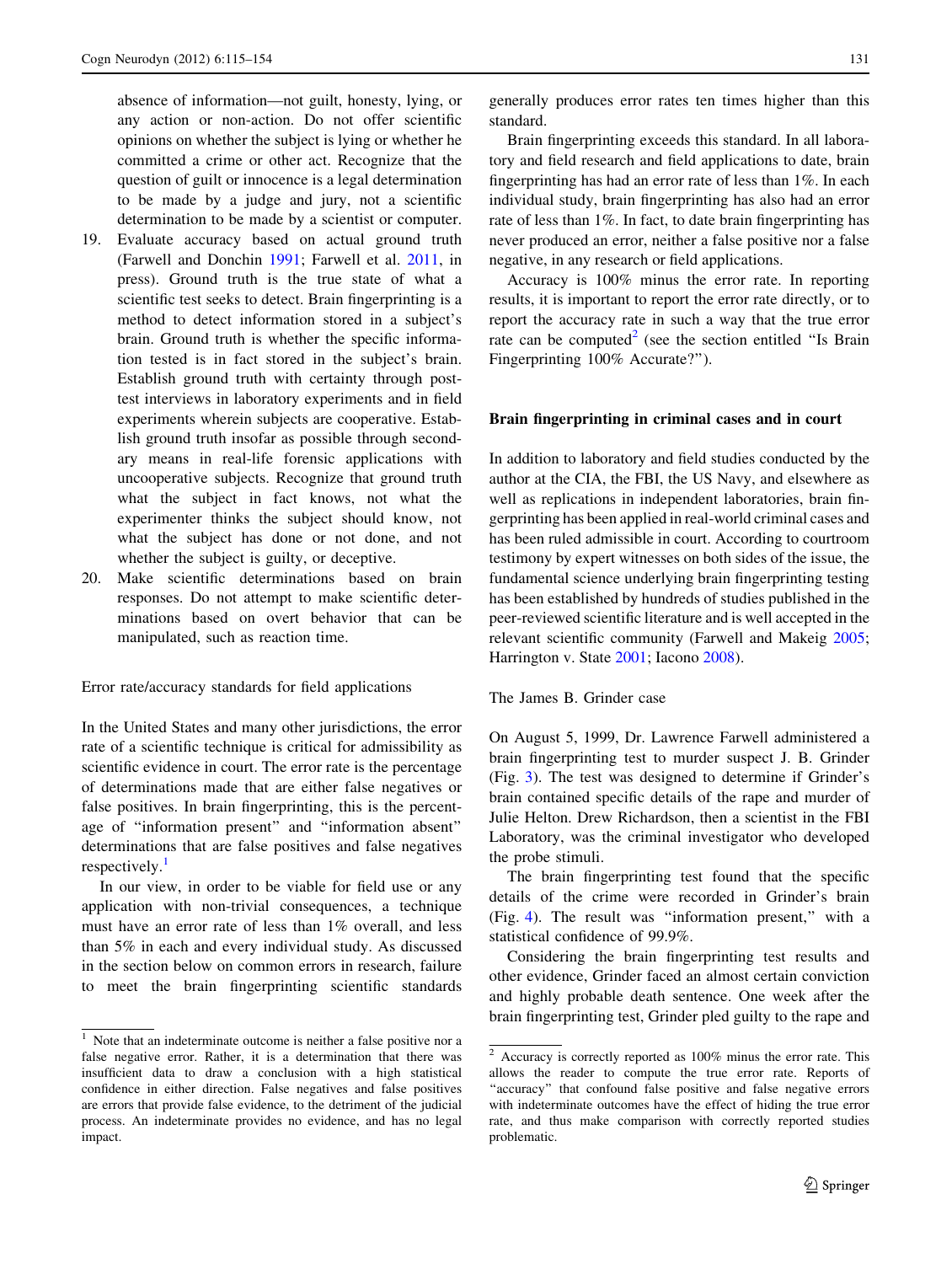<span id="page-17-0"></span>

Fig. 3 Brain fingerprinting test on a serial killer. Dr. Lawrence Farwell conducts a brain fingerprinting test on serial killer J. B. Grinder, then a suspect in the murder of Julie Helton. The test showed that Grinder's brain contained a record of certain salient features of the crime. He then pled guilty and was sentenced to life in prison (Photo: Brain Fingerprinting Laboratories, Inc.)

murder of Julie Helton in exchange for a sentence of life in prison without the possibility of being released. He is currently serving that sentence. In addition, Grinder confessed and later pled guilty to the murders of three other young women.

## The Terry Harrington case

In 1977 John Schweer, a retired police captain, was murdered near the car dealership in Council Bluffs, Iowa where he was working as a security guard. Terry Harrington was arrested for the murder. An alleged witness claimed that he had accompanied Harrington to the crime scene and witnessed Harrington committing the crime.

A jury found Harrington guilty in Iowa District Court in 1978. He was sentenced to life in prison without the possibility of being released. On April 18 and 25, 2000, Dr. Lawrence Farwell administered a brain fingerprinting test to Harrington. The test results demonstrated that Harrington's brain did not have a record of certain specific salient features of the crime. Another test showed that he did recognize salient details of his alibi. The result was "information absent" with respect to the crime, and ''information present'' with respect to the alibi. In both cases the statistical confidence was over 99%.

When Farwell confronted the only alleged witness to the crime with the brain fingerprinting test results, he recanted his testimony. He admitted that he had lied in the original trial, falsely accusing Harrington to avoid being prosecuted for the murder himself.

In Harrington v. State [\(2001](#page-37-0)), Terry Harrington sought to overturn his murder conviction on several grounds, including an allegation that newly discovered evidence in the form of brain fingerprinting entitled him to a new trial (Erickson [2007](#page-36-0); Farwell and Makeig [2005](#page-37-0); Roberts [2007](#page-38-0)).

# Standard of review

To obtain relief, the petitioner Harrington had to show that the newly discovered evidence was unavailable at the original trial, and that the new evidence, if introduced at the trial, would probably change the verdict. Additionally, in view of the fact that the proffered evidence consisted of a novel forensic application of psychophysiological techniques, the court was required to determine whether this scientific evidence was sufficiently reliable to merit admission into evidence and, if admitted, whether the weight of the scientific evidence was sufficiently compelling to change the verdict.



Fig. 4 ''Information present'' brain response of a serial killer. Brain response of serial killer J. B. Grinder to information relevant to the murder of Julie Helton. There is a clear P300-MERMER in response to the known targets. The P300 is the positive voltage peak at the upper left. The P300-MERMER contains both the P300 peak and the late negative potential (LNP) at the lower right. There is no P300-

MERMER in response to the irrelevants. Grinder's brain response to the crime-relevant probes clearly contains a P300-MERMER. This shows that the record in the brain of J. B. Grinder contains salient details of the murder. Determination: "information present." Statistical confidence: 99.9%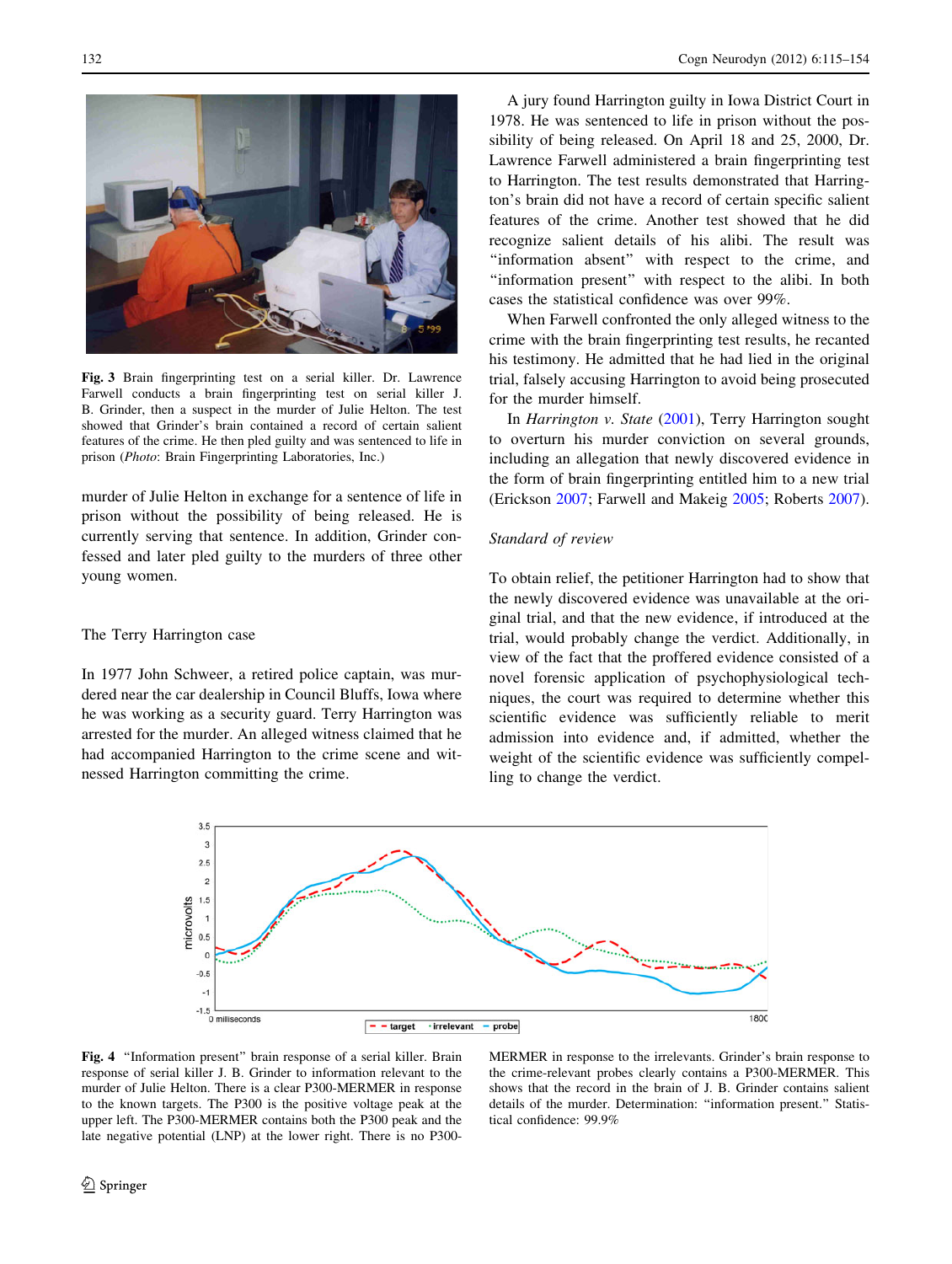In the Daubert case (Daubert v. Merrell Dow Pharmaceuticals, Inc. [1993;](#page-36-0) Erickson [2007](#page-36-0)) the US Supreme Court has held that the standard for admissibility of novel scientific evidence is a showing of reliability based on (1) whether a theory or technique can be (and has been) tested; (2) whether it has been subjected to peer review and publication; (3) whether, in respect to a particular technique, there is a known or potential rate of error, and whether there are standards controlling the technique's operation; and (4) whether the theory or technique enjoys general acceptance within a relevant scientific community. The Iowa Supreme Court has not formally endorsed this federal evidentiary standard, but in Leaf v. Goodyear Tire & Rubber Co. ([1999\)](#page-38-0) it announced that the Iowa courts may use the Daubert factors in assessing the admissibility of novel scientific evidence.

Moenssens ([2002\)](#page-38-0), Erickson ([2007\)](#page-36-0), and Roberts ([2007\)](#page-38-0) discuss the issues involved in admissibility of brain fingerprinting in some detail.

#### The brain fingerprinting assessment of Harrington

In the Harrington case, Farwell developed a series of probes for the crime scene, and a separate series of probes for the petitioner's alibi, from investigations, witness interviews, and previously undisclosed police files. Farwell administered the test to Harrington in May 2000. In October 2000, he rendered a report to the Iowa District Court analyzing the P300-MERMER responses. He supplemented the report with a separate analysis based solely on P300 responses on November 10, 2000. Both analyses produced a result of ''information absent'' regarding the crime scene probes and ''information present'' regarding the alibi probes, with a high degree of statistical confidence (over 99%). Figure 5 presents Harrington's brain responses to specific crime-relevant information to which he had not been exposed prior to the test.

#### Proceedings in the Iowa District Court

The District Court held a 1-day hearing on the brain fingerprinting evidence on November 14, 2000. The court took preliminary testimony on Farwell's credentials, the efficacy of the test, and the reliability of the underlying science. The court also examined the test results, subject to a later determination whether this scientific evidence was sufficiently reliable to be admissible.

At the November 14 session, Dr. Farwell testified and was cross-examined on the basis of his test reports. Additionally, two other psychophysiologists with EEG expertise, Dr. William Iacono of the University of Minnesota and Dr. Emanuel Donchin of the University of Illinois at Champaign/Urbana, testified on Dr. Farwell's credentials, his test reports and the science underlying the brain fingerprinting test. Iacono testified at Harrington's request, and Donchin was called by the state.

Both experts validated the science underlying brain fingerprinting and acknowledged Dr. Farwell's credentials. However, while Iacono validated the forensic application of P300 science based on his own research, Donchin asserted that the tester's selection and presentation of the specific probes is the point at which science ends and art begins.

The investigative phase of preparing the brain fingerprinting test discovers the salient features of the crime that are used as probe stimuli. It depends on the skill and judgment of the criminal investigator. This is not a scientific process.

The scientific phase of brain fingerprinting testing begins after the investigation has identified appropriate probes. The science of brain fingerprinting testing determines how the subject's brain responded to the probes, providing an



Fig. 5 "Information absent" brain response of an innocent convict. Brain response of Terry Harrington to information relevant to the murder of which he had been convicted. There is a clear P300- MERMER in response to the known targets. P300 is the positive peak in the top center. The P300-MERMER is the P300 plus the late negative potential (LNP) in the lower right. The response to irrelevant

stimuli lacks a P300-MERMER. There is no P300-MERMER in response to the crime-relevant probes. This shows that Harrington's brain does not have a record of these specific features of the crime. He was exonerated and released. Determination: ''information absent.'' Statistical confidence: 99.9%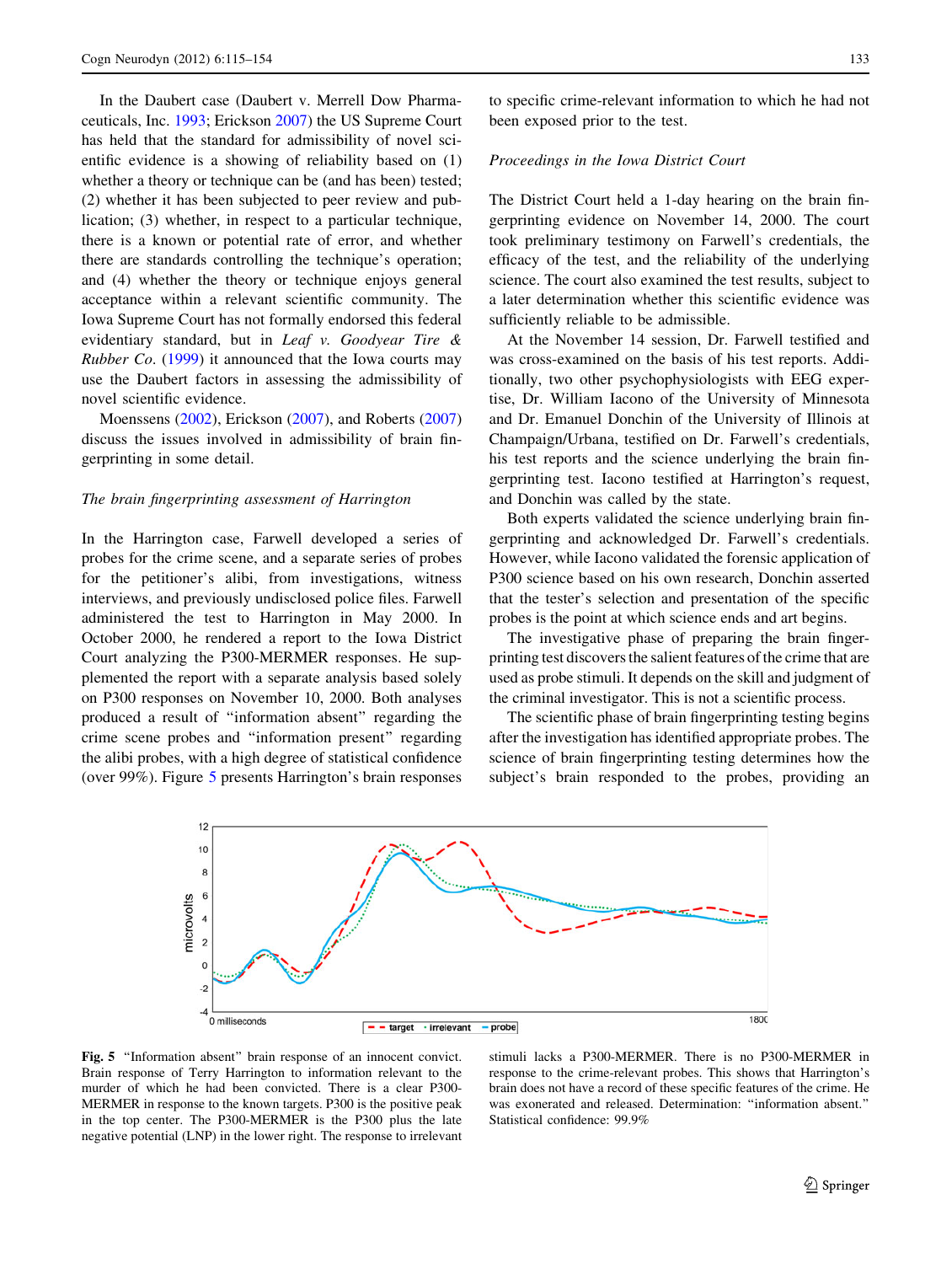objective result: ''information present'' or ''information absent.'' This result does not depend on the subjective judgment of the scientist conducting the test. The test result is then presented to the trier of fact to assist in the determination of guilt and innocence. The brain fingerprinting scientist does not opine on guilt or innocence, or whether the suspect committed the crime, but only on the presence or absence in the brain of the suspect of a record of the specific crimerelevant information contained in the probe stimuli.

Donchin contended that the selection of probes in brain fingerprinting is the end of science and the beginning of art. Farwell noted that the selection of probes is a feature of the skilled investigation and not of the scientific brain fingerprinting testing. Farwell agreed that the selection of probes is a subjective element depending on the skill and judgment of the criminal investigator. He asserted, however, that this subjective element is the kind of evidence that judges and juries are competent to evaluate. A non-scientist is well equipped with common sense and life experience to evaluate all the facts and circumstances of the case and determine whether a finding that the specific probes in question returned a scientific result of ''information present'' or ''information absent'' helps to establish the subject's guilt.

Farwell, Iacono, and Donchin agreed that brain fingerprinting as practiced using the P300 and published by Farwell and Donchin ([1991\)](#page-37-0) in both the laboratory and the reallife cases was generally accepted in the relevant scientific community (Harrington v. State [2001](#page-37-0)). They also agreed that the additional analysis using the MERMER did not yet have the same level of acceptance, and was not necessary to reach the scientific conclusions relevant to the case.

#### The District Court's ruling

The court determined that brain fingerprinting was new evidence not available at the original trial, and that it was sufficiently reliable to merit admission of the evidence (Erickson [2007;](#page-36-0) Farwell and Makeig [2005;](#page-37-0) Harrington v. State [2001](#page-37-0); Roberts [2007](#page-38-0)). However, the court did not regard its weight as sufficiently compelling in light of the record as a whole as meeting its exacting standard, and thus it denied a new trial on this and the other grounds asserted by Harrington.

The court stated the following:

''In the spring of 2000, Harrington was given a test by Dr. Lawrence Farwell. The test is based on a 'P300 effect'.''

''The P-300 effect has been recognized for nearly 20 years.''

''The P-300 effect has been subject to testing and peer review in the scientific community.''

''The consensus in the community of psycho-physiologists is that the P300 effect is valid.''

''The evidence resulting from Harrington's 'brain fingerprinting' test was discovered after the verdict. It is newly discovered.''

The court admitted only the brain fingerprinting evidence using the P300. The additional analysis using the P300- MERMER was superfluous, and not necessary to establish the brain fingerprinting results. It reached the same statistical and scientific conclusions as the P300 analysis, with essentially the same extremely high statistical confidence. At that time, Farwell had not yet published the P300-MERMER in peer-reviewed journals. It has now been peer reviewed and published.

# Appeal

The Iowa Supreme Court reversed the trial court and granted Harrington a new trial (Harrington v. State [2003\)](#page-37-0). The Supreme Court did not reach the brain fingerprinting issue, and decided the case on other grounds. Due to a constitutional rights violation, Harrington was accorded a new trial. The only alleged witness to the crime, Kevin Hughes, had recanted when Farwell confronted him with the ''information absent'' results of the brain fingerprinting test on Harrington. Without its star witness, the state subsequently dismissed the murder prosecution without prejudice for lack of evidence due to witness recantations and the passage of time.

# Resolution and vindication of Harrington

In his recantation, Hughes stated under oath under questioning by Farwell that the detectives and prosecutors had told him he would go to prison for life if he didn't implicate Harrington. He stated that when he agreed to falsely accuse Harrington of the murder, they coached him in fabricating the story to which he later testified in the trial. He stated that when he said something that contradicted known facts such as identifying the wrong murder weapon—they corrected him, and he changed his story accordingly.

Harrington sued the prosecutors and the State of Iowa for framing him. The prosecutors did not deny the accusations brought by Hughes and Harrington. Their defense was that they enjoyed absolute immunity due to their professional position. The US Supreme Court agreed to hear the case. Before the Supreme Court heard the case, however, the State of Iowa settled with Harrington and another man falsely convicted of the same crime. The state paid them a \$12 million settlement.

# The Jimmy Ray Slaughter case

In 2004, brain fingerprinting testing was offered in support of the Oklahoma petition for post-conviction relief filed by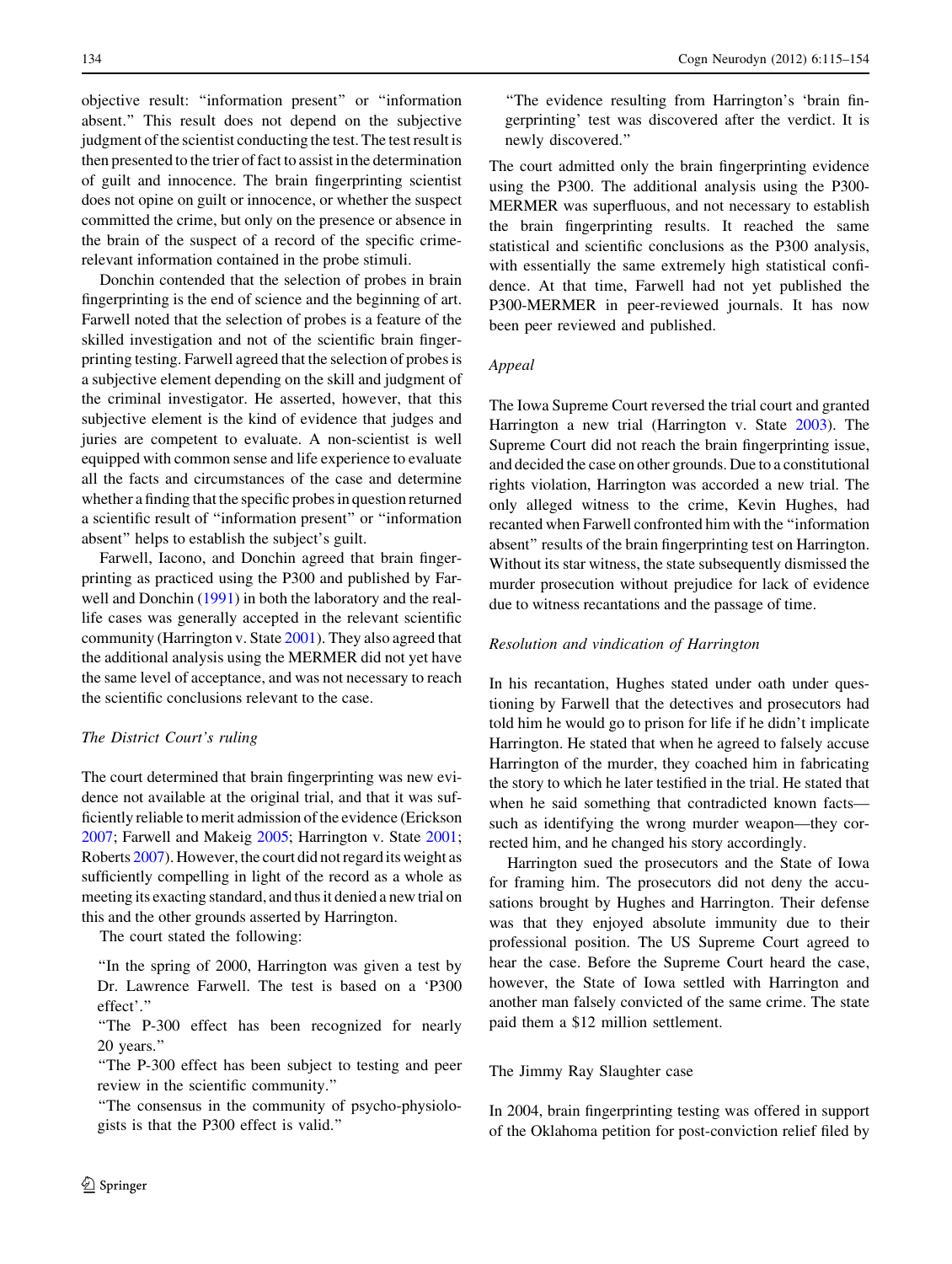death-row inmate Jimmy Ray Slaughter (Slaughter v. State [2004\)](#page-39-0). The Oklahoma court of final resort in post-conviction matters declined to order an evidentiary hearing on numerous issues raised by the petitioner. These included not only an ''information-absent'' result for crime-scene items returned by a brain fingerprinting test, but also exculpatory DNA evidence; the sworn testimony of the original lead investigator on the case in which he stated that he had come to believe that Slaughter was innocent, and that others involved in the investigation had falsified reports and fabricated evidence against Slaughter; and other exculpatory evidence. Slaughter was subsequently executed.

The Oklahoma court declined to return the case to the trial court where it could reach the merits of the brain fingerprinting challenge, based on procedural grounds and on the appeal court's view that the petitioner's brief affidavit contained insufficient evidence of the efficacy of the test and salience of the probes, and that the newly discovered evidence was presented in an untimely manner. ''[B]ased on the evidence presented, we find the brain fingerprinting evidence is procedurally barred,'' ''What we have are some interesting, indeed startling, claims that are not backed up with enough information for us to act on them.''

# Published research on brain fingerprinting science and technology

## Overview of scientific research

Farwell and colleagues have tested brain fingerprinting technology in over 200 cases, including over a dozen scientific studies as well as individual forensic cases involving real-life crimes and other events. Numerous other scientists have conducted similar research on the P300 brain response and have replicated Farwell's brain fingerprinting research.

The scientific studies conducted on brain fingerprinting testing have included both field/real-life and laboratory studies. Real-life studies involve using brain fingerprinting technology to detect information stored in the brain regarding real-life events that took place in the course of actual life experience. Laboratory studies involve detecting information that was acquired by subjects in the course of a knowledge-imparting procedure such as a mock crime. Of the approximately 200 cases where the author has tested brain fingerprinting technology, about half were real-life situations and half were laboratory experiments.

Brain fingerprinting testing has been used to detect information stored in the brain regarding two different types of situation:

- 1. Specific issue tests detect information regarding a specific incident or a particular crime.
- 2. Specific screening or focused screening tests detect information relevant to a specific type of training or inside knowledge of a specific field or organization, such as FBI agent training or knowledge of bomb making.

Brain fingerprinting technology detects information stored in the brain. Therefore brain fingerprinting testing is not applicable for general screening or interrogation where the investigators do not know what specific information they seek to detect. General screening includes most preemployment screening and periodic general security screening of employees.

### Federal Bureau of Investigation (FBI) studies

Farwell conducted FBI Experiment 1, the "FBI agent study,'' (Farwell and Richardson [2006a;](#page-37-0) Farwell et al. [2011](#page-37-0)) with Drew Richardson, then a scientist at the FBI Laboratory. Brain fingerprinting produced 100% accurate results in detecting FBI-relevant knowledge in 17 FBI agents and lack of this knowledge in four non-FBI agents.

In this experiment, the information detected was specific knowledge that is known to FBI agents and not to the public. The detection of FBI agents indicates that the system could detect knowledge specific to members of specific organization such as a terrorist, criminal, or intelligence organization as well as perpetrators of a specific crime. For example, members of a particular terrorist organization or terrorist cell share a particular body of knowledge that is unknown to the public, and the detection of such knowledge could assist in the identification of a suspect as a member of such an organization.

Stimuli were words, phrases, and acronyms presented on a computer screen. Analysis using the P300-MERMER resulted in correct determinations in every case, with a high statistical confidence in every case. There were no false positives, no false negatives, and no indeterminates. Analysis using the P300 alone resulted in the same determinations, with somewhat lower statistical confidence in some cases.

The FBI agent study included the following innovation that proved useful in making more accurate determinations in future studies. The scientists used the usual probe and irrelevant stimuli. Probes consisted of FBI-relevant knowledge. Irrelevants consisted of irrelevant, unknown items. In initial pilot studies, they used targets consisting of irrelevant items that had been disclosed to the subjects. Some of the stimuli were acronyms wherein the probes were known to the subjects, and both targets and irrelevants were random strings of letters.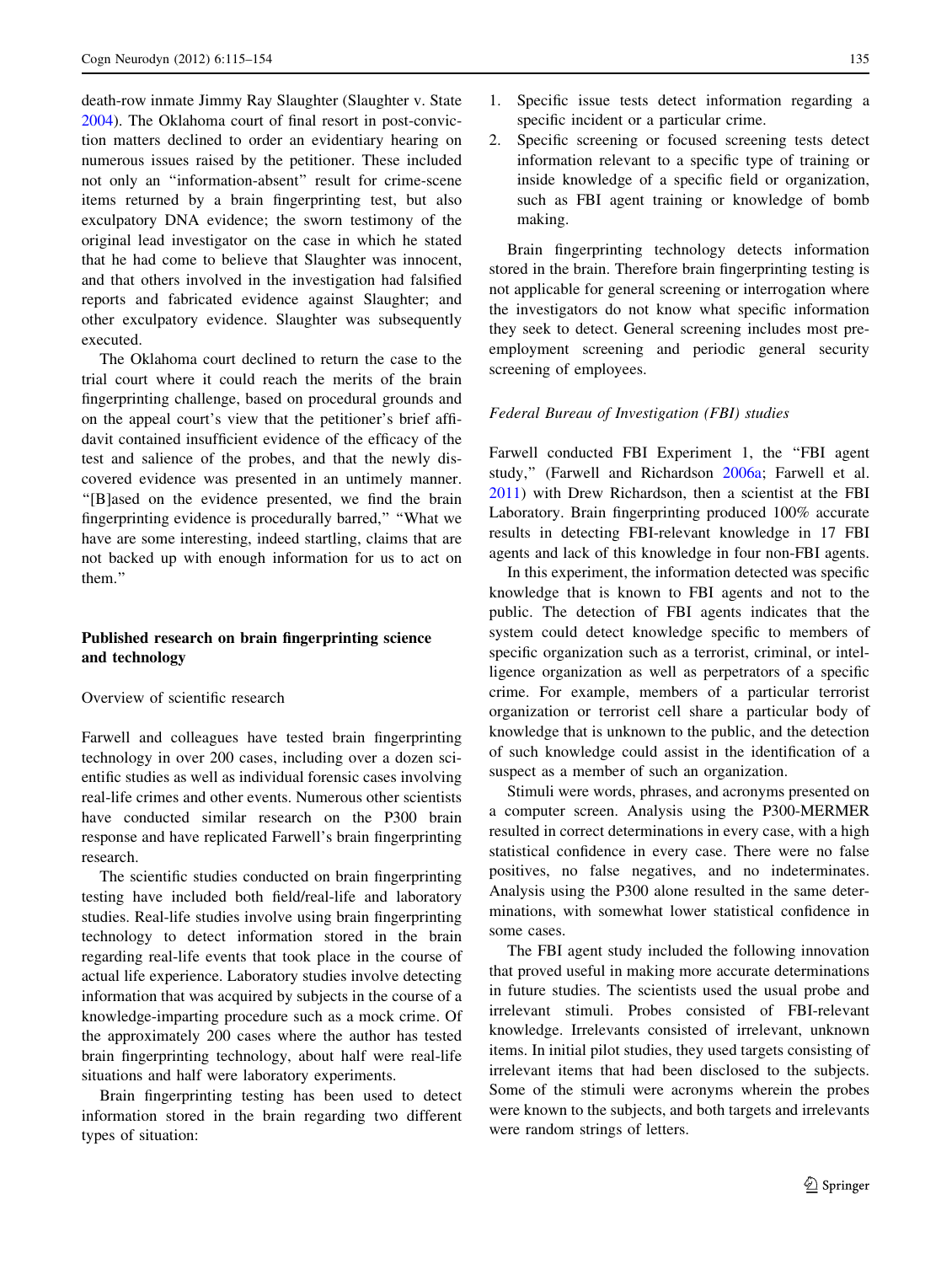

Fig. 6 FBI agent brain response to FBI-relevant acronyms. Brain response of an FBI agent to acronyms known to FBI agents and random letter sequences. There is a clear P300-MERMER in response to the known targets. The P300 is the positive voltage peak at the upper left. The P300-MERMER contains both the P300 peak and the late negative potential (LNP) at the lower right. There is no P300- MERMER in response to the irrelevants. The FBI agent's brain response to the FBI-relevant probes, like the target response, clearly

contains a P300-MERMER. This shows that FBI agent knows the FBI-relevant acronyms. Note, however, that the response to the probes has a shorter latency than the response to the targets and irrelevants. This is because only probes, and not targets, were FBIrelevant acronyms. Subsequent research uses targets that are relevant to the investigated situation, like probes. Subjects are informed of the targets, but are not told which stimuli are probes

For an FBI-knowledgeable subject, the probes were easily recognizable combinations of letters, and both targets and irrelevants were nonsense letter strings. The subjects recognized the probes more quickly than targets and irrelevants, resulting in shorter latency P300-MERMER responses only to the probes (see Fig. 6; contrast this with Fig. [4](#page-17-0), wherein probe and target brain responses have identical time course.). When computing correlations, this discrepancy in latency between targets and probes reduced the correlations between these response types. This resulted in decreased statistical confidence in detection of information-present pilot subjects.

To correct this, the authors used targets that were FBIrelevant acronyms (like the probes) in the blocks where stimuli were acronyms. The only difference between targets and probes was that the targets had been disclosed to the subjects immediately before the test. Subjects were instructed to push a different button for targets. With this algorithm, targets were more similar to probes for FBIknowledgeable subjects. Both were quickly recognizable as known acronyms. Both resulted in short-latency P300- MERMER responses. The probe-target correlations were higher, resulting in higher statistical confidence. (For non-FBI-knowledgeable subjects, all three types of stimuli were random letter strings, so using FBI-relevant targets made no difference in latency or correlations.)

Farwell and colleagues generalized the procedure of using situation-relevant targets in this and subsequent studies. Brain fingerprinting targets now consist of features of the crime or investigated situation, like probes. For a knowledgeable subject, this makes the targets more similar to the probes than targets that are not relevant to the investigated situation. The only difference is that targets have been disclosed to the subject, and the subject pushes a special button only for targets. This tends to increase the accuracy of the algorithm for classifying the probes as being more similar to targets for a knowledgeable subject.

Farwell conducted FBI Experiment 2, the "real-life FBI study,'' (Farwell and Smith [2001](#page-37-0)) at the FBI with Sharon Smith of the FBI Laboratory. Brain fingerprinting technology correctly detected whether or not subjects who were FBI agents had participated in specific, real-life events. All determinations were correct, with a high statistical confidence in every case.

#### Central Intelligence Agency (CIA) and US Navy studies

Farwell and colleagues' studies at the CIA and the US Navy (Farwell and Richardson [2006a](#page-37-0), [b;](#page-37-0) Farwell et al. [2011](#page-37-0)) showed that brain fingerprinting could accurately and reliably detect individuals possessing information regarding both mock crimes and real-life activities, including some actual major crimes.

In CIA Experiment 1, the "picture study," (Farwell and Richardson [2006a](#page-37-0)) the information detected was relevant to a mock espionage scenario enacted by some of the subjects. The stimuli that elicited the brain responses were relevant pictures presented on a computer screen. Fifteen subjects were correctly determined to be "information present," and 13 were correctly determined to be ''information absent.'' An example of the stimuli was a picture of the subject's contact person in the mock espionage scenario.

CIA Experiment 2 was a collaboration between the CIA and the US Navy (Farwell and Richardson [2006b](#page-37-0)). In this experiment words and phrases relevant to knowledge of military medicine were presented on a computer screen,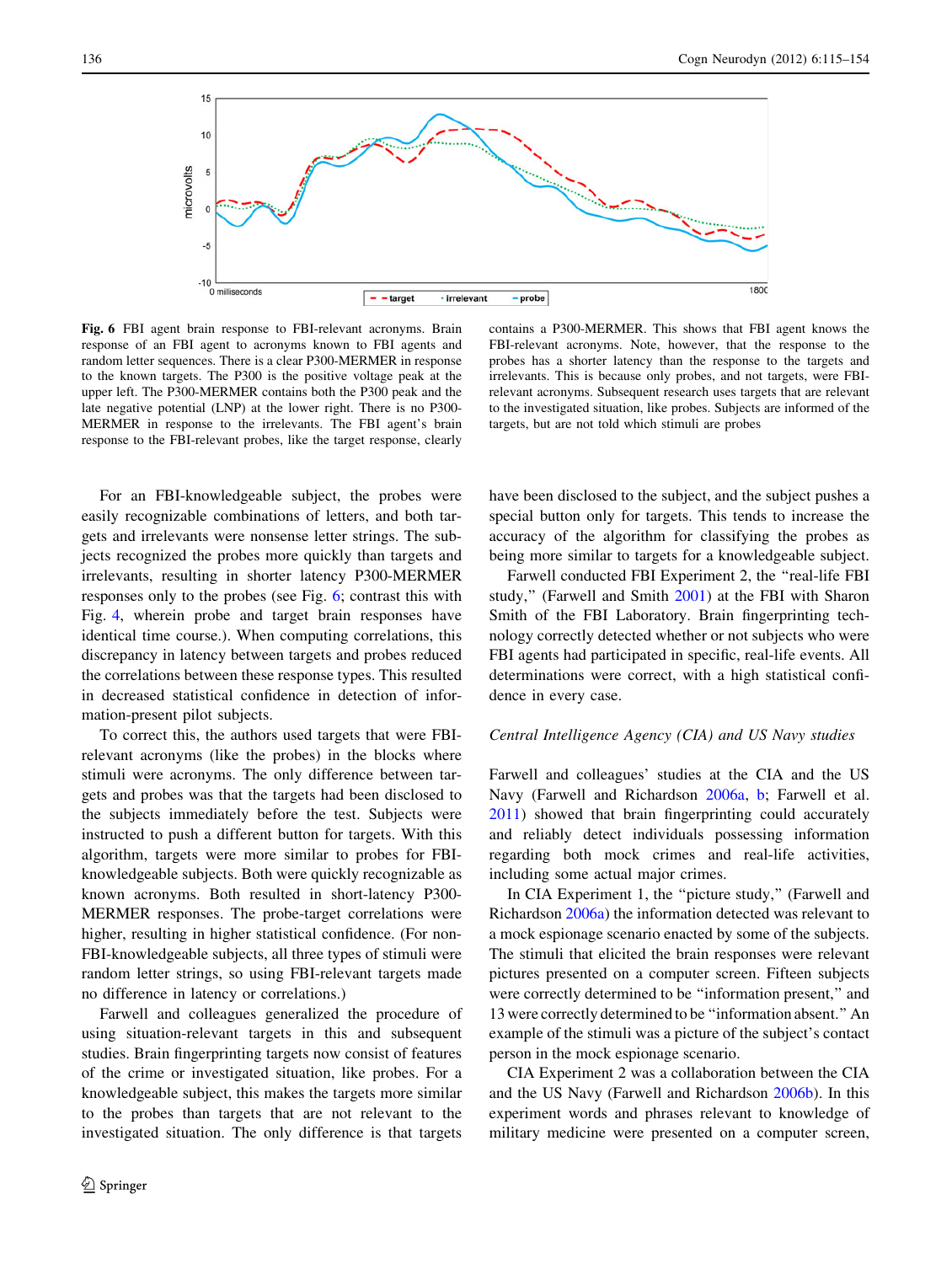and subjects were determined to be ''information present'' or ''information absent'' with respect to knowledge of military medicine. Brain fingerprinting technology resulted in the correct determination in every case. Sixteen subjects were correctly classified as "information present," and 14 subjects were correctly classified as ''information absent.''

In CIA Experiment 3, the "real-life CIA study," (Farwell and Richardson [2006b;](#page-37-0) Farwell et al. [2011](#page-37-0)) the information detected was relevant to real-life events, including a number of felony crimes. This study used visually presented words and phrases as stimuli. Seventeen subjects were correctly classified as ''information present,'' and three control subjects were correctly classified as "information absent." An example of the stimuli was the type of automatic pistol used in one of the crimes.

In the CIA and Navy studies there were no false negatives, no false positives, and no indeterminates. All determinations were correct, with a high statistical confidence in every case. Two separate analyses were conducted, one using the P300- MERMER and one using only the P300. Both analyses resulted in the same correct determinations. The analysis using the P300-MERMER produced a somewhat higher statistical confidence for some of the determinations than the analysis using only the P300 (Farwell et al. [2011](#page-37-0)).

In the three CIA and Navy experiments, the statistical confidence for the ''information present'' results was 99.9% for each of 44 of the 48 individual determinations. The lowest confidence for any ''information present'' determination was 98.8%, well above the 90% criterion for ''information present'' determinations. ''Information absent'' determinations for the real-life experiment were also at least 99.9% in every case. ''Information absent'' determinations for the Navy and picture studies were lower on average, but all met the criterion of 70% necessary for an ''information absent'' determination.

## Other studies by Farwell and colleagues

Farwell and colleagues' more recent studies have focused on real-life/field applications. One study successfully detected knowledge of improvised explosive devices in bomb makers (Farwell [2009;](#page-37-0) Farwell et al. [2011](#page-37-0)).

In other field studies, Farwell and colleagues (Farwell [2008;](#page-37-0) Farwell et al. [2011\)](#page-37-0) detected information regarding real crimes. To ensure that the brain fingerprinting tests potentially had a major, life-changing impact on subjects regardless of judicial consequences, they offered a \$100,000 cash reward to any subject who could beat the test. They also taught subjects countermeasures that been effective in defeating alternative, non-brain fingerprinting tests (Mertens and Allen [2008](#page-38-0); Rosenfeld et al. [2004](#page-38-0)). Brain fingerprinting correctly detected all subjects, with no false positives, no false negatives, and no indeterminates.

Summary of results of research and field applications by Farwell and colleagues

In over 200 test cases by Farwell and colleagues, brain fingerprinting resulted on no false positives and no false negatives. Accuracy rate for determinations made was 100%; error rate was 0%. Determinations made were ''information present'' or ''information absent'' with a criterion statistical confidence for each individual determination.

Since the introduction of the P300-MERMER in the data analysis algorithm, there have been no indeterminates.

In 3% of cases, all of them using the P300 alone prior to the discovery of the P300-MERMER, the data analysis algorithm returned a result that insufficient data were available to make a determination with a strong statistical confidence in either direction. No determination was made: the result was ''indeterminate.'' All of the indeterminates were in one study (Farwell and Donchin [1991\)](#page-37-0), wherein they comprised 12.5% or results.

For all brain fingerprinting studies by Farwell and colleagues, Grier A' (Grier [1971\)](#page-37-0) values are 1.0.

Table [2](#page-23-0) outlines the laboratory studies on brain fingerprinting testing conducted by Farwell and colleagues.

Table [3](#page-23-0) outlines the field/real-life studies on brain fingerprinting testing conducted by Farwell and colleagues.

Replications of brain fingerprinting science in other, independent laboratories

Others who have followed similar or comparable scientific procedures to those of Farwell and colleagues have published similar accuracy results in the peer-reviewed literature. For example, Iacono and colleagues have published studies reporting similar procedures and similar results to those achieved by Farwell and colleagues.

Iacono and colleagues (Allen et al. [1992\)](#page-36-0) used P300 event-related potentials to detect learned information in a three-stimulus experimental design similar to Farwell's technique. The authors achieved 94% accuracy in detecting learned material as learned, and 96% accuracy in identifying unknown material as unknown. Like Farwell and colleagues, the authors used an algorithm that included a method for arriving at one of two different determinations, a determination that the subject knew the information or a determination that the subject did not. Also like Farwell and colleagues, they computed a statistical confidence for whichever determination was achieved for each individual subject. The authors used a Bayesian algorithm for computing a determination and statistical confidence for each individual subject. Although the mathematical algorithm was not identical to the bootstrapping algorithm used by Farwell and colleagues, the results showed a relatively high level of accuracy.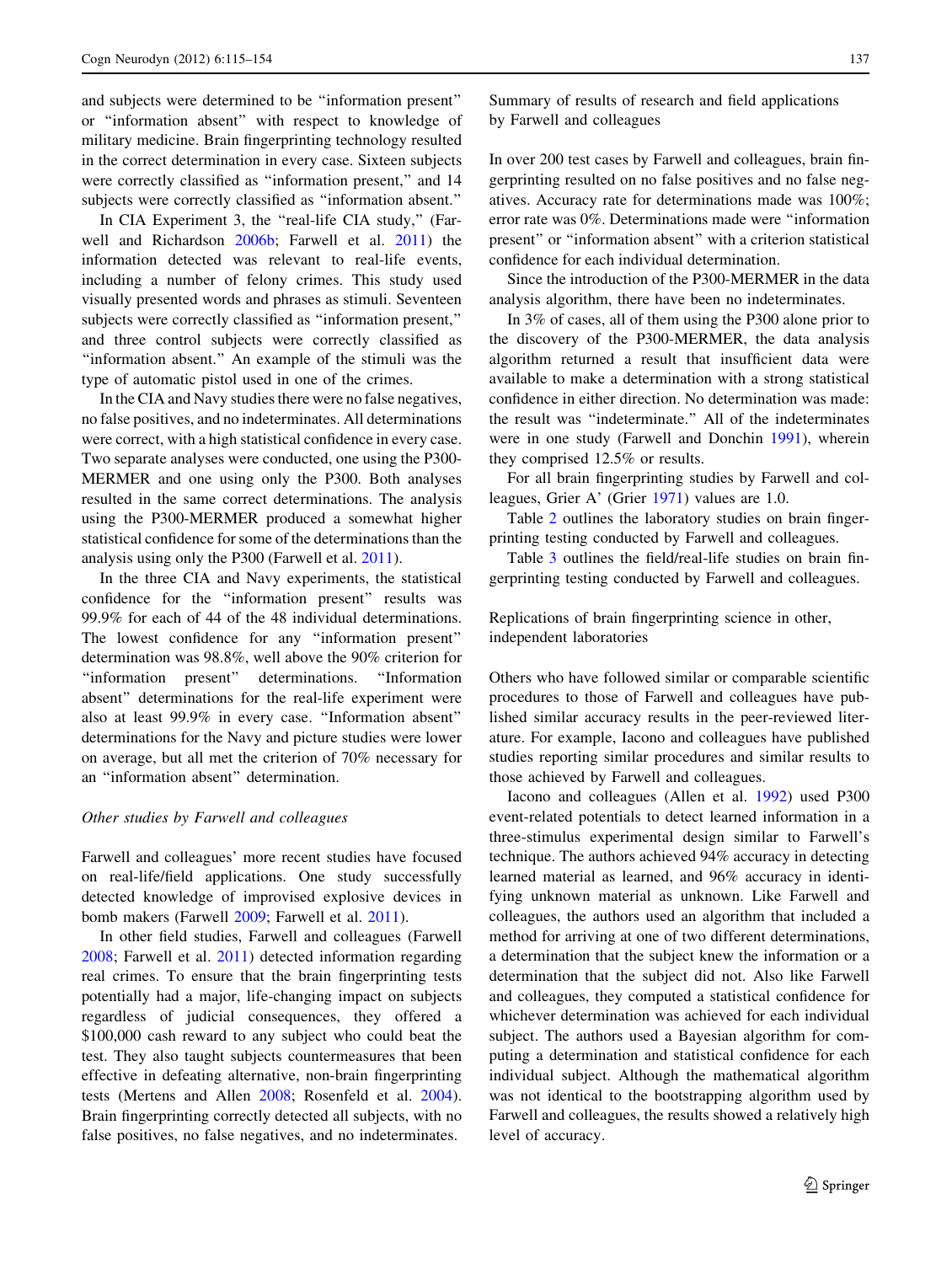| Study<br>Authors (year)                                                               | Type of information detected          | Type of<br>study        | Number of<br>subjects | Accuracy rate<br>$(\%)^{\rm a}$ | Indeterminates <sup>b</sup> |
|---------------------------------------------------------------------------------------|---------------------------------------|-------------------------|-----------------------|---------------------------------|-----------------------------|
| Bootstrapping study<br>Farwell and Donchin (1988b)                                    | Mock crime; bootstrapping<br>analysis | Specific<br>issue       | $\overline{4}$        | 100                             | 0                           |
| Mock espionage study "Experiment 1"<br>Farwell and Donchin (1991), Farwell<br>(1992a) | Mock crime/espionage; word<br>stimuli | Specific<br>issue       | 40                    | 100                             |                             |
| CIA study 1<br>Farwell and Richardson (2006a)                                         | Mock espionage; picture<br>stimuli    | Specific<br><i>ssue</i> | 29                    | 100                             |                             |

<span id="page-23-0"></span>Table 2 Brain fingerprinting laboratory studies by Farwell and colleagues

<sup>a</sup> Percent correct in all cases wherein a determination was made

<sup>b</sup> Number of cases where no determination was made. In all indeterminate cases, analysis was with P300 alone, not P300-MERMER

Study Authors (year) Type of information detected Type of study Subjects Accuracy rate  $(\%)^{\circ}$ Indeterminates<sup>t</sup> Crime detection Farwell and Donchin ([1986\)](#page-37-0) Real-life minor crimes Specific issue 8 100 0 Real-life "Experiment 2" Farwell and Donchin ([1986,](#page-37-0) [1991\)](#page-37-0), Farwell ([1992a](#page-36-0)) Real-life minor crimes Specific issue 8 100 1 Occupation study Farwell ([1992b\)](#page-36-0) Occupation-specific knowledge Specific screening 4 100 0 FBI study 1—FBI agents Farwell and Richardson [\(2006b](#page-37-0)), Farwell et al. ([2011\)](#page-37-0) FBI-relevant knowledge, FBI agents Specific screening 21 100 0 CIA/US Navy study 2 Farwell and Richardson [\(2006b](#page-37-0)), Farwell et al. ([2011\)](#page-37-0) Expertise in military medicine Specific screening 30 100 0 CIA study 3: Real-life CIA study Farwell and Richardson [\(2006b](#page-37-0)), Farwell et al. ([2011\)](#page-37-0) Real-life events (some crimes) Specific issue 20 100 0 FBI study 2: Real-life Farwell and Smith ([2001\)](#page-37-0) Real-life events in FBI agents' lives Specific issue 6 100 0 Field tests on suspects Farwell and Richardson [\(2006b](#page-37-0)), Farwell et al. [2011\)](#page-37-0) Information on crimes in brains of suspects Specific issue 7 100 0 Brain fingerprinting in counterterrorism Farwell ([2009\)](#page-37-0), Farwell et al. ([2011\)](#page-37-0) Bomb-making knowledge Specific screening 20 100 0 Real crime \$100,000 reward test Farwell ([2008\)](#page-37-0), Farwell et al. ([2011\)](#page-37-0) Knowledge of actual crimes; \$100 k reward for beating test Specific issue 8 100 0

Table 3 Brain fingerprinting field/real-life studies by Farwell and colleagues

<sup>a</sup> Percent correct in all cases wherein a determination was made

<sup>b</sup> Number of cases where no determination was made. In all indeterminate cases, analysis was with P300 alone, not P300-MERMER

In another study, they (Allen and Iacono [1997](#page-36-0)) replicated Farwell and colleagues' brain fingerprinting technique, and compared their Bayesian algorithm with the bootstrapping of the brain fingerprinting technique and with a simplified application of bootstrapping. The authors replicated the high accuracy of the brain fingerprinting technique. Like Farwell

and colleagues, they reported no false positives using this method. They also found that increased motivation to beat the test increased the accuracy of Farwell's brain fingerprinting technique. This may be one of the reasons for the extremely high accuracy achieved by Farwell and colleagues using brain fingerprinting in field situations. The authors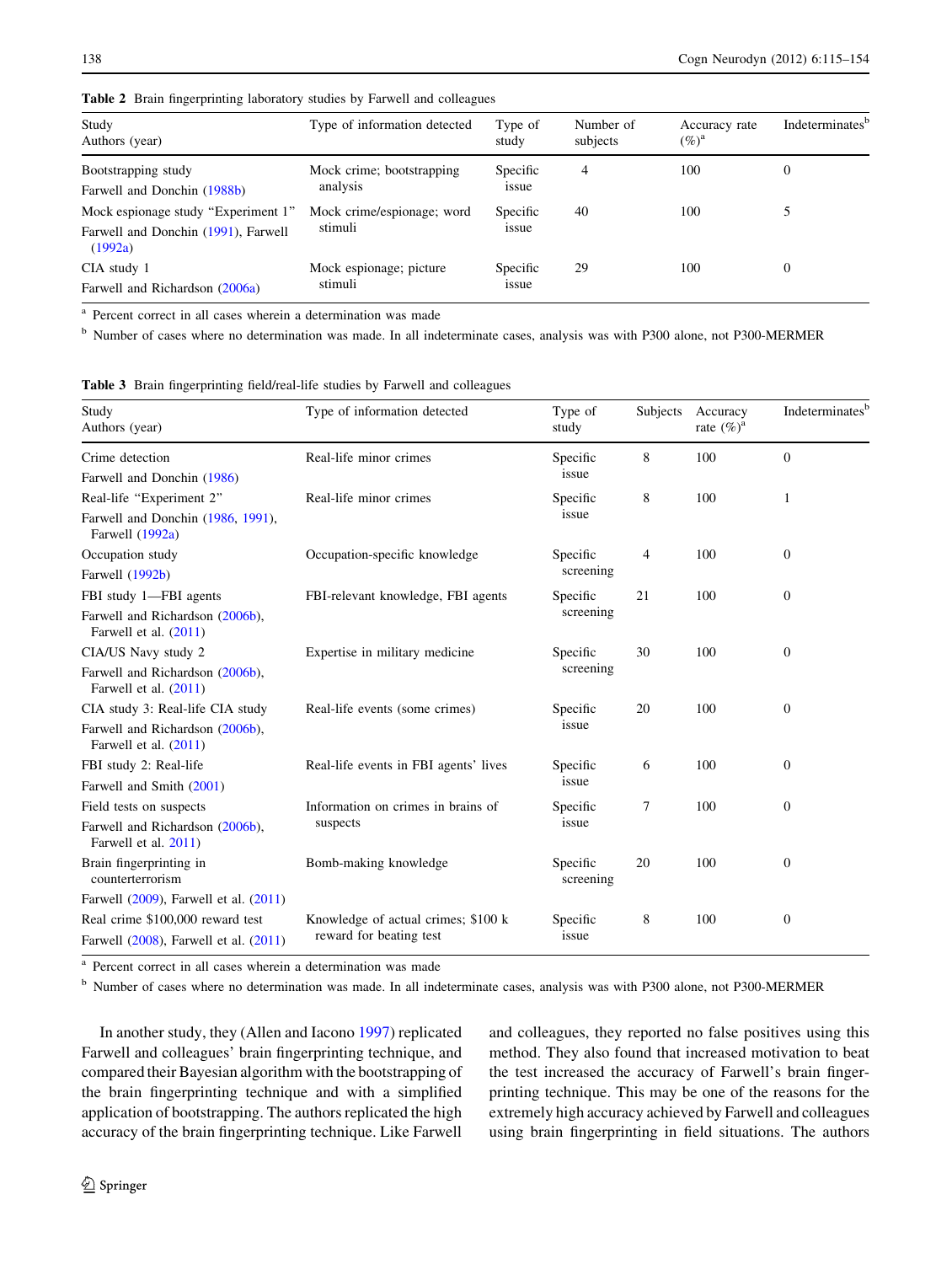theorized that the basis of this difference was cognitive rather than emotional: that the difference resulted from increased cognitive salience of stimuli in the more motivated condition.

As reported in Iacono and colleagues' previous study (Allen et al. [1992\)](#page-36-0) the Bayesian procedure achieved an accuracy rate nearly as high as that achieved by Farwell and colleagues using the brain fingerprinting technique, although unlike brain fingerprinting the Bayesian procedure returned some false positive/negative errors. The accuracy rate achieved by the authors using Farwell and colleagues' bootstrapping technique was comparable. The alternative, simplified bootstrapping procedure achieved a slightly lower accuracy rate.

Other experimenters detected concealed information with event-related brain potentials by applying methods that are in some ways similar to, and in some ways different from, brain fingerprinting. Some studies have used mock crimes or virtual mock crimes (Abootalebi et al. [2006;](#page-36-0) Hahm et al. [2009](#page-37-0)). Some have applied various other knowledge-imparting procedures (Gamer and Berti [2009](#page-37-0); Lefebvre et al. [2007,](#page-38-0) [2009](#page-38-0); Meijer et al. [2007\)](#page-38-0). Some have detected recognition of well-known personal information such as pictures of known individuals (Meijer et al. [2007,](#page-38-0) [2009\)](#page-38-0). These studies have met some but not all of the brain fingerprinting scientific standards. Accuracy rates have in some cases been quite high. Accuracy has varied considerably based on the methods used.

A number of researchers in Japan (Hira and Furumitsu [2002;](#page-37-0) Miyake et al. [1993](#page-38-0); Neshige et al. [1991](#page-38-0)) used a variety of procedures applying event-related brain potentials in the detection of concealed information. Results varied considerably according to the methods applied. Kakigi and colleagues (Neshige et al. [1991](#page-38-0)) achieved similar results to Farwell's CIA picture study (Farwell and Richardson [2006a](#page-37-0)).

All of these studies serve to further establish the validity, reliability, and general acceptance in the scientific community of the fundamental science on which brain fingerprinting is based.

A number of studies have been conducted attempting to detect simulated malingering relevant to brain injury and memory loss. These studies are not directly comparable to brain fingerprinting, and are not reviewed herein.

#### Limitations of brain fingerprinting

Is brain fingerprinting ''100% accurate''?

As described in detail above, brain fingerprinting technique using the P300-MERMER has resulted in no false positives, no false negatives, and no indeterminates. All of the determinations have been correct. Overall including studies using the P300 alone, there have been 3% indeterminates. Whether using the P300 alone or the P300-MERMER, 100% of determinations in brain fingerprinting tests by Farwell and colleagues have been correct. Error rate to date has been 0%.

Does this mean that ''brain fingerprinting is 100% accurate"? No. In science, there is no such thing as "100%" accurate.'' There is always a margin of uncertainty, a margin of error. In reporting on a specific series of laboratory or reallife cases wherein there were no errors, however, it is correct to say (and incorrect not to say), ''In these specific cases, brain fingerprinting testing produced 100% accurate results.'' This is simply a statement of the observed facts.

To state that ''brain fingerprinting (or any science) is 100% accurate,'' without qualification or reference to a specific, existing data set, however, would never be correct. Such a statement contains an implicit prediction about the future. A technology that is "100% accurate" never makes an error, now or ever. There is no guarantee that any technology ever can meet that standard throughout all future applications. A technology may have produced 100% accurate results in a particular set of tests already completed, as brain fingerprinting has. Nevertheless, even a technology such as brain fingerprinting technology that has achieved this standard in the past cannot be characterized as "100% accurate" without qualification.

In short, neither brain fingerprinting nor any other science or technology can be unqualifiedly characterized as ''100% accurate.''

Limits to the applicability of brain fingerprinting testing

The brain of the perpetrator plays a prominent role in every crime. Perpetrators virtually always know of their participation in the crime, and often know the features of the crime in considerable detail.

Nevertheless, brain fingerprinting is not applicable in every case for every suspect. Probes must contain information that, in the judgment of the criminal investigators, was experienced by the perpetrator in the course of committing the crime. Probes must contain information that the subject claims not to know. Consequently, there are some circumstances where no probes can be developed for a particular crime for a particular subject. Obviously, in such cases a brain fingerprinting test cannot be conducted.

If the investigators have no idea what took place in the perpetration of a crime, for example, when a person simply disappears and foul play is suspected, they cannot develop any probes. No brain fingerprinting test can be conducted. A subject may claim that he was at the crime scene as a witness and not a perpetrator. In such a case, there would be no information that the subject claimed not to know.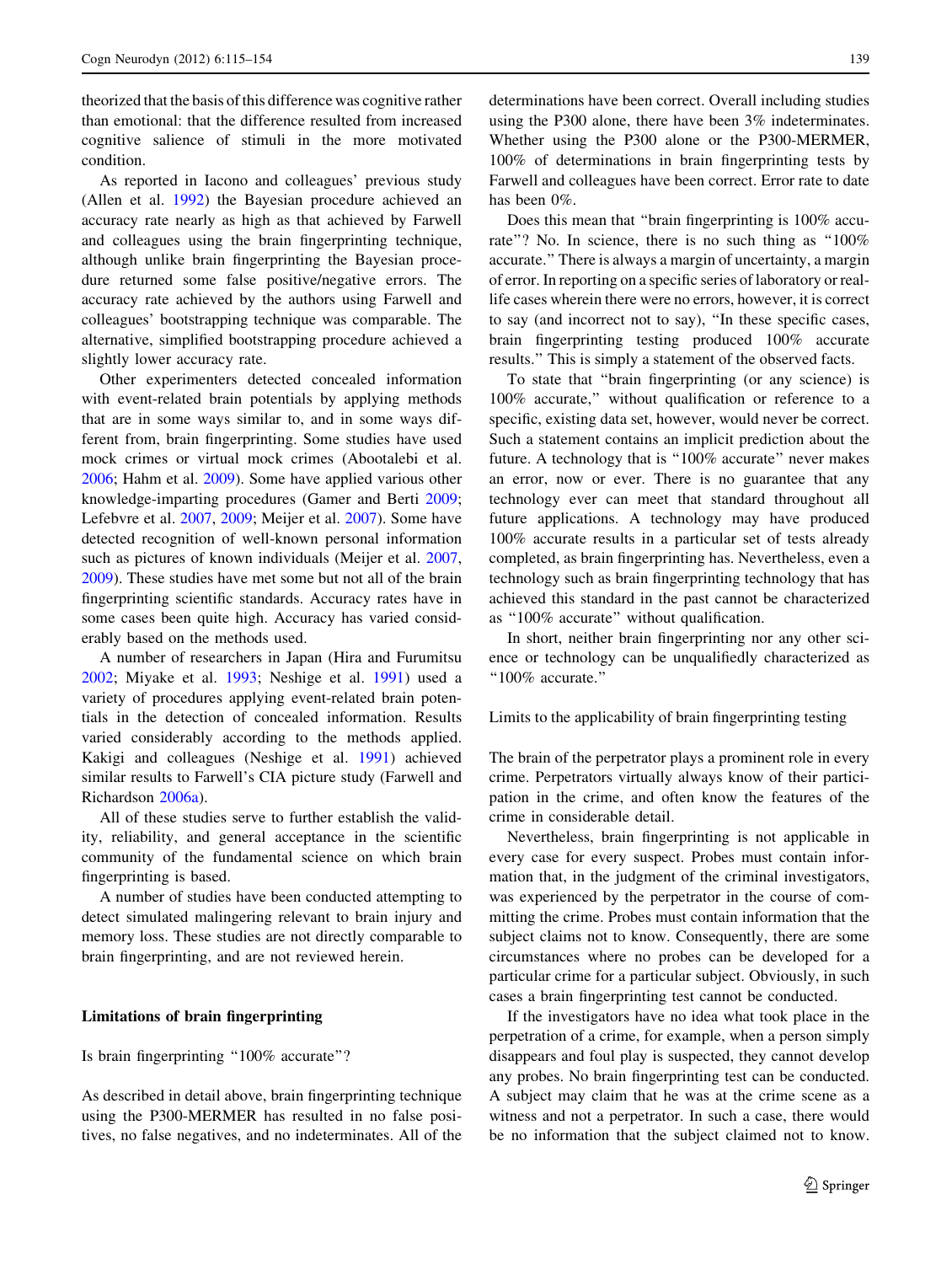Thus there could be no probes, and a brain fingerprinting test could not be structured. Similarly, a brain fingerprinting test is not applicable when the subject knows absolutely everything about the crime that investigators know because he has been told this information after the crime. This may occur when a subject has already gone through a trial and has been convicted of the crime. If there is no information known to investigators that the subject claims not to know, there is no material for probe stimuli, and one cannot structure a brain fingerprinting test.

In some cases, however, such as the Terry Harrington case (Harrington v. State [2001](#page-37-0)), it is possible to find salient features of the crime to which the subject was never exposed in the trial or investigation, and which he claims not to know. Under these circumstances, a brain fingerprinting test can be conducted using these salient features of the crime as probe stimuli.

# Brain fingerprinting and the limitations of human memory

Human memory is not perfect. It is affected by myriad factors, including mental and physical illness, trauma, injury, drugs, aging, passage of time, and many other well known factors.

The limitations on human memory already figure prominently in all judicial proceedings that include testimony by witnesses or suspects, whether they involve brain fingerprinting evidence or not. A witness, even if he is truthful, does not testify to the absolute truth. He testifies only to the contents of his memory.

To perform their evaluation of witness testimony adequately, judges and juries must already be aware of the well established limitations on human memory and take them into account. Judges and juries must apply these exact same considerations and standards when weighing brain fingerprinting evidence.

The argument that brain fingerprinting evidence should not be admitted or considered due to the limitations of human memory is without merit in any forum that admits witness testimony of any kind. Witness testimony constitutes a subjective report of the contents of memory. Brain fingerprinting constitutes objective, scientific evidence of the contents of memory. In any forum where subjective reports of the contents of memory are considered, objective evidence of the contents of human memory warrant at least the same treatment. For brain fingerprinting, witness testimony, and confessions, the well-known limitations of human memory go to the weight of the evidence, not to admissibility or applicability.

When the brain fingerprinting determination is "information present,'' the limitations of human memory play a minor role. Despite these limitations, the technology has shown that

the suspect knows details about a crime that he has previously claimed not to know and has no reasonable explanation for knowing other than having participated in the crime.

With brain fingerprinting science, as with all science, negative findings must be interpreted with caution. When the brain fingerprinting determination is ''information absent,'' then the judge and jury must take into account the limitations on human memory in the same way as they do when weighing witness testimony. Conducting a brain fingerprinting test on the alibi as well as the crime can help to minimize the possibility that the subject's lack of knowledge of the crime was due to a catastrophic memory failure. (Note, however, that an ''information present'' determination with respect to the alibi does not prove that the alibi is true, only that the subject's memory of the alibi is intact.)

The effect of the imperfections of human memory and perception on brain fingerprinting evidence is identical to the effect of these factors on the testimony of a witness.

The evidence provided by a brain fingerprinting test is limited to a specific determination as to whether certain information is stored in the subject's brain or not. (See above discussion of brain fingerprinting scientific standard 18.) The brain fingerprinting determination is ''information present'' or ''information absent'' with respect to the specific probe stimuli provided by the criminal investigators, which in the criminal investigators' judgment are salient features of the crime.

Neither brain fingerprinting science nor any other science tells us directly what took place at the crime scene, or whether a particular individual is guilty of a particular crime. Like DNA, fingerprints, and every other forensic science, brain fingerprinting science does not provide a determination of "guilty" or "innocent," or a determination that this suspect did or did not do specific actions. The value of brain fingerprinting science is that it can provide evidence that the triers of fact use in their decisions regarding what took place and who was involved. Brain fingerprinting science does not determine what the facts are, other than the one fact of presence or absence of specific information stored in a specific brain. Brain fingerprinting expert witnesses testify only to this fact and to the validity and reliability of the science that establishes this fact. They do not opine regarding whether or not the suspect committed the crime; this is to be decided by the judge and jury.

The role of brain fingerprinting science in judicial proceedings is to provide evidence that the judge and jury can utilize in reaching their verdict. This evidence must be considered along with all other available evidence. Like other evidence and witness testimony, it must be considered in light of the known limitations on human memory.

For a forensic scientist, the import of all discussions about human memory is simply the following: Draw scientific conclusions only regarding what the subject knows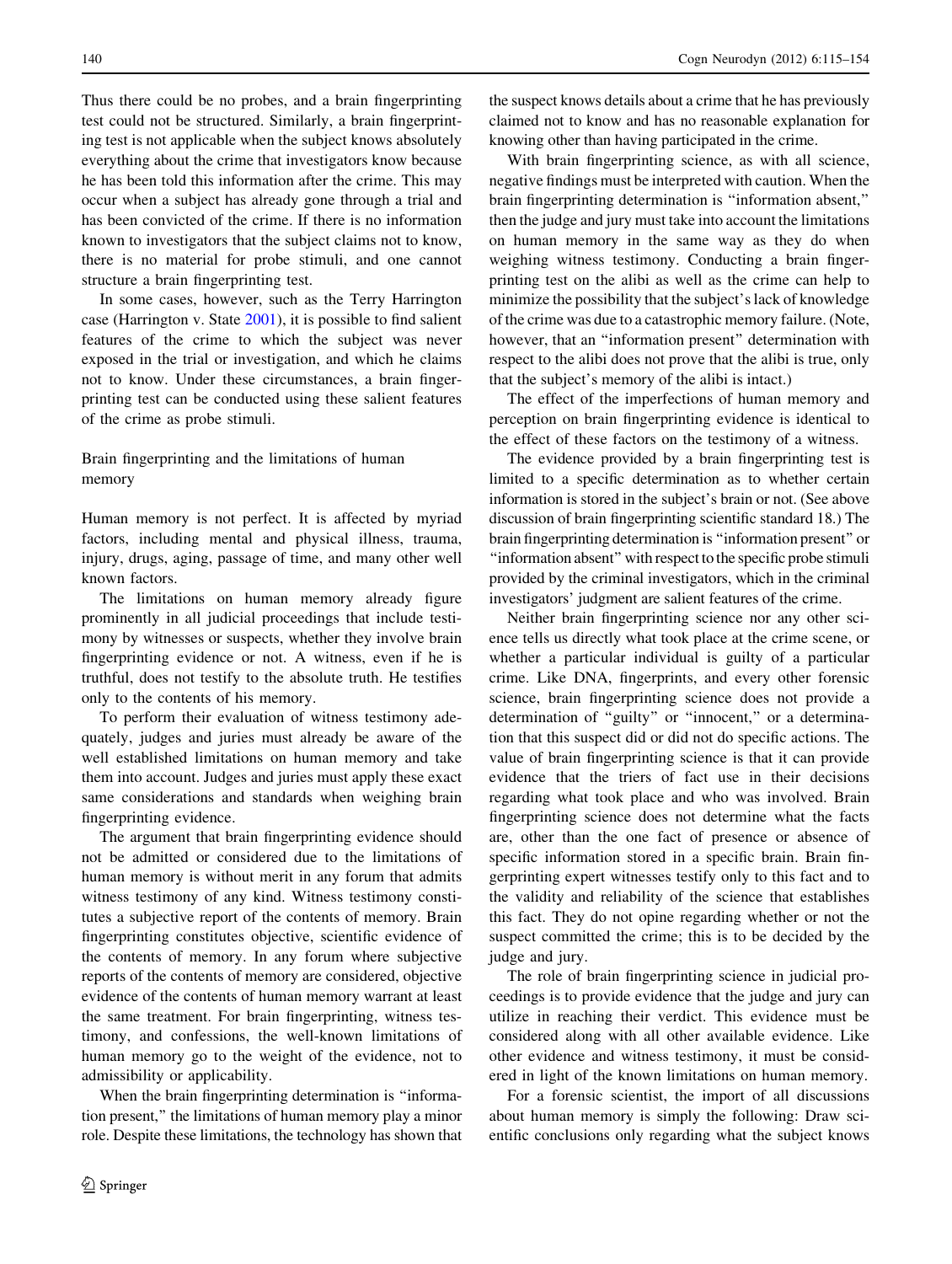at the time of the brain fingerprinting test. This is one of the brain fingerprinting scientific standards discussed above (standard 18).

For the trier of fact, memory considerations can be summarized as follows. The contents of human memory are revealed subjectively (and not always truthfully) by witness testimony, and objectively by brain fingerprinting. In weighing the evidence and extrapolating from facts regarding the contents of human memory to facts regarding crimes or guilt, use common sense and take into account the well known limitations of human memory.

## Countermeasures

Brain fingerprinting has proven to be highly resistant to countermeasures. No one has ever beaten a brain fingerprinting test with countermeasures. Farwell [\(2008](#page-37-0)), Farwell et al. [\(2011](#page-37-0)) tested countermeasures in a series of brain fingerprinting tests on actual crimes. In order to produce life-changing effects regardless of judicial outcomes, Farwell offered perpetrators of actual crimes a \$100,000 cash reward for beating the brain fingerprinting test. The perpetrators were trained in countermeasures that had previously reduced the accuracy of other techniques, but not of brain fingerprinting (Rosenfeld et al. [2004](#page-38-0); Mertens and Allen [2008\)](#page-38-0). No one succeeded in beating the brain fingerprinting test. Brain fingerprinting accurately detected the crime-relevant knowledge in all such subjects, with no false positives, no false negatives, and no indeterminates.

Other countermeasure experiments (Sasaki et al. [2002\)](#page-39-0) found a simple mental-task distraction countermeasure to be ineffective.

Rosenfeld et al. [\(2004](#page-38-0)) report several different countermeasure experiments and several different data analysis and statistical methods. In every case, they used fundamentally different subject instructions, subject tasks, statistics, data acquisition procedures, and methods (or lack thereof) for establishing ground truth than those of brain fingerprinting. Their methods failed to meet 15 of the 20 brain fingerprinting scientific standards.

As a result of the fundamental differences between their methods and those of brain fingerprinting, Rosenfeld et al. did not achieve accuracy rates as high as the accuracy rates consistently achieved by brain fingerprinting. For some of Rosenfeld's methods in some studies, accuracy was as low as 54%, no better than chance. All of their methods are very different from brain fingerprinting. Even their one method that they correctly characterize as most similar to brain fingerprinting lacks some of the most essential features of brain fingerprinting methods. All of Rosenfeld's [\(2004](#page-38-0)) alternative, non-brain fingerprinting methods were found to be susceptible to countermeasures.

The countermeasure taught in Rosenfeld et al. ([2004\)](#page-38-0) was to perform covert actions such as wiggling the toe in response to each irrelevant stimulus. This was predicted to increase the P300 amplitude to irrelevants, thus lessening the difference between probe and irrelevant brainwave responses.

Some of the same subjects had slower reaction times to the stimuli. Reaction times, however, are easily manipulated and therefore not suitable for detection in real-life situations with real consequences.

Rosenfeld et al. ([2008\)](#page-38-0) conducted a second series of studies that showed that their non-brain fingerprinting "complex trial protocol" method is susceptible to countermeasures. Accuracy was 92% without countermeasures and 83% when subjects practiced Rosenfeld et al.'s ([2004\)](#page-38-0) countermeasure described above. As discussed below, the complex trial protocol has three fundamental characteristics that render it unusable in the field: high and variable error rates, failure to isolate the critical variable along with invalid statistics, and procedures that are ineffective when used with motivated subjects.

Another non-brain fingerprinting study, Mertens and Allen ([2008\)](#page-38-0), found similar countermeasures to be effective against their procedure. As discussed below, that procedure failed to meet the brain fingerprinting scientific standards, resulting not only in susceptibility to countermeasures but also in very low accuracy even without countermeasures.

In discussing countermeasures, it is important to avoid over generalizing the susceptibility to countermeasures of non-brain fingerprinting techniques that fail to meet even the most essential of the brain fingerprinting standards. Some authors (e.g., Rosenfeld [2005](#page-38-0); Rosenfeld et al. [2004,](#page-38-0) Mertens and Allen [2008\)](#page-38-0) have mistakenly generalized the inaccuracy and susceptibility to countermeasures of the non-brain fingerprinting techniques they studied to apply to brain fingerprinting, whereas the actual data on studies that meet the brain fingerprinting scientific standards demonstrate definitively that this generalization does not apply. All available actual data have shown that although these other, non-brain fingerprinting techniques are inaccurate and susceptible to countermeasures, brain fingerprinting is highly accurate and highly resistant to countermeasures.

#### Criticisms of brain fingerprinting

Critics have advanced the following criticisms of brain fingerprinting.

1. Criticism: ''Brain fingerprinting is inaccurate.''

The relevant facts: Purported support for this criticism comes solely from citing the inaccuracy of non-brain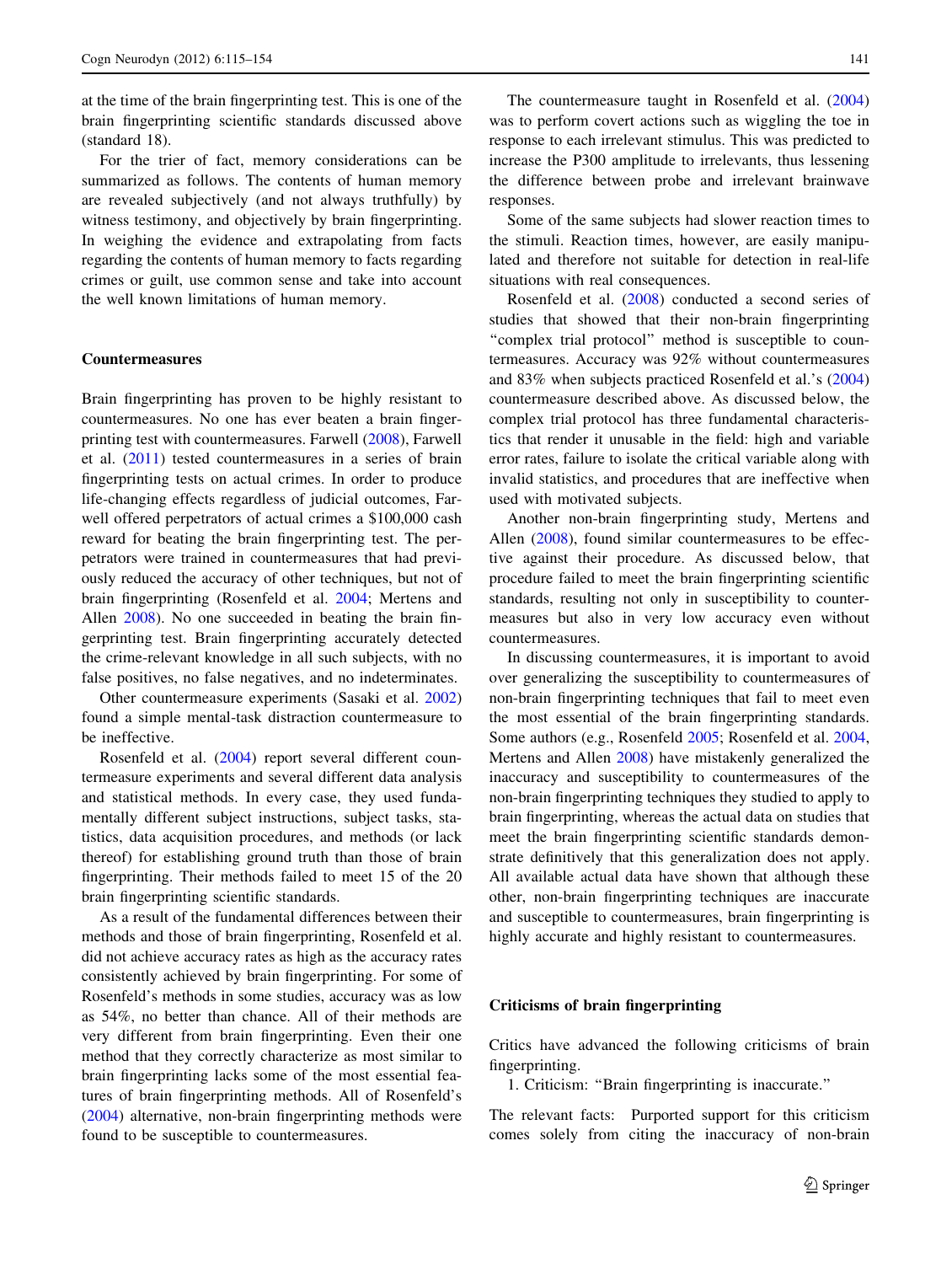fingerprinting studies that used alternative techniques and did not meet the brain fingerprinting scientific standards outlined above. All studies that have met these scientific standards have had extremely high accuracy. Brain fingerprinting has never produced a false positive or false negative error.

2. Criticism: ''Brain fingerprinting could be used to detect knowledge that was acquired innocently.''

The relevant facts: Any forensic science could be used to detect evidence that arose through innocent means. For example, a suspect may have left fingerprints at a crime scene innocently before the crime. Observing common sense, and specifically observing the brain fingerprinting standards summarized above, will ensure that innocently acquired information is eliminated in advance from the test (Farwell [1994;](#page-36-0) Iacono [2008\)](#page-37-0). The standards require the experimenter to establish in advance that the probes contain only information that the subject has no known way of knowing, that the subject denies knowing, and that the subject states are not significant to him and are indistinguishable from the irrelevant stimuli.

This criticism does not apply to brain fingerprinting, but only to non-brain fingerprinting methods that fail to meet the brain fingerprinting scientific standards, particularly standards 4 and 7–10.

3. Criticism: ''Brain fingerprinting detects the contents of human memory, and human memory is imperfect.''

The relevant facts: Human memory is indeed imperfect. Brain fingerprinting is not the only evidence commonly admitted in court that depends on human memory, however. All witness testimony depends critically on human memory. In every trial involving witness testimony, judges and juries must already be aware of and take into account the limitations of human memory. Witness testimony constitutes a subjective report of the contents of human memory. Brain fingerprinting is an objective account of the contents of human memory. In both cases, the trier of fact must evaluate the facts in light of common sense, life experience, and the known limitations of human memory. Such considerations go the weight of the evidence, not to admissibility. This is discussed in more detail above in the section entitled ''Brain fingerprinting and the limitations of human memory.''

For a forensic scientist, the import of all discussions about human memory can be stated in its entirety in one sentence, as follows. Observe brain fingerprinting scientific standard # 18: draw scientific conclusions only regarding what the subject knows at the time of the brain fingerprinting test.

Critiques of human memory in the context of a discussion of brain fingerprinting (Allen [2008](#page-36-0); Allen and Mertens

[2009](#page-36-0); Meegan [2008](#page-38-0)) amount to a criticism not of brain fingerprinting but rather of any non-brain fingerprinting technique that fails to follow brain fingerprinting scientific standard #18.

4. Criticism: ''Brain fingerprinting is art not science, subjective not objective.''

The relevant facts: There are three different processes involved in the application of brain fingerprinting science in a judicial case. These are (1) the investigation that precedes the science; (2) the objective, scientific procedure of brain fingerprinting; and (3) the legal interpretation that may follow later.

Before a brain fingerprinting test, a criminal investigator investigates the crime. He formulates an account of the features of the crime. These are the probe stimuli to be tested (and the targets). This criminal investigation is outside the realm of science. This process is based on the skill, expertise, and subjective judgment of the criminal investigator. The criminal investigator provides the scientist with the probe stimuli that in the criminal investigator's judgment represent the actual events at the time of the crime.

The scientist applies the scientific procedure of brain fingerprinting to determine objectively whether or not the subject knows the crime-relevant information contained in the probes. Brain fingerprinting determines only the presence or absence of this information stored in the subject's brain. The brain fingerprinting scientist opines only on the presence or absence in the subject's brain of the specific knowledge embodied in the probes that were provided by the criminal investigator. Here the science ends. The science and the scientist do not address the question of whether the results are probative of the subject's guilt or innocence. The science does not even address whether the probes provided by the investigator have anything to do with the crime, or whether a crime took place.

The judge and/or jury weigh the brain fingerprinting evidence along with other evidence to reach a non-scientific, common-sense judgment regarding the suspect's participation in the crime. This process is outside the realm of science. They may reach a legal determination of guilty or not guilty. The role of the scientifically produced brain fingerprinting evidence is only to inform the trier of fact, not to render a scientific conclusion regarding guilt or innocence.

In short, brain fingerprinting is an objective, scientific process that is preceded by a process outside the realm of science and followed by another process outside the realm of science.

Criticisms of brain fingerprinting as being unscientific result from mistakenly lumping brain fingerprinting with the preceding and/or subsequent non-scientific processes. In effect, all such criticisms amount to a criticism not of brain fingerprinting but of any non-brain fingerprinting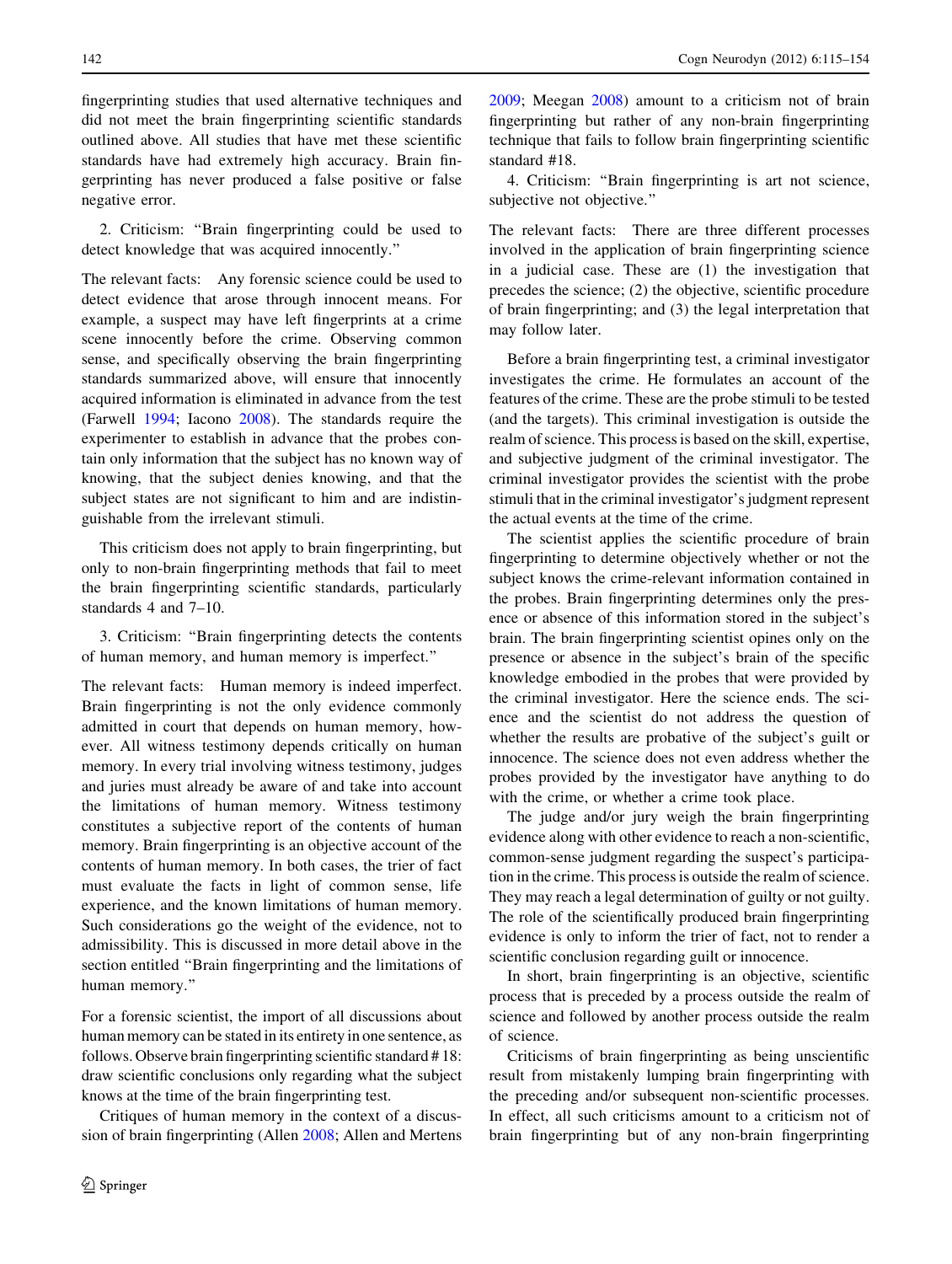technique that fails to observe brain fingerprinting scientific standards, particularly standards 4 and 18.

5. Criticism: ''Brain fingerprinting does not prove that a subject is innocent or guilty, and it would go beyond the science for a brain fingerprinting expert to opine on the guilt or innocence of a subject based on test results.''

The relevant facts: This is a limitation that brain fingerprinting shares with all other forensic sciences. As described with reference to the preceding criticism, brain fingerprinting accurately and objectively detects whether certain specific information is or is not stored in a subject's brain. Brain fingerprinting standard procedures do not allow a brain fingerprinting expert to draw any conclusions beyond the presence or absence of specific information stored in the brain. It is up to the court to weigh the probative value of these scientifically established findings (Erickson [2007](#page-36-0); Harrington v. State [2001](#page-37-0); Iacono [2008](#page-37-0); Roberts [2007](#page-38-0)).

DNA, fingerprints, and all other forensic sciences also do not prove a subject guilty or innocent. Like brain fingerprinting experts, experts in these other forensic sciences testify only to what the science actually shows. For example, an expert may testify that DNA putatively from the crime scene matches DNA putatively from the subject.

As discussed above, it is up to the judge and jury, not the scientist, to decide if brain fingerprinting evidence, taken along with all the other evidence, warrants a legal determination of guilty or not.

This criticism amounts to a criticism not of brain fingerprinting but rather of any non-brain fingerprinting technique that fails to observe brain fingerprinting scientific standard 18.

6. Criticism: ''Brain fingerprinting is subject to countermeasures.''

The relevant facts: All evidence cited in support of this contention arises solely from research showing only that non-brain fingerprinting studies that did not meet the scientific standards for brain fingerprinting were susceptible to countermeasures. The one study cited as evidence for this contention (Rosenfeld et al. [2004](#page-38-0)) purported to be a replication of Farwell and Donchin ([1991\)](#page-37-0), but in fact failed to meet over half of the brain fingerprinting standards that were met in the original Farwell and Donchin brain fingerprinting research and all other brain fingerprinting research.

Farwell (Farwell and Richardson [2006b\)](#page-37-0) offered a \$100,000 reward to any subject who could beat a brain fingerprinting field test using the countermeasures that proved effective against non-brain fingerprinting tests. Brain fingerprinting correctly detected all subjects practicing countermeasures. This is discussed in more detail above in the section entitled ''Countermeasures.''

7. Criticism: A brain fingerprinting test requires that the investigators have specific information regarding the features of the investigated situation. Therefore it is not applicable for general screening when the investigators have no idea what undesirable activities the subject may have undertaken.

The relevant facts: This is a limitation that brain fingerprinting shares with other evidentiary forensic sciences. To use evidence to connect a suspect to a crime, there must be evidence of the crime. Brain fingerprinting is indeed inapplicable for general screening purposes such as preemployment screening wherein the investigators have no knowledge of what information they are seeking. Brain fingerprinting can be applied, however, in specific or focused screening for a specific type of knowledge. For example, brain fingerprinting has been successfully used to detect knowledge unique to FBI agents, to US Navy military medical experts, and to bomb experts (Farwell and Richardson [2006b,](#page-37-0) Farwell [2009;](#page-37-0) Farwell et al. [2011](#page-37-0)).

8. Criticism: A 2001 report by the US General Accounting Office (GAO) quoted representatives of several federal agencies as stating that they did not see a role for brain fingerprinting in their current operations at that time.

The relevant facts: The GAO report was entitled "Federal Agency Views on the Potential Application of 'Brain Fingerprinting.''' It was essentially a sampling of opinions of individuals associated with the polygraphy in the federal government prior to 9–11. (It was completed before 9–11– 2001 and issued shortly thereafter.) It reported that most such individuals did not see the need for brain fingerprinting in their pre-9–11 operations over a decade ago. The report stated:

Officials representing CIA, DOD, Secret Service, and FBI do not foresee using the brain fingerprinting technique for their operations because of its limited application. For example, CIA and DOD officials indicated that their counterintelligence operations and criminal investigations do not usually lend themselves to a technique such as brain fingerprinting because use of the technique requires a unique level of detail and information that would be known only to the perpetrator and the investigators. These officials indicated that they need a tool to screen current and prospective employees, which as indicated above, involves questioning a subject about events unknown to the investigator. Further, a Secret Service official indicated that the agency has had a high success rate with the polygraph as an interrogative and screening tool and therefore saw limited use for brain fingerprinting.

The report noted, however, that the only two US government scientists interviewed who had conducted research on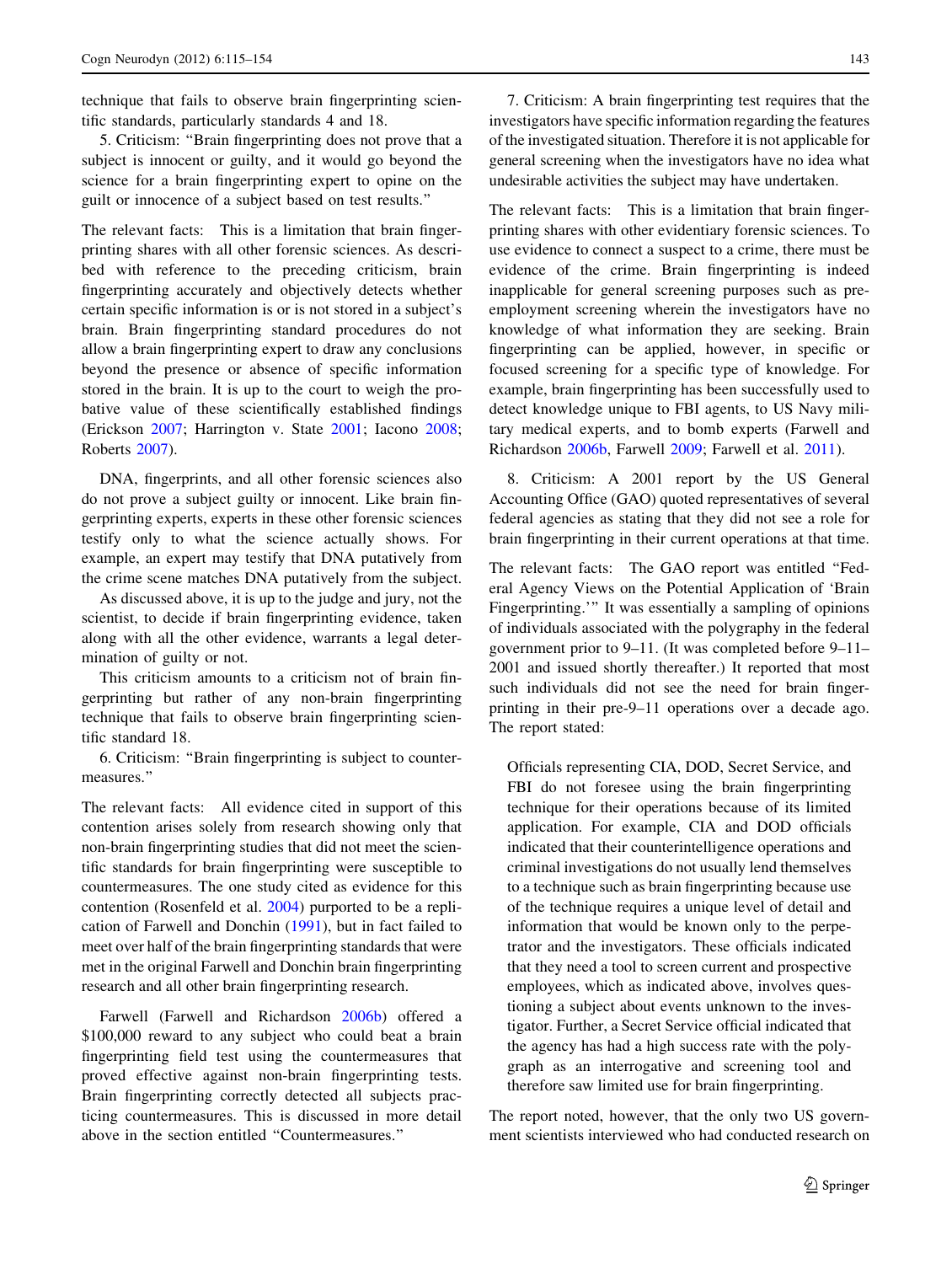brain fingerprinting both were convinced that it would be useful in FBI investigations.

The report did not include an account of the peerreviewed scientific research on brain fingerprinting or its successful use as scientific evidence in court. The report did not discuss the value of brain fingerprinting for other applications other than general screening, for which it does not apply as discussed above. The GAO did not evaluate or opine on the effectiveness, accuracy, or validity of brain fingerprinting. The report stated:

… we did not independently assess the hardware, software, or other components of the technology nor did we attempt to determine independently whether brain fingerprinting is a valid technique.

The report concluded that a number of federal officials did not see an immediate application for brain fingerprinting in their general screening operations before 9–11. The report constituted a reasonably accurate opinion poll of federal employees associated with the polygraph a decade ago, before the 9–11 terrorist attacks. This is not relevant to the validity, value, accuracy, or current applicability of brain fingerprinting.

Consequently Senator Grassley, who commissioned the original GAO report, has asked the GAO to develop a new report. He asked the GAO to discuss the potential applications of brain fingerprinting in criminal investigations and counterterrorism in the post-9–11 world. He also asked the GAO to include the views of experts well versed in brain fingerprinting and MERMER technology, and to include the successful brain fingerprinting research at the FBI, CIA, and US Navy. The new report is currently being prepared.

# Non-brain fingerprinting research on brainwave-based concealed information tests

Common errors in research on brainwave-based concealed information tests

The seminal papers on brain fingerprinting, Farwell and Donchin [\(1991](#page-37-0)), Farwell [\(1992a,](#page-36-0) [1994,](#page-36-0) [1995a](#page-36-0), [b](#page-36-0)), and Farwell and Smith ([2001\)](#page-37-0) described the scientific standards for brain fingerprinting outlined herein. By meeting these standards, the authors achieved error rates of less than 1% in every study. In our view, this is the level of accuracy that is required for field use. Subsequent experimenters whose research met the brain fingerprinting standards, such as the replication of Farwell and Donchin's ([1991\)](#page-37-0) seminal brain fingerprinting research by Iacono and colleagues (e.g., Allen and Iacono [1997\)](#page-36-0), achieved similar accuracy levels to those of brain fingerprinting.

Virtually all subsequent researchers adopted some of the original experimental design introduced in the original brain fingerprinting studies. Many of the subsequent experimenters, however, did not follow the scientific standards for brain fingerprinting, and consequently did not achieve results comparable to those of brain fingerprinting. Methods that failed to meet the brain fingerprinting standards have generally produced error rates at least ten times higher than the error rates necessary for field use—error rates of over 10%, and in some cases as high as 50%, no better than chance.

In their seminal research and publications on the subject, Farwell and Donchin ([1986,](#page-37-0) [1991](#page-37-0)) made it clear that brain fingerprinting detects information, not lies, guilt, or actions. Unfortunately, some commentators and even some subsequent researchers have mistakenly considered brain fingerprinting to be a method to detect lies, guilt, or past actions, rather than information stored in the brain. Many errors by subsequent commentators and researchers have resulted from this fundamental misunderstanding. Most of the criticisms of brain fingerprinting (see above) have arisen from the mistaken understanding that brain fingerprinting is supposed to detect truthfulness/lies or past actions, rather than information stored in the brain.

The following is a summary of the most common errors and the errors that have produced the greatest decrements in accuracy or validity.

(A) Failure to recognize that brain fingerprinting detects only the presence or absence of certain specific knowledge stored in the brain. This fundamental misunderstanding or misrepresentation of what is detected by the brainwave measurements is expressed in several ways: Failure to distinguish between what the experimenter knows, or thinks the subject should know, and what the subject actually knows; confounding the knowledge-imparting procedure with the knowledge-detection procedure; failure to establish ground truth; failure to distinguish between subject's actions and knowledge; drawing conclusions that are not warranted by the data, such as that the subject is ''innocent'' or ''guilty,'' rather than that the subject does or does not possess the specific knowledge tested. (Brain Fingerprinting standards 18 and 19. This error is often combined with failure to meet other standards, particularly 4, 7, 8, and 9.)

In several studies that reported low accuracy rates, for example, Rosenfeld et al. ([2007\)](#page-38-0), the experimenters confounded the knowledge-imparting procedure with the knowledge-detection procedure. This study failed to meet 13 of the 20 brain fingerprinting standards, numbers 4, 5, 7, 8, 9, 10, 12, 13, 14, 15, 17, 18, and 19. This resulted in failure to establish valid ground truth, failure to distinguish between knowledge and actions, and unwarranted conclusions. The result was very low accuracy rates, ranging from 33% to 62% in different conditions and averaging 51% (no better than chance) overall.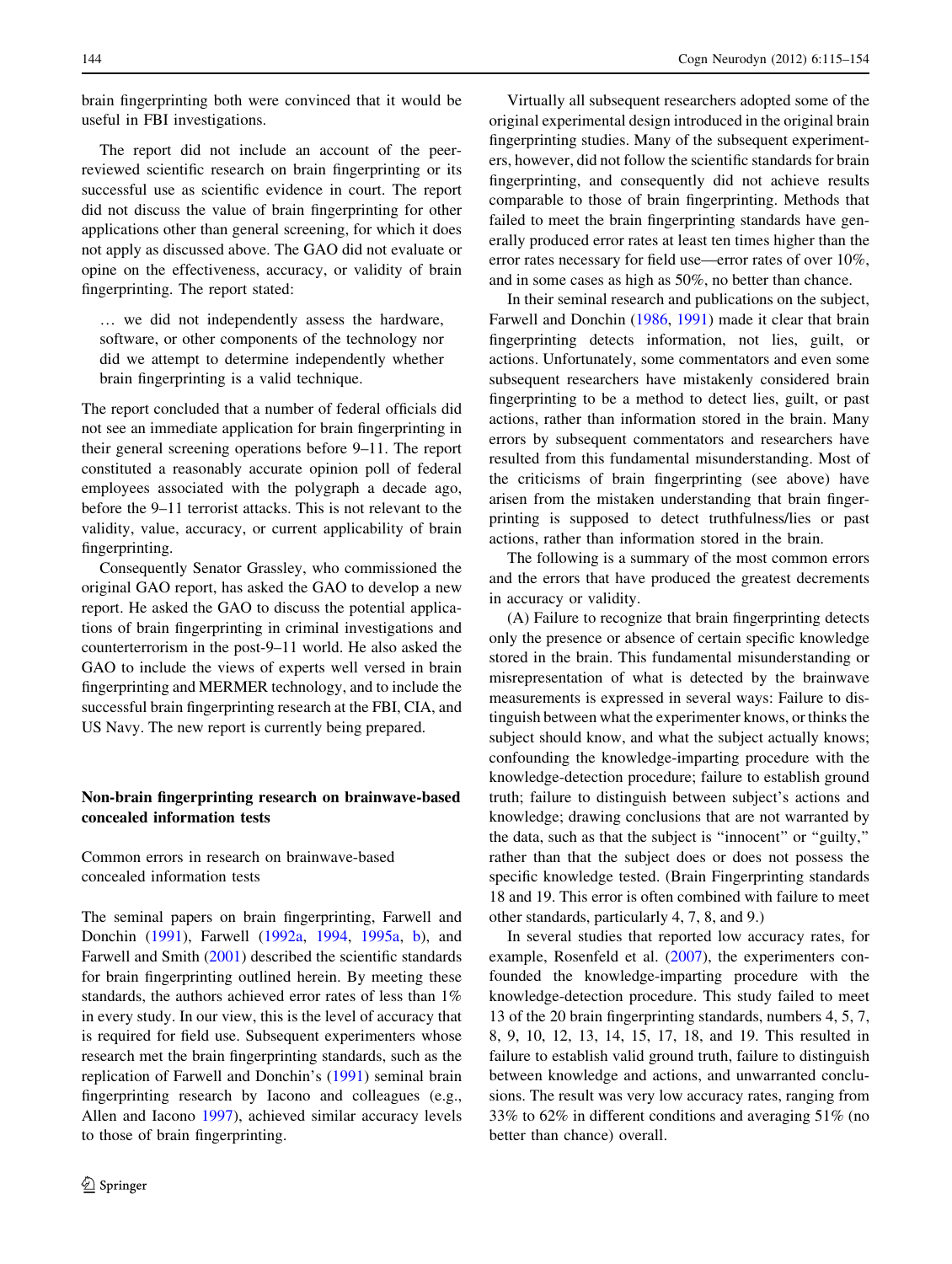The experimenters implemented a knowledge-imparting procedure consisting of a mock crime. They tested the subjects on probe stimuli that the experimenter (but not necessarily the subject) knew were associated with the mock crime. They did not conduct post-test interviews to determine whether or not the knowledge-imparting procedure had been effective in imparting the relevant knowledge to the subjects.

They interpreted the lack of a large P300 to the probes to indicate that the test had failed to detect information possessed by the subjects. This result may, however, have been simply a failure of the knowledge-imparting procedure to impart the relevant knowledge. No knowledge-detection procedure, no matter how perfect, can detect knowledge that the subject does not have. The knowledge-detection procedure may have correctly detected that the subjects lacked the relevant knowledge, because the knowledgeimparting procedure had failed to impart it.

Since ground truth was unknown, true accuracy was unknown. Confounding the knowledge-imparting procedure with the knowledge-detection procedure produces results that cannot be meaningfully interpreted.

One study that obtained very low accuracy rates, Mertens et al. [\(2003](#page-38-0)), combined this fundamental error with several other errors. This study failed to meet 10 of the 20 Brain Fingerprinting standards, numbers 4, 5, 8, 9, 10, 11, 12, 13, 18, and 19.

(B) Confounding or confusing ''lying'' with knowing the relevant information. Instructing laboratory subjects to "lie" by pushing a specific button. (Brain Fingerprinting standard #12.) This is generally done in the laboratory without any real intent or attempt to deceive. Brain fingerprinting includes no such instruction. Subjects neither lie nor tell the truth in a brain fingerprinting test; they simply observe stimuli and push buttons as instructed.

One fundamental error that Rosenfeld and a number of other researchers have made is to instruct subjects to ''lie'' in response to probe items in a laboratory experiment (see Farwell [2011a,](#page-37-0) [b](#page-37-0), [2012](#page-37-0); Rosenfeld et al. [1987,](#page-38-0) [1988](#page-38-0), [2004](#page-38-0); Rosenfeld [2002\)](#page-38-0). Recall that in brain fingerprinting the subject is instructed to press one button in response to targets, and another button in response to all other stimuli. Rosenfeld et al. also instructed their subjects to press one button for targets and another for all other stimuli. They told the subjects, however, that their instructed button presses meant ''yes, I recognize the stimulus'' and ''no, I don't recognize the stimulus'' respectively. They told the subjects they would be ''lying'' when they pressed the "no" button as instructed for probes.

Telling subjects to press a button and then telling them that pressing that button constitutes a lie, however, does not create a lie. The Rosenfeld studies and other similar laboratory studies involved no intent to deceive and no attempt to deceive. Subjects did not seriously intend to deceive the experimenter into believing they did not recognize well known information by simply pressing the ''no'' button as instructed by the same experimenter. The P300 obviously is not a lie response. If a large P300 in response to probes is interpreted as indicating a lie, then a large P300 to targets logically would indicate the same thing.

In one study Rosenfeld and colleagues (Verschuere et al. [2009](#page-39-0)) attempted to validate the procedure wherein subjects are told they will be ''lying'' when they press the instructed button in response to probes. The experimental instructions emphasized the salience of the probes in the "lie" condition, and not in the control condition. The large P300 to the probes in the ''lie'' condition was predictably produced by the experimental instructions emphasizing their salience, rather than by the act of pretending to lie. (The "lie" was pushing a ''no'' button as instructed in response to the subject's own name—clearly subjects did not actually intend to deceive the experimenter into believing they did not recognize their own name.)

Kubo and Nittono ([2009\)](#page-38-0) showed that enhanced P300s in ''deception'' conditions are caused not by a deceptionspecific process but by increased significance due to additional processing.

One reason that there is no ''lie response'' is that lying is not a unitary phenomenon. Many different cognitive and emotional processes can be involved in a lie. No one set of cognitive and emotional processes uniquely defines a lie. Instructing subjects to ''lie'' and interpreting a large P300- MERMER as being due in part to a ''lie response'' is contrary not only to brain fingerprinting standards but also to logic and common sense. Such a fiction unnecessarily confounds and complicates the phenomenon being measured and makes the interpretation of results problematic.

(C) Failure to inform subjects of the significance of the probes and to describe the significance of the probes and targets that will appear in each block immediately before the block (brain fingerprinting standard 8).

Some experimenters failed to describe the significance of the probes in the context of the crime to the subjects.

The brainwave responses depend on the subject recognizing the significance of the probe stimuli in the context of the crime. Simply presenting ''probe'' stimuli that the experimenter interprets as being meaningful in the context of the crime is insufficient to ensure an appropriate brain response from the subject. For example, Rosenfeld et al. [\(2007](#page-38-0)) had subjects pretend to steal an item from a desk drawer lined with blue paper. Then they used ''blue'' as a probe, with no indication to the subjects why that might be significant. They failed to describe the significance of the probes in the context of the crime to the subjects, and also failed to determine ground truth through post-test interviews. The consequence of this and the dozen or so other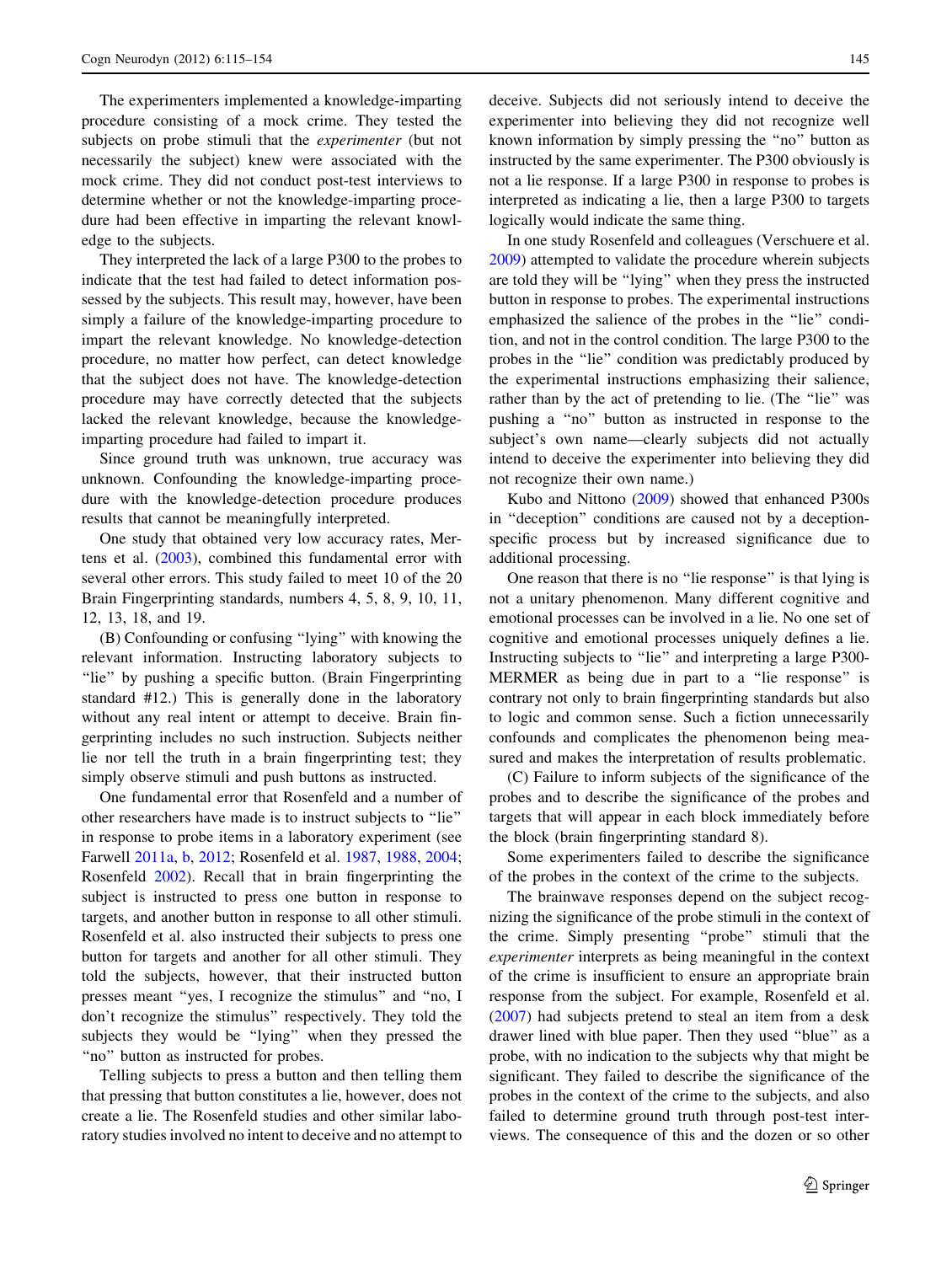errors common to all the Rosenfeld studies was detection rates that were extremely low (33% to 62%, averaging no better than chance) for this study (see Farwell [2011a,](#page-37-0) [b,](#page-37-0) [2012\)](#page-37-0).

To ensure that a knowledgeable subject recognizes the probes as significant in the context of the investigated situation, the experimental instructions must explicitly inform the subject of this significance. Of course, the instructions must not inform the subject which is the probe and which are the similar irrelevants constituting incorrect details with the same possible significance.

Failure to follow this procedure tends to markedly decrease accuracy (Meijer et al. [2009\)](#page-38-0).

(D) Failure to run a sufficient number of trials for adequate signal-to-noise enhancement, or failure to apply adequate signal-processing and noise-reduction techniques such as digital filters and artifact detection algorithms (brain fingerprinting standard #13). This is a very common error.

All studies with extremely low accuracy rates have failed to meet this standard, including Mertens and Allen [\(2008](#page-38-0)), Mertens et al. ([2003\)](#page-38-0), Miyake et al. [\(1993](#page-38-0)), Rosenfeld et al. [\(2007](#page-38-0)), and some conditions of Rosenfeld et al. [\(2006](#page-38-0)) and Rosenfeld et al. ([2004\)](#page-38-0). (For discussion see also Roberts [2007\)](#page-38-0). Each of these studies also failed to meet at least several other standards.

(E) Teaching subjects ''countermeasures'' or instructions that transparently accentuate the probe stimuli, or that require the subject to read and attend to the probe stimuli when motivated subjects otherwise would not do so (Rosenfeld et al. [1987](#page-38-0), [2008](#page-38-0) and subsequent ''complex trial protocol'' studies; see discussion below). Such ''countermeasures'' actually increase the salience of the probes and enhance the responses to the probes, making the test appear to be more effective and/or resistant to countermeasures. Motivated subjects who understand how the test works would not be coerced or tricked into following such instructions. (See Farwell, [2012](#page-37-0) for a review.)

(F) Failure to require an overt behavioral task that requires the subject to recognize and process every stimulus, specifically including the probe stimuli (brain fingerprinting standard 11). Studies that fail to meet this standard are unusable in the field, where there is no guarantee that the subject can be trusted to do what the experimenter would like him to do except insofar as required by overt actions.

Rosenfeld and colleagues have published several studies using a ''complex trial protocol'' that fails to meet this and other standards and consequently is unusable in the field (Meixner et al. [2009](#page-38-0); Meixner and Rosenfeld [2010](#page-38-0); Meixner and Rosenfeld in press; Rosenfeld et al. [2008,](#page-38-0) [2009;](#page-39-0) Winograd and Rosenfeld in press; for a review, see Farwell [2011a](#page-37-0), [b;](#page-37-0) [2012](#page-37-0)). In addition, all of these studies failed to meet 17 of the 20 Brain Fingerprinting standards. This is further discussed below.

(G) Failure to isolate the critical variable, generally combined with improper and invalid use of statistics. Failure to establish separate determinations and reasonable statistical confidence criteria for both information-present and information-absent results. Failure to include an indeterminate category. Classifying some results in a category where there is up to an 89% probability that the classification is an error. (Brain fingerprinting standards 4–7, 14, 15, and 17.)

This error and its consequences are illustrated by a series of experiments conducted by Rosenfeld and colleagues (see Farwell [2011a,](#page-37-0) [b,](#page-37-0) [2012](#page-37-0); Lui and Rosenfeld [2008](#page-38-0); Johnson and Rosenfeld [1992](#page-38-0); Rosenfeld et al. [1987](#page-38-0), [1988,](#page-38-0) [1991](#page-38-0), [2004](#page-38-0), [2006](#page-38-0)). All of Rosenfeld and colleagues' studies failed to meet 12–17 of the 20 brain fingerprinting standards, including standards 14, 15, and 17 in every case (see Farwell [2011a,](#page-37-0) [b](#page-37-0), [2012\)](#page-37-0). Although they used some of the major features of the probe-target-irrelevant stimulus design introduced by Farwell and Donchin, their methods were significantly different (Farwell [2011a](#page-37-0), [b,](#page-37-0) [2012;](#page-37-0) Farwell and Smith [2001](#page-37-0); Rosenfeld [2002\)](#page-38-0). Their subject instructions, subject tasks, data acquisition procedures, data analysis procedures, and even stimulus types all failed to meet the brain fingerprinting standards outlined above. They conducted a fundamentally different procedure from brain fingerprinting, and not surprisingly obtained different and less accurate results. Their methods and results varied in their various attempts (see Farwell [2011a,](#page-37-0) [b](#page-37-0); [2012](#page-37-0)). In some cases results were over 80% or 90% accurate (Johnson and Rosenfeld [1992](#page-38-0); Lui and Rosenfeld [2008](#page-38-0); Rosenfeld et al. [1991](#page-38-0), [2004,](#page-38-0) [2006\)](#page-38-0). In some cases Rosenfeld et al.'s results were no better than chance or less than chance (Rosenfeld et al. [2004](#page-38-0), [2006](#page-38-0), [2007](#page-38-0)). None of their techniques approached the requirement of less than 1% error rate across all studies and less than 5% error rate in every individual study that is necessary in our view for a technique to be viable for field use.

These studies generally failed to meet the same 14 brain fingerprinting scientific standards, 3–6, 8–10, 12–15, and 17–19. In some cases they also failed to meet additional standards. For example, in their first attempt Rosenfeld et al. [\(1987](#page-38-0)) also measured P300 from the wrong location on the head (standard #2) and did not require any overt responses (standard #11). They made their determinations on the basis of subjective judgment based on looking at the plots of the waveforms, and did not compute any statistics on individual subjects (standards 14–17) (see Bashore and Rapp [1993;](#page-36-0) Rosenfeld [1995\)](#page-38-0). Moreover, they included instructions to the subject to engage in covert behavior that introduced a confound that made results uninterpretable. In their second attempt Rosenfeld et al. [\(1988](#page-38-0)) corrected the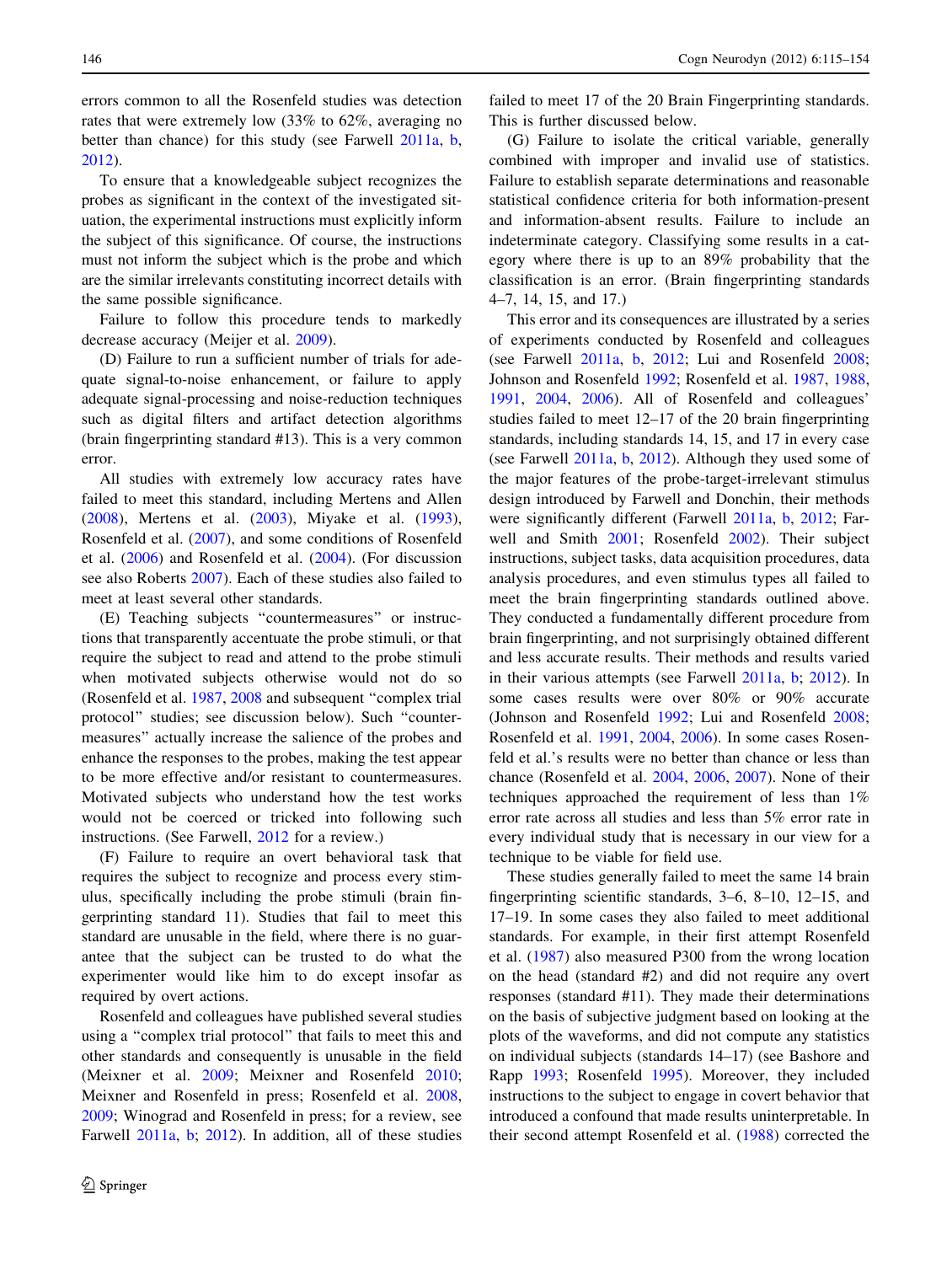confound and the scalp location, but repeated all of the other same errors.

In all of Rosenfeld et al.'s subsequent studies (e.g., Rosenfeld et al. [2004\)](#page-38-0) they failed to isolate the critical variable, and failed to properly use the bootstrapping algorithm introduced by Farwell and Donchin ([1988b,](#page-37-0) [1991\)](#page-37-0). They ignored target responses, and simply attempted to determine if probe responses were ''larger'' than irrelevant responses. This resulted in invalid statistical procedures that classified subjects in a category where the statistics computed had determined that there was up to an 89% probability that the classification was incorrect. This is discussed below in reference to the ''complex trial protocol,'' which combines this error with numerous others.

Failure to establish separate, reasonable criteria for both information-present and information-absent determinations virtually guarantees classification errors. This obviously reduces accuracy. It also makes results uninterpretable and difficult to compare to results obtained in studies that have used statistics properly and reasonably.

The "complex trial protocol" (Rosenfeld et al. [2008](#page-38-0) and subsequent studies cited above) fails to isolate the critical variable; it lacks the necessary standard to do so. The statistical procedures based on (and necessitated by) this failure are not valid or viable for field use. In addition, it fails to meet 17 of the 20 brain fingerprinting scientific standards, specifically standards 3–6 and 8–20. It has not been used in the field or in any real-world situation with non-trivial consequences, and is not viable for such use. The following three fundamental characteristics make the complex trial protocol fundamentally unusable in the field (for details see Farwell [2011a](#page-37-0), [b](#page-37-0), [2012\)](#page-37-0).

First, complex trial protocol published error rates are far too high for field use. In our view, to be viable for field use a technique must have false positive/negative error rates of less than 1% overall and less than 5% in each and every individual study. Complex trial protocol error rates in published studies average over ten times higher than these criteria. Even in highly contrived laboratory conditions with accommodating subjects and no real consequences to the outcome, published accuracy in some studies is as low as 53%, no better than chance. Error rates in all published studies average 15% without countermeasures and 29% with countermeasures.

Second, the complex trial protocol does not isolate the critical variable. It lacks a standard for an informationpresent response. Without a standard for comparison, it is impossible to compute valid and meaningful statistics. The statistics applied are invalid and result in extremely low statistical confidences, on average no better than chance for information-absent determinations. Targets are simply meaningless number strings. They are not comparable to probes and do not provide a standard for an informationpresent response. Data analysis ignores target responses, and simply seeks to determine whether the probe responses are ''larger'' than the irrelevant responses (with ''larger'' variously defined). Bootstrapping computes the probability that the probe responses are ''larger'' than the irrelevant responses.<sup>3</sup> It classifies subjects as information present (or "guilty") if this probability is 90% or greater, and otherwise classifies them as ''innocent.'' Thus, the statistics applied classify subjects as ''innocent'' when there is up to an 89% probability that they are in fact ''guilty,'' that is, an 11% probability that the determination is correct. In published research subjects have been classified as ''innocent'' when the statistics used returned as high as an 86% probability that the opposite classification would be correct, $4$  or 14% probability that the classification returned by the procedure is correct. Moreover, in the published data, the average statistical confidence for an ''innocent'' classification is 50%, no better than a coin flip. This is in accord with the predictions of the statistical model used. This is a fundamental flaw in the statistical procedures, due to the lack of a standard for an information-present response, that cannot be corrected by simply changing the criterion. Setting a higher statistical confidence criterion for an "innocent" determination will simply increase the already unacceptably high error rate (see Farwell [2011a](#page-37-0), [b,](#page-37-0) [2012](#page-37-0) for a detailed explanation). For example, a criterion could be established that subjects are classified as ''innocent'' when there is a 50% or greater probability that the probe response is larger than the irrelevant response (that is, a higher than chance probability that this classification is correct). Applying this criterion to the actual reported data results in an error rate of 50% or more (less than chance accuracy) in the published studies. In other words, according to both published data and the predictions of the statistical model used, any criterion that results in greater than chance statistical confidence results in lower than chance accuracy. Obviously, the procedures that produce such low statistical confidences and high error rates are unsuitable for field use, where high statistical confidence is a necessity and errors have real consequences for life and freedom.

Third, on the stimulus presentations that are included in the data analysis (probes and irrelevants), the subjects are

<sup>&</sup>lt;sup>3</sup> Note that in brain fingerprinting, both targets and irrelevants provide standards. Bootstrapping computes the probability that the probe responses are more similar to the target responses, or more similar to the irrelevant responses. This results in high statistical confidences for both information-present and information-absent determinations.

 $4$  For example, in Meixner and Rosenfeld  $(2010, p. 63,$  $(2010, p. 63,$  $(2010, p. 63,$  Table 2, subject 10), GNO condition was classified ''innocent'' when there was an 86% probability that the probe response was larger than the irrelevant response (i.e., 86% probability that ''guilty'' was the correct classification).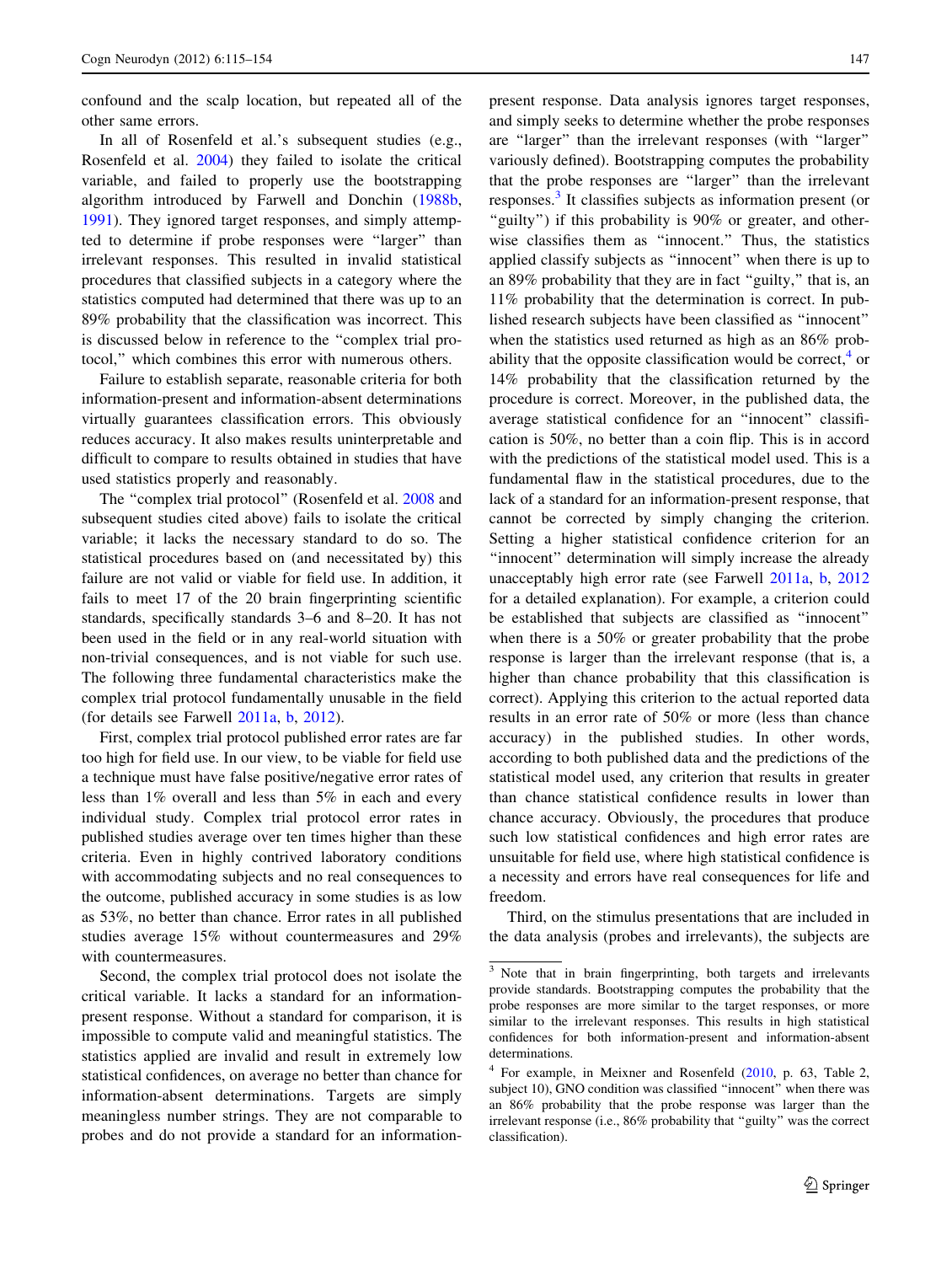not required to distinguish behaviorally between stimulus types. They simply push a button indicating that something appeared in a general area on the screen. Probes/irrelevants occur at totally predictable times that are known to the subjects. Thus, subjects are not required to read and process probe and irrelevant stimuli and prove behaviorally that they have done so on each trial. Motivated subjects with something to hide do not read and process these stimuli, and consequently their brain responses do not reveal their concealed knowledge. The accuracy of the complex trial protocol in detecting real-world information in motivated subjects is 0% (Farwell et al. [2011\)](#page-37-0). A suggested means to coerce a subject into accommodatingly revealing her concealed knowledge (Rosenfeld et al. [2008\)](#page-38-0) was to periodically ask the subject to recall what stimuli she had seen, and threaten to file a false report that the subject had ''failed'' the brainwave test if she did not recall the stimuli accurately. Such a report would be false, since in truth she had passed the brainwave test: her brain responses contained no evidence of any relevant knowledge. Clearly, this would be both unethical and ineffective in any real-world situation with motivated subjects and real consequences. Subjects could easily discern that neither their brain responses nor such a false report would provide any scientific evidence of their knowledge of the relevant information, and the false report would carry no weight in any real-world judicial proceeding.

This method differs from brain fingerprinting in several other ways. The complex trial protocol has never been independently replicated. It has never been applied in the field or in any real-world situation with non-trivial consequences. It has never been ruled admissible in court, and in light of the above it appears extremely unlikely that it ever will be in the future. In our view, any attempt to apply it in the real world would be scientifically, ethically, and legally untenable.

Reports in the popular press have sometimes mistakenly considered another method, the brain electrical oscillation system (BEOS) developed in India by Chanpadi Raman Mukundan, to be based on the author's original brain fingerprinting research. Unlike brain fingerprinting, however, it is not based on established scientific phenomena and published data. Like the complex trial protocol, it has not been independently replicated or published in the peerreviewed literature. It purports to distinguish between knowledge gained while committing a crime and knowledge learned after the fact by an innocent person. No known mechanism or psychophysiological phenomenon has been proposed on the basis of which to make this distinction. Initially it was used in some criminal cases in India, but it later was ruled inadmissible in court there.

In addition to the complex trial protocol and the BEOS system, three studies, Miyake et al. ([1993\)](#page-38-0), Rosenfeld et al. [\(2004](#page-38-0)), and Mertens and Allen ([2008](#page-38-0)) warrant particular mention in the context of scientific and methodological errors. This is because (1) the errors resulted in exceptionally low accuracy rates; and (2) although the methods are fundamentally different from brain fingerprinting and fail to meet the brain fingerprinting standards, the studies have been mistakenly considered to reflect negatively on brain fingerprinting (Harrington v. State [2001;](#page-37-0) Rosenfeld [2005](#page-38-0); Mertens and Allen [2008](#page-38-0)). In fact, the studies show only that these alternative, non-brain fingerprinting methods, which fall far short of the brain fingerprinting standards in fundamental ways, are inaccurate and susceptible to countermeasures.

A study in Japan by Miyake et al. ([1993\)](#page-38-0) failed to meet 18 of the 20 brain fingerprinting scientific standards (all but numbers 3 and 20). Moreover, the experimenters failed to implement data collection, artifact rejection, and data analysis procedures that meet the universal standards met by other laboratories in the field of event-related brain potential research. They measured responses from the wrong scalp location. These errors resulted in an exceptionally low accuracy rate. Only 65% of their determinations were correct.

In a study that has been mistakenly (Rosenfeld [2005,](#page-38-0) Mertens and Allen [2008](#page-38-0)) considered to be similar to brain fingerprinting, and even purported to be a replication of the original Farwell and Donchin brain fingerprinting research, Rosenfeld et al. ([2004\)](#page-38-0) failed to meet 15 of the 20 brain fingerprinting scientific standards, specifically numbers 3–6, 8–10, 12–15, and 17–20. They reported a variety of accuracy rates for different methods and analysis procedures. None of the accuracy rates were as high as the accuracy rates of brain fingerprinting, and some were as low as chance (54%) even without countermeasures (see Farwell [2011a,](#page-37-0) [b,](#page-37-0) [2012](#page-37-0)). This study also showed that Rosenfeld's techniques (but not brain fingerprinting) are susceptible to countermeasures.

In a third study that has been mistakenly considered to be similar to brain fingerprinting, Mertens and Allen ([2008\)](#page-38-0) failed to meet standards 8, 13, 18, and 19 and consequently achieved very low accuracy rates as well as susceptibility to countermeasures. They used valid statistical procedures and met several other standards that were not met by the Rosenfeld et al. ([2004\)](#page-38-0) and Miyake et al. ([1993\)](#page-38-0) studies. Nevertheless, failure to meet several vital scientific standards resulted in a major decrement in accuracy and also in susceptibility to countermeasures.

The above studies serve to demonstrate that meeting the scientific standards for brain fingerprinting research outlined herein is important in order to obtain valid, accurate, reliable, and interpretable results. Meeting certain standards is also necessary for establishing procedures that can be applied in field settings. These studies also highlight the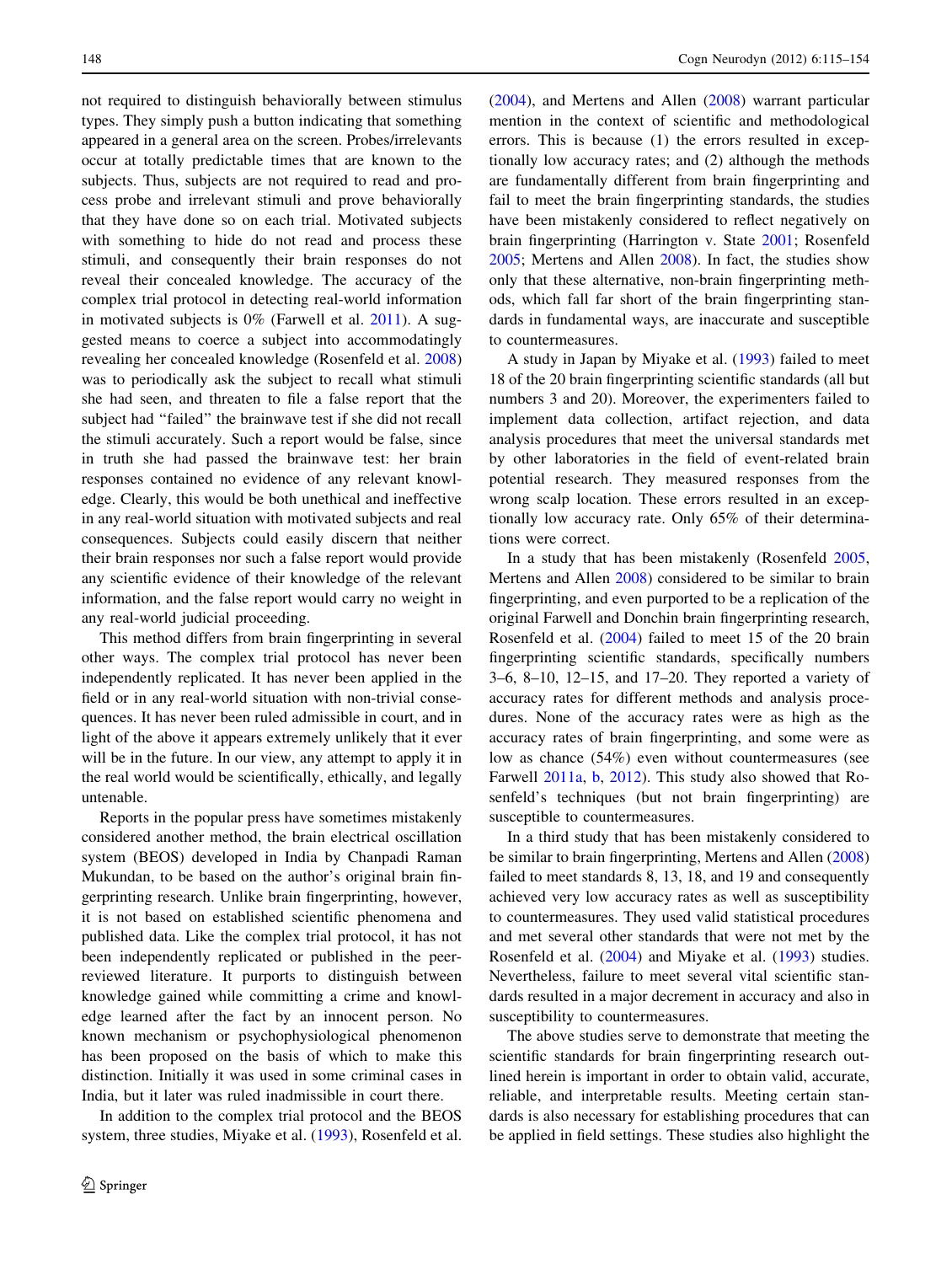fact that the proven inaccuracy and susceptibility to countermeasures of other, non-brain fingerprinting techniques does not imply that brain fingerprinting shares these same shortcomings.

#### Summary

The role of brain fingerprinting in forensic science is to bring within the realm of scientific scrutiny the record of a crime, terrorist act, terrorist training, specific crime- or terrorism-related knowledge or expertise, or other relevant information stored in the brain of a suspect or other person of interest, and to develop reliable forensic science evidence based on the accurate detection of such information.

Brain fingerprinting is a scientific technique to detect concealed information stored in the brain by measuring event-related potential (ERP) brainwave responses. Brain fingerprinting laboratory and field tests at the CIA, the FBI, the US Navy, and elsewhere have detected the presence or absence of information regarding the following:

- real-life events including felony crimes;
- real crimes with substantial consequences, including judicial outcomes such as the death penalty or life in prison;
- concealed information in real-world cases where subjects were offered a \$100,000 reward for beating the test;
- knowledge unique to FBI agents;
- knowledge unique to explosives (EOD/IED) experts;
- knowledge unique to US Navy medical military personnel;
- pictorially represented knowledge;
- mock crimes and mock espionage scenarios;
- other laboratory tests and real-world applications.

Brain fingerprinting has been successfully applied in field settings, including actual criminal cases wherein the brain fingerprinting test was ruled admissible in court and/or contributed to bringing the perpetrator to justice or exonerating the innocent. Brain fingerprinting helped to bring a serial killer to justice and to exonerate an innocent man falsely convicted and imprisoned for murder.

A brain fingerprinting test measures the subject's brain responses to specific information. The information is embodied in stimuli consisting of words, phrases, or pictures presented on a computer screen. Some of the stimuli are probe stimuli. Probes contain information that is relevant to the crime or situation under investigation and that the subject has no way of knowing outside of having participated in the crime. When the subject recognizes the relevant information contained in the probes as significant in the context of the crime, the brain emits an ''Aha!''

response. Brain fingerprinting measures and analyses the brainwaves and detects the corresponding P300-MERMER brain response.

Brain fingerprinting computes a determination of ''information present'' (the subject possesses the specific information tested) or ''information absent'' (he does not) for each individual subject. The brain fingerprinting bootstrapping algorithm also computes a statistical confidence for each individual determination.

In data analysis, responses to probes are compared with two standards. Target stimuli provide a standard for the subject's brain response to known crime-relevant information, information which is provided to all subjects. Irrelevant stimuli provide a standard for the subject's response to irrelevant information consisting of plausible but incorrect features of the crime. Data analysis determines whether the response to the probes is more similar to the response to the targets or to the response to the irrelevants, and provides a statistical confidence for this determination.

In our view, in order to be viable for field use, a technique must have less than 1% error rate overall, and less than 5% error rate in every individual study. Brain fingerprinting exceeds this standard. In over 200 cases including all field and laboratory research so far, brain fingerprinting has not produced a single error, neither a false negative nor a false positive. Error rate has been 0%. 100% of determinations have been correct. (Note, however, that this is simply a report of the actual data to date; no science can be generally characterized as "100% accurate" without qualification or reference to a specific data set.) In brain fingerprinting using the P300-MERMER, all tests have resulted in a definite determination with a high statistical confidence. There have been no indeterminates. In brain fingerprinting using the P300 alone, in less than 3% of cases, the data analysis algorithm has concluded that insufficient information is available to make a determination in either direction with a high statistical confidence, resulting in an indeterminate outcome (not an error).

Brain fingerprinting specific issue tests detect information regarding a specific event at a particular time and place, such as a crime or terrorist act. Brain fingerprinting specific screening tests detect a specific type of knowledge or expertise, such as knowledge unique to FBI agents, bomb makers, or Al-Qaeda-trained terrorists. Brain fingerprinting is not applicable for general screening, when the investigators have no idea what information is being sought.

Brain fingerprinting is highly resistant to countermeasures. Subjects have been taught the same countermeasures that have proven effective against other, non-brain fingerprinting techniques. Countermeasures had no effect on brain fingerprinting, despite the \$100,000 reward offered for beating the test with countermeasures and the motivation to beat the test inherent in real-world applications. All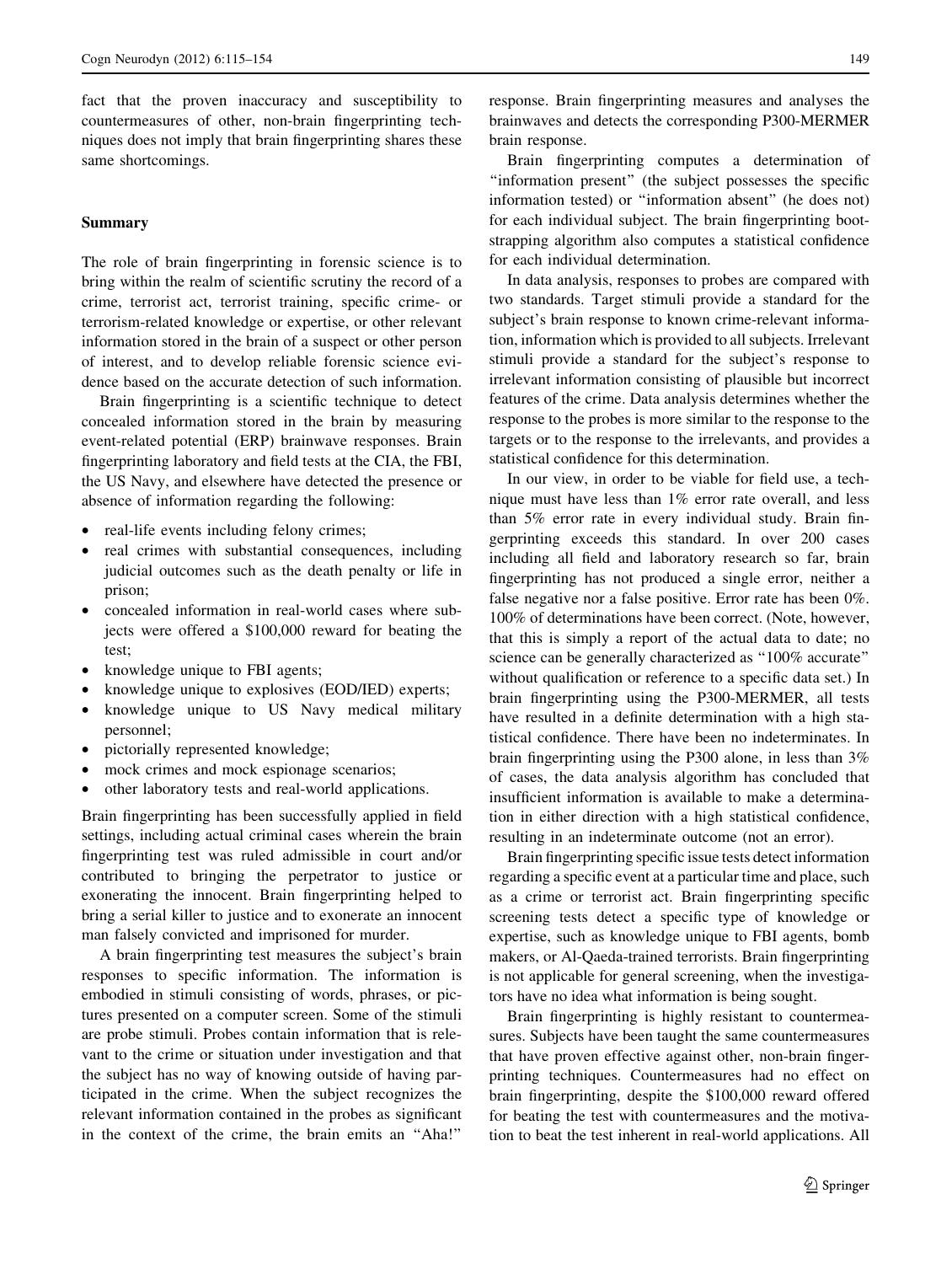subjects, whether practicing countermeasures or not, have been correctly detected.

The results of original research by the author and independent replications in other laboratories show that accuracy and validity can be reliably attained by following the established brain fingerprinting scientific standards outlined herein. Studies that have failed to meet the brain fingerprinting scientific standards show that such failure can result in low accuracy, susceptibility to countermeasures, and in some cases unreliable results and invalid procedures.

Studies in the original laboratory and independent replications elsewhere that meet the brain fingerprinting scientific standards consistently report extremely accurate results. Studies that fail to meet the brain fingerprinting standards, particularly certain critical standards, have resulted in inconsistent and lower accuracy rates, in some cases no better than chance. In some cases such failure also produced results that are uninterpretable and/or invalid. We have outlined herein the most common errors in brainwave-based concealed information tests, and the errors that have produced the greatest decrements in accuracy, reliability, and validity.

This paper reviews all relevant research previously published in English. In view of the published data, some caveats are necessary with respect to reliability, accuracy, practical usefulness in the field, and generalizations regarding results. The published results indicate that following the established brain fingerprinting scientific standards outlined herein is sufficient to ensure accurate, reliable, and valid results in laboratory studies and field applications. However, the available evidence does not support the notion that any attempt that fails to meet the established brain fingerprinting scientific standards could be expected to obtain accurate, reliable, or valid results. Techniques that fail to meet at least the most essential of the brain fingerprinting scientific standards have generally produced error rates at least ten times higher than the error rates that in our view are necessary for viable field use. To be meaningful and practically useful, generalizations about brainwave-based concealed information tests must distinguish between the studies that meet the brain fingerprinting standards and those that fail to meet the standards. Generalizations that fail to recognize this distinction are inadequate to present a meaningful interpretation of the available data, and can result in drawing erroneous conclusions about brain fingerprinting that in fact apply only to non-brain fingerprinting tests that fail to meet the standards. For example, the low accuracy and susceptibility to countermeasures characteristic of several non-brain fingerprinting techniques has sometimes been erroneously generalized to apply to brain fingerprinting, whereas in fact the actual data directly contradict this generalization.

In addition to conducting the science according to established brain fingerprinting standards, it is also vitally important to restrict the interpretation of brain fingerprinting results to what the science actually shows. Brain fingerprinting detects the presence or absence of specific information stored in the brain. It does not detect guilt, lies, emotions, intentions, or any action, including participation in a crime.

Prior to a brain fingerprinting test, a criminal investigator develops his account of the crime, based not on science but on his skill and judgment as an investigator. He determines that, in his non-scientific judgment, information contained in specific probe stimuli is relevant to the crime.

The brain fingerprinting scientist tests scientifically whether or not this specific information is stored in a specific subject's brain. Scientific reports of brain fingerprinting results, and testimony by brain fingerprinting expert witnesses in court, must be confined to an explanation of the science and a report of what the science actually shows. The only legitimate scientific conclusion to be reported is that the brain fingerprinting evidence shows, with a particular statistical confidence, that the subject either does or does not know the information contained in the probe stimuli in the context of the crime. Any interpretation of the results in terms of the subject's guilt or innocence goes beyond the science and is outside the legitimate purview of testimony by a brain fingerprinting scientist. Brain fingerprinting scientists whose testimony on brain fingerprinting has been admitted as scientific evidence in court have adhered closely to this requirement.

As discussed herein, brain fingerprinting science does not evaluate whether the criminal investigator's account of the crime, and the probe stimuli included therein, accurately represent the crime, or whether the suspect committed the crime. Brain fingerprinting, and a brain fingerprinting scientist's testimony, do not address what the suspect should know, could know, or would know about a crime under what circumstances (e.g., if he is innocent or guilty). Brain fingerprinting only detects what the subject actually does know about the crime. It is up to the criminal investigator to come up with an account of the crime and the knowledge relevant thereto (the probe stimuli). It is up to the prosecuting and defense attorneys to debate, and the judge and jury to decide, what all the evidence, including the brain fingerprinting evidence, means with respect to what happened, whether a crime was committed, and if so what was the crime, who committed it, and who is guilty or not.

Brain fingerprinting is similar to other forensic sciences in this regard. DNA testing, for example, concludes only that Sample A (ostensibly from the crime scene) matches sample B (ostensibly from the subject). DNA science and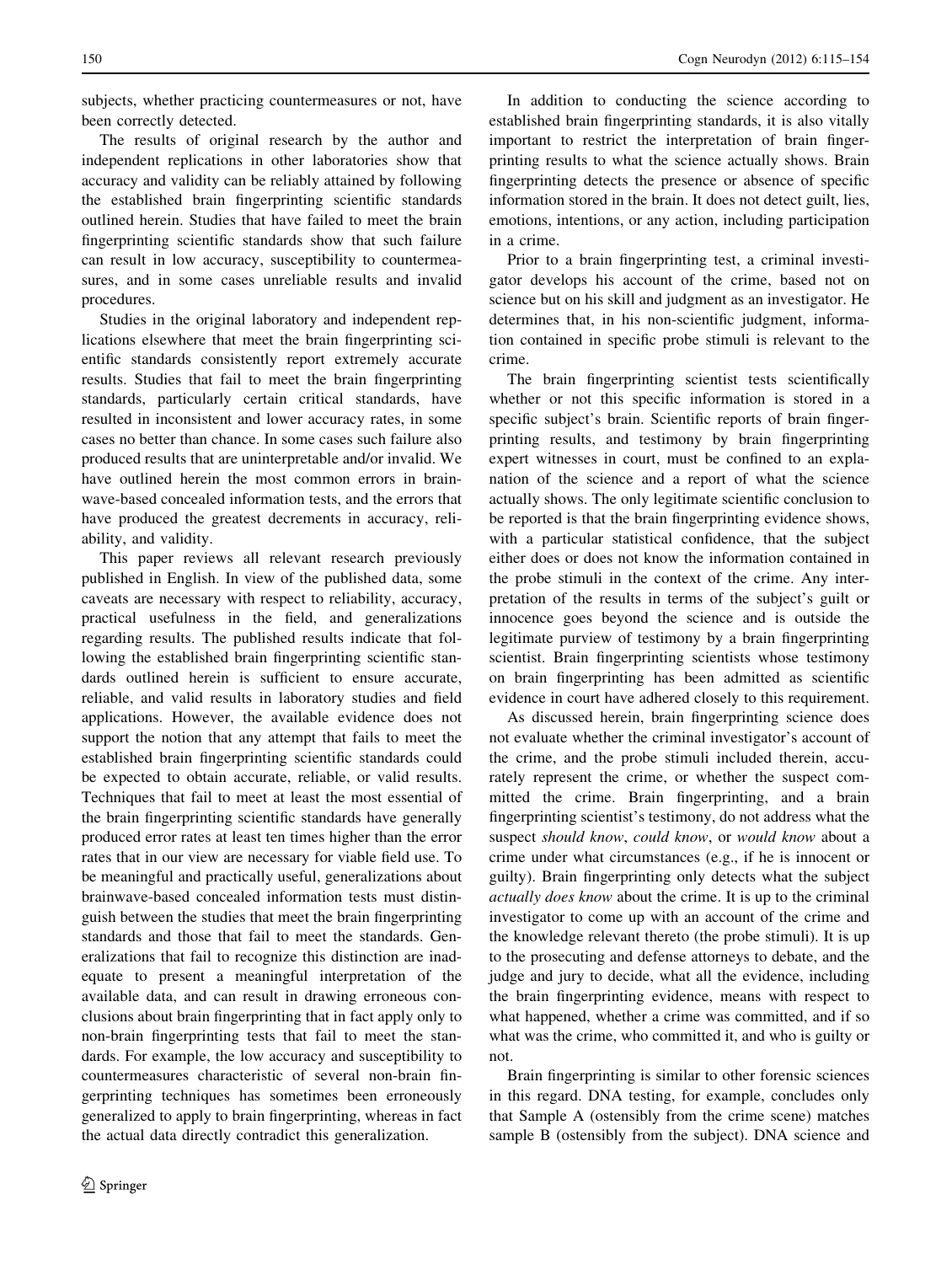<span id="page-36-0"></span>DNA expert witnesses do not determine or opine on whether the subject is guilty of a murder. That is up to the judge and jury to decide based on all the evidence. Brain fingerprinting does not present a conclusion regarding the subject's guilt or innocence of the crime. Like other forensic sciences, it simply provides evidence that is useful for the the judge and jury in their determinations regarding what took place and who is guilty or not.

In weighing the evidence and extrapolating from witness testimony and scientific evidence to the question of whether a suspect committed a crime, judges and juries must use common sense and take into account the well known limitations of human memory. This consideration applies equally to witness testimony, which is a subjective (and not always truthful) account of the contents of memory, and to brain fingerprinting, which provides an objective, scientific account of the contents of human memory. Such considerations are evaluated by the judge and jury on the basis of their common sense and life experience, and are outside the realm of the scientific testimony of a brain fingerprinting scientist.

The results of published laboratory research and field applications indicate that brain fingerprinting testing consistently provides accurate, reliable, and valid scientific evidence in the detection of concealed information, provided that the science is conducted strictly according to the established brain fingerprinting scientific standards and interpreted according to these same standards such that the scientific interpretation stays strictly within the boundaries of what the science actually demonstrates. Brain fingerprinting evidence, when based on science so conducted and interpreted, has proven to be of value in real-world criminal justice and national security applications.

Brain fingerprinting has been successfully applied in real-world cases and ruled admissible as scientific evidence in court. Scientists in the United States currently continue to apply it successfully in the field. The results reviewed herein suggest that brain fingerprinting provides a new scientific method to accurately and reliably detect the presence or absence of concealed information that can generate useful forensic evidence in real-world applications in criminal justice and national security.

Acknowledgments The author is grateful to former FBI scientists Drew Richardson, PhD and Sharon Smith, PhD for their substantial contributions to some of the research reviewed herein; to attorneys Thomas Makeig, Mary Kennedy, and Thomas Frerichs for their legal expertise in obtaining admissibility in court for brain fingerprinting; to the US Central Intelligence Agency (CIA) for funding several of the studies reviewed herein; and to the US Federal Bureau of Investigation (FBI) and the US Navy for their cooperation and assistance in conducting research with their personnel in their facilities. The views expressed herein are the views of the author, and do not necessarily reflect the views of any other individual or agency.

#### References

- Abootalebi V, Moradi MH, Khalilzadeh MA (2006) A comparison of methods for ERP assessment in a P300-based GKT. Int J Psychophysiol 62(2):309–320
- Allen J (2008) Not devoid of forensic potential, but…. Am J Bioethics 8(1):27–28
- Allen J, Iacono WG (1997) A comparison of methods for the analysis of event-related potentials in deception detection. Psychophysiology 34:234–240
- Allen JJ, Mertens R (2009) Limitations to the detection of deception: true and false recollections are poorly distinguished using an event-related potential procedure. Soc Neurosci 4(6):473–490
- Allen J, Iacono WG, Danielson KD (1992) The identification of concealed memories using the event-related potential and implicit behavioral measures: a methodology for prediction in the face of individual differences. Psychophysiology 29:504–522
- Başar-Eroglu C, Başar E, Demiralp T, Schürmann M (1992) P300response: possible psychophysiological correlates in delta and theta frequency channels. A review. Int J Psychophysiol 13(2):161–179
- Bashore T, Rapp P (1993) Are there alternatives to traditional polygraph procedures? Psychol Bull 113:3–22
- Baudena P, Halgren E, Heit G, Clarke JM (1995) Intracerebral potentials to rare target and distractor auditory and visual stimuli. III. Frontal cortex. Electroencephalogr Clin Neurophysiol 94:251–264
- Daubert v. Merrell Dow Pharmaceuticals, Inc. 509 US 579, 594 (1993)
- Donchin E, Ritter W, McCallum WC (1978) Cognitive psychophysiology: the endogenous components of the ERP. In: Callaway E, Teuting P, Koslow S (eds) Brain event-related potentials in man. Academic Press, New York, pp 349–441
- Donchin E, Miller GA, Farwell LA (1986) The endogenous components of the event-related potential—a diagnostic tool? In: Swaab DF, Fliers E, Mirmiran M, Van Gool WA, Van Haaren F (eds) Progress in brain research. Vol 70: Aging of the brain and Alzheimer's disease. Elsevier, Amsterdam, pp 87–102
- Erickson MJ (2007) Daubert's bipolar treatment of scientific expert testimony—from Frye's polygraph to Farwell's brain fingerprinting. Drake Law Rev 55:763–812
- Fabiani M, Gratton G, Karis D, Donchin E (1987) The definition, identification and reliability of measurement of the P300 component of the event-related brain potential. In: Ackles PK, Jennings JR, Coles MGH (eds) Advances in psychophysiology, vol 2. JAI Press, Greenwich, pp 1–78
- Farwell LA (1992a) The brain-wave information detection (BID) system: a new paradigm for psychophysiological detection of information. Doctoral Dissertation, University of Illinois at Urbana-Champaign, pp 1–165
- Farwell LA (1992b) Two new twists on the truth detector: brain-wave detection of occupational information. Psychophysiology 29(s4A):S3
- Farwell LA (1994) Method and apparatus for multifaceted electroencephalographic response analysis (MERA). US Patent #5,363,858
- Farwell LA (1995a) Method and apparatus for truth detection. US Patent #5,406,956
- Farwell LA (1995b) Method for electroencephalographic information detection. US Patent #5,467,777
- Farwell, LA (1999) How consciousness commands matter: the new scientific revolution and the evidence that anything is possible. Sunstar. Fairfield, IA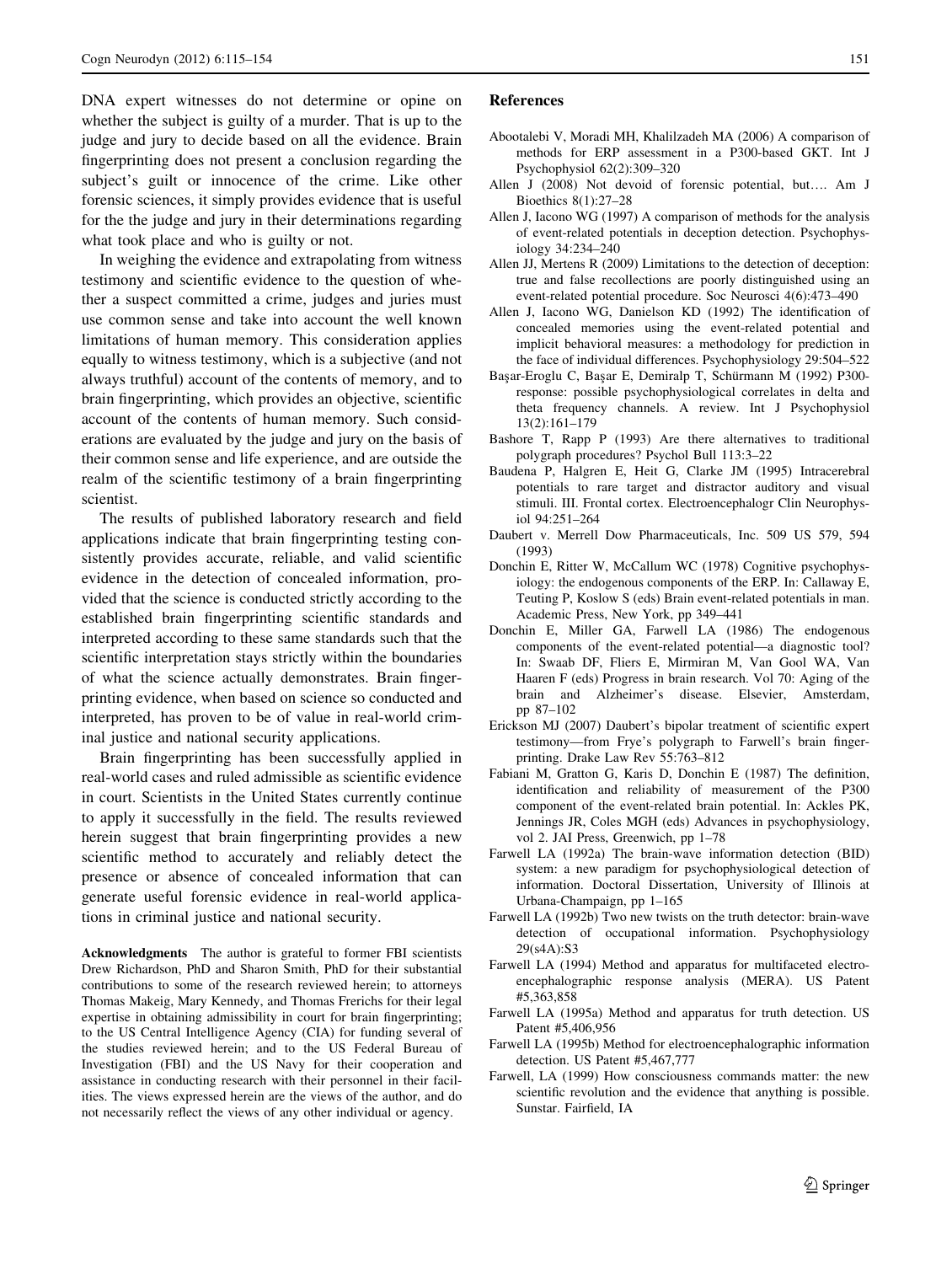- <span id="page-37-0"></span>Farwell LA (2007) Apparatus for a classification guilty knowledge test and integrated system for detection of deception and information. UK Patent #GB2421329
- Farwell LA (2008) Brain fingerprinting detects real crimes in the field despite one-hundred-thousand-dollar reward for beating it. Psychophysiology 45(s1):S1
- Farwell LA (2009) Brain fingerprinting in global security. Presented at the Global Security Challenge Security Summit, Nov 2009. London Business School, London
- Farwell LA (2010) Method and apparatus for brain fingerprinting, measurement, assessment and analysis of brain function. US Patent # 7,689,272
- Farwell LA (2011a) Brain fingerprinting: corrections to Rosenfeld. Sci Rev Mental Health Practice 8(2):56–68. [http://www.brain](http://www.brainwavescience.com/Farwell_Brain_Fingerprinting_Corrections_to_Rosenfeld_Scientific_Review_of_Mental_Health_Practice.pdf) [wavescience.com/Farwell\\_Brain\\_Fingerprinting\\_Corrections\\_](http://www.brainwavescience.com/Farwell_Brain_Fingerprinting_Corrections_to_Rosenfeld_Scientific_Review_of_Mental_Health_Practice.pdf) [to\\_Rosenfeld\\_Scientific\\_Review\\_of\\_Mental\\_Health\\_Practice.](http://www.brainwavescience.com/Farwell_Brain_Fingerprinting_Corrections_to_Rosenfeld_Scientific_Review_of_Mental_Health_Practice.pdf) [pdf](http://www.brainwavescience.com/Farwell_Brain_Fingerprinting_Corrections_to_Rosenfeld_Scientific_Review_of_Mental_Health_Practice.pdf)
- Farwell LA (2011b) Brain fingerprinting: comprehensive corrections to Rosenfeld in scientific review of mental health practice. Excalibur Scientific Press, Seattle. [http://www.brainwavescie](http://www.brainwavescience.com/Scientific_Review_of_Mental_Health_Practice_Farwell_Corrections_to_Rosenfeld.pdf) [nce.com/Scientific\\_Review\\_of\\_Mental\\_Health\\_Practice\\_Farwell\\_](http://www.brainwavescience.com/Scientific_Review_of_Mental_Health_Practice_Farwell_Corrections_to_Rosenfeld.pdf) [Corrections\\_to\\_Rosenfeld.pdf](http://www.brainwavescience.com/Scientific_Review_of_Mental_Health_Practice_Farwell_Corrections_to_Rosenfeld.pdf)
- Farwell LA (2012) Brain fingerprinting: a tutorial review of laboratory research and field applications. Evergreen Press, Seattle. Available at: [http://www.brainwavescience.com/Far](http://www.brainwavescience.com/Farwell_Brain_Fingerprinting_Tutorial_Review) [well\\_Brain\\_Fingerprinting\\_Tutorial\\_Review](http://www.brainwavescience.com/Farwell_Brain_Fingerprinting_Tutorial_Review)
- Farwell LA (2013) Lie detection. In: Saukko P (ed) Encyclopedia of forensic sciences, 2nd edn. Elsevier, Oxford
- Farwell LA, Donchin E (1986) The ''brain detector'': P300 in the detection of deception. Psychophysiology 23(4):434
- Farwell LA, Donchin E (1988a) Talking off the top of your head: toward a mental prosthesis utilizing event-related brain potentials. Electroencephalogr Clin Neurophysiol 70:510–523
- Farwell LA, Donchin E (1988b) Event-related brain potentials in interrogative polygraphy: analysis using bootstrapping. Psychophysiology 25(4):445
- Farwell LA, Donchin E (1991) The truth will out: interrogative polygraphy (''lie detection'') with event-related potentials. Psychophysiology 28(5):531–547. [http://www.Brainwavescience.](http://www.Brainwavescience.com/Farwell_Donchin_1991_Psychophysiology_Brain_Fingerprinting_The_Truth_Will_Out.pdf) [com/Farwell\\_Donchin\\_1991\\_Psychophysiology\\_Brain\\_Fingerprin](http://www.Brainwavescience.com/Farwell_Donchin_1991_Psychophysiology_Brain_Fingerprinting_The_Truth_Will_Out.pdf) [ting\\_The\\_Truth\\_Will\\_Out.pdf](http://www.Brainwavescience.com/Farwell_Donchin_1991_Psychophysiology_Brain_Fingerprinting_The_Truth_Will_Out.pdf)
- Farwell LA, Farwell GW (1995) Quantum-mechanical processes and consciousness. Bull Am Phys Soc 40(2):956–957
- Farwell LA, Makeig TH (2005) Farwell brain fingerprinting in the case of Harrington v. State. Open Court X [10]:3, 7-10 Indiana State Bar Assoc. Available at: [http://www.brainwavescience.](http://www.brainwavescience.com/Farwell_Brain_Fingerprinting_in_Harrington_v_State) [com/Farwell\\_Brain\\_Fingerprinting\\_in\\_Harrington\\_v\\_State](http://www.brainwavescience.com/Farwell_Brain_Fingerprinting_in_Harrington_v_State)
- Farwell LA, Richardson DC (2006a) Brain fingerprinting in laboratory conditions. Psychophysiology 43(s1):S37–S38
- Farwell LA, Richardson DC (2006b) Brain fingerprinting in field conditions. Psychophysiology 43(s1):S38
- Farwell LA, Smith SS (2001) Using brain MERMER testing to detect concealed knowledge despite efforts to conceal. J Forensic Sci 46(1):135–143. Available at: [http://www.Brainwavescience.](http://www.Brainwavescience.com/Farwell_Smith_Journal_of_Forensic_Sciences_Brain_Fingerprinting.pdf) [com/Farwell\\_Smith\\_Journal\\_of\\_Forensic\\_Sciences\\_Brain\\_Finger](http://www.Brainwavescience.com/Farwell_Smith_Journal_of_Forensic_Sciences_Brain_Fingerprinting.pdf) [printing.pdf](http://www.Brainwavescience.com/Farwell_Smith_Journal_of_Forensic_Sciences_Brain_Fingerprinting.pdf)
- Farwell LA, Martinerie JM, Bashore TR, Rapp PE, Goddard PH (1993) Optimal digital filters for long-latency components of the event-related brain potential. Psychophysiology 30(3):306–315
- Farwell LA, Richardson DC, Richardson G (2011) Brain fingerprinting field studies comparing P300-MERMER and P300 ERPs in the detection of concealed information. Psychophysiology 48: S95–S96 (abstract). Available at: [http://www.brainwavescience.](http://www.brainwavescience.com/Farwell_Richardson_Richardson_2011_Brain_Fingerprinting_Field_Studies_Comparing_P300MERMER_and_P300_in_the_Detection_of_Concealed_Information.pdf) [com/Farwell\\_Richardson\\_Richardson\\_2011\\_Brain\\_Fingerprin](http://www.brainwavescience.com/Farwell_Richardson_Richardson_2011_Brain_Fingerprinting_Field_Studies_Comparing_P300MERMER_and_P300_in_the_Detection_of_Concealed_Information.pdf) [ting\\_Field\\_Studies\\_Comparing\\_P300MERMER\\_and\\_P300\\_in\\_](http://www.brainwavescience.com/Farwell_Richardson_Richardson_2011_Brain_Fingerprinting_Field_Studies_Comparing_P300MERMER_and_P300_in_the_Detection_of_Concealed_Information.pdf) [the\\_Detection\\_of\\_Concealed\\_Information.pdf](http://www.brainwavescience.com/Farwell_Richardson_Richardson_2011_Brain_Fingerprinting_Field_Studies_Comparing_P300MERMER_and_P300_in_the_Detection_of_Concealed_Information.pdf)
- Farwell LA, Richardson DC, Richardson GM (in press) Brain fingerprinting field studies comparing P300-MERMER and P300 brainwave responses in the detection of concealed information. Evergreen Press, Seattle. [http://www.brainwave](http://www.brainwavescience.com/Farwell_Richardson_Richardson_Brain_Fingerprinting_Field_Studies_Comparing_P300-MERMER_and_P300_Brainwave_Responses_in_the_Detection_of_Concealed_Information) [science.com/Farwell\\_Richardson\\_Richardson\\_Brain\\_Fingerprin](http://www.brainwavescience.com/Farwell_Richardson_Richardson_Brain_Fingerprinting_Field_Studies_Comparing_P300-MERMER_and_P300_Brainwave_Responses_in_the_Detection_of_Concealed_Information) [ting\\_Field\\_Studies\\_Comparing\\_P300-MERMER\\_and\\_P300\\_](http://www.brainwavescience.com/Farwell_Richardson_Richardson_Brain_Fingerprinting_Field_Studies_Comparing_P300-MERMER_and_P300_Brainwave_Responses_in_the_Detection_of_Concealed_Information) [Brainwave\\_Responses\\_in\\_the\\_Detection\\_of\\_Concealed\\_Infor](http://www.brainwavescience.com/Farwell_Richardson_Richardson_Brain_Fingerprinting_Field_Studies_Comparing_P300-MERMER_and_P300_Brainwave_Responses_in_the_Detection_of_Concealed_Information) [mation](http://www.brainwavescience.com/Farwell_Richardson_Richardson_Brain_Fingerprinting_Field_Studies_Comparing_P300-MERMER_and_P300_Brainwave_Responses_in_the_Detection_of_Concealed_Information)
- Gaillard AKW, Ritter W (1983) Tutorials in event-related potential research: endogenous components. North-Holland, Amsterdam
- Gamer M, Berti S (2009) Task relevance and recognition of concealed information have different influences on electrodermal activity and event-related brain potentials. Psychophysiology 47(2): 355–364
- Grier JB (1971) Non-parametric indexes for sensitivity and bias: computing formulas. Psychol Bull 75:424–429
- Güntekin B, Basar E  $(2010)$  A new interpretation of P300 responses upon analysis of coherences. Cogn Neurodyn 4(2):107–118
- Hahm J, Ji HK, Jeong JY, Oh DH, Kim SH, Sim KB, Lee JH (2009) Detection of concealed information: combining a virtual mock crime with a P300-based Guilty Knowledge Test. Cyberpsychol Behav 12(3):269–275
- Halgren E, Stapleton JM, Smith ME, Altafullah I (1986) Generators of the human scalp P3(s). In: Cracco RQ, Bodis-Wollner I (eds) Evoked potentials, frontiers of clinical neuroscience, vol 3. Alan R. Liss, New York
- Halgren E, Baudena P, Clarke JM, Heit G, Liegois C, Chauvel P et al (1995) Intracerebral potentials to rare target and distractor auditory and visual stimuli. I. Superior temporal plane and parietal lobe. Electroencephalogr Clin Neurophysiol 94:191–220
- Halgren E, Marinkovic K, Chauvel P (1998) Generators of the late cognitive potentials in auditory and visual oddball tasks. Electroencephalogr Clin Neurophysiol 106:156–164
- Harrington v. State. Case No. PCCV 073247(Iowa District Court for Pottawattamie County, 5 March 2001)
- Harrington v. State. 659 N.W.2d 509 (Iowa 2003)
- Heisenberg W (1958) Physics and philosophy, the revolution in modern science. Harper, New York
- Hira S, Furumitsu I (2002) Polygraphic examinations in Japan: applications of the guilty knowledge test in forensic investigations. Int J Police Sci Manag 4:16–27
- Huster RJ, Pantev C, Konrad C, Westerhausen R (2010) The role of the cingulate cortex as neural generator of the N200 and P300 in a tactile response inhibition task. Hum Brain Mapp 31(8):1260–1271
- Iacono WG (2007) Detection of deception. In: Cacioppo J, Tassinary L, Berntson G (eds) Handbook of psychophysiology. Cambridge University Press, New York, pp 688–703
- Iacono WG (2008) The forensic application of ''Brain Fingerprinting'': why scientists should encourage the use of P300 memory detection methods. Am J Bioethics 8(1):30–32
- Iacono WG, Lykken DT (1997) The validity of the lie detector: two surveys of scientific opinion. J Appl Psychol 82:426–433
- Iacono WG, Patrick CJ (2006) Polygraph (''lie detector'') testing: current status and emerging trends. In: Weiner IB, Hess AK (eds) The handbook of forensic psychology. Wiley, New York, pp 552–588
- Johnson R (1988) The amplitude of the P300 component of the eventrelated potential: review and synthesis. In: Ackles P, Jennings JR, Coles MGH (eds) Advances in psychophysiology: a research annual, vol 3. JAI Press, Greenwich, pp 69–137
- Johnson RJ (1989) Auditory and visual P300s in temporal lobectomy patients: evidence for modality-dependent generators. Psychophysiology 26(6):633–650
- Johnson RJ (1993) On the neural generators of the P300 component of the event-related potential. Psychophysiology 30(1):90–97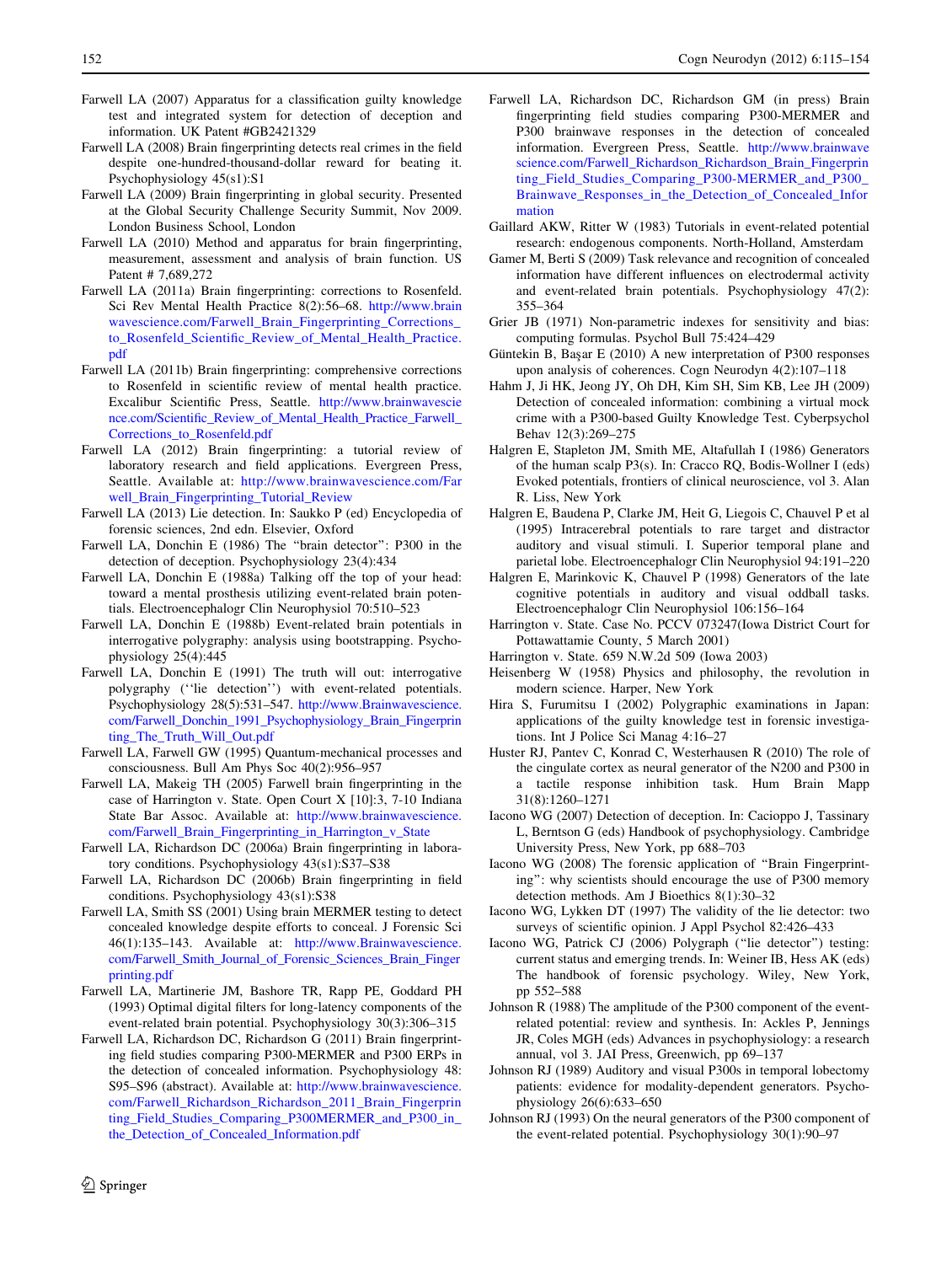- <span id="page-38-0"></span>Johnson MM, Rosenfeld JP (1992) Oddball-evoked P300-based method of deception detection in the laboratory II: utilization of non-selective activation of relevant knowledge. Int J Psychophysiol 12(3):289–306
- Kiss I, Dashieff RM, Lordeon P (1989) A parieto-occipital generator for P300: evidence from human intracranial recordings. Int J Neurosci 49:1–2
- Kubo K, Nittono H (2009) The role of intention to conceal in the P300-based concealed information test. Appl Psychophysiol Biofeedback 34(3):227–235
- Leaf v. Goodyear Tire & Rubber Co., 590 N.W.2d 525, 533 (Iowa 1999)
- Lefebvre CD, Marchand Y, Smith SM, Connolly JF (2007) Determining eyewitness identification accuracy using event-related brain potentials (ERPs). Psychophysiology 44(6):894–904
- Lefebvre CD, Marchand Y, Smith SM, Connolly JF (2009) Use of event-related brain potentials (ERPs) to assess eyewitness accuracy and deception. Int J Psychophysiol 73(3):218–225
- Li Y, Hu Y, Liu T, Wu D (2011) Dipole source analysis of auditory P300 response in depressive and anxiety disorders. Cogn Neurodyn 5(2):221–229
- Linden D (2005) The P300: where in the brain is it produced and what does it tell us? Neuroscientist 11(6):563–576
- Long J, Gu Z, Li Y, Yu T, Li F, Fu M (2011) Semi-supervised joint spatio-temporal feature selection for P300-based BCI speller. Cogn Neurodyn 5(4):387–398
- Lui M, Rosenfeld JP (2008) Detection of deception about multiple, concealed, mock crime items, based on a spatial-temporal analysis of ERP amplitude and scalp distribution. Psychophysiology 45(5):721–730
- Lykken DT (1959) The GSR in the detection of guilt. J Appl Psychol 43:385–388
- Lykken DT (1960) The validity of the guilty knowledge technique: the effects of faking. J Appl Psychol 44:258–262
- Meegan DV (2008) Neuroimaging techniques for memory detection: scientific, ethical and legal issues. Am J Bioethics 8:9–20
- Meijer EH, Smulders FTY, Merckelbach HLGJ, Wolf AG (2007) The P300 is sensitive to face recognition. Int J Psychophysiol 66(3):231–237
- Meijer EH, Smulders FTY, Wolf A (2009) The contribution of mere recognition to the P300 effect in a concealed information test. Appl Psychophysiol Biofeedback 34(3):221–226
- Meixner JB, Rosenfeld PJ (2010) Countermeasure mechanisms in a P300-based concealed information test. Psychophysiology 47(1):57–65
- Meixner JB, Rosenfeld PJ (in press) A mock terrorism application of the P300-based concealed information test. Psychophysiology
- Meixner JB, Haynes A, Winograd MR, Brown J, Rosenfeld PJ (2009) Assigned versus random, countermeasure-like responses in the p300 based complex trial protocol for detection of deception: task demand effects. Appl Psychophysiol Biofeedback 34(3): 209–220
- Mertens R, Allen JJB (2008) The role of psychophysiology in forensic assessments: deception detection, ERPs, and virtual reality mock crime scenarios. Psychophysiology 45(2):286– 298
- Mertens R, Allen J, Culp N, Crawford L (2003) The detection of deception using event-related potentials in a highly realistic mock crime scenario. Psychophysiology 40:S60
- Miller GA, Bashore TR, Farwell LA, Donchin E (1987) Research in geriatric psychophysiology. In: Schaie KW, Eisdorfer C (eds) Annual review of gerontology and geriatrics, vol 7. Springer, New York, pp 1–27
- Miyake Y, Mizutanti M, Yamahura T (1993) Event related potentials as an indicator of detecting information in field polygraph examinations. Polygraph 22:131–149
- Moenssens AA (2002) Brain fingerprinting—can it be used to detect the innocence of persons charged with a crime? UMKC Law Rev 70:891–920
- Murphy PR, Robertson IH, Balsters JH, O'Connell RG (2011) Pupillometry and P3 index the locus coeruleus—noradrenergic arousal function in humans. Psychophysiology 48:1531–1542
- National Research Council (2003) The polygraph and lie detection. National Academies Press, Washington
- Neshige R, Kuroda Y, Kakigi R, Fujiyama F, Matoba R, Yarita M, Luders H, Shibasaki H (1991) Event-related brain potentials as indicators of visual recognition and detection of criminals by their use. Forensic Sci Int 51(1):95–103
- Nieuwenhuis S, Aston-Jones G, Cohen JD (2005) Decision making, the P3, and the locus coeruleus—norepinephrine system. Psychol Bull 131(4):510–532
- Picton TW (1988) Handbook of electroencephalography and clinical neurophysiology: human event-related potentials, vol 3. Elsevier, Amsterdam
- Pineda JA, Foote SL, Neville HJ (1989) Effects of locus coeruleus lesions on auditory, long-latency, event-related potentials in monkey. J Neurosci 9:81–93
- Rapp PE, Albano AM, Schmah TI, Farwell LA (1993) Filtered noise can mimic low dimensional chaotic attractors. Phys Rev E 47(4):2289–2297
- Roberts AJ (2007) Everything new is old again: brain fingerprinting and evidentiary analogy. Yale JL Tech 9:234–270. Available at: <http://www.yjolt.org/files/roberts-9-YJOLT-234.pdf>
- Rosenfeld JP (1995) Alternative views of Bashore and Rapp's (1993) alternatives to traditional polygraphy: a critique. Psychol Bull 117(1):159–166
- Rosenfeld JP (2002) Event-related potentials in the detection of deception, malingering, and false memories. In: Kleiner M (ed) Handbook of polygraph testing. Academic Press, New York, pp 265–286
- Rosenfeld JP (2005) ''Brain fingerprinting:'' a critical analysis. Sci Rev Mental Health Practice 4:20–37
- Rosenfeld JP, Labkovsky E (in press) New P300-based protocol to detect concealed information: Resistance to mental countermeasures against only half the irrelevant stimuli and a possible ERP indicator of countermeasures. Psychophysiology
- Rosenfeld JP, Nasman VT, Whalen R, Cantwell B, Mazzeri L (1987) Late vertex positivity in event-related potentials as a guilty knowledge indicator: a new method of lie detection. Int J Neurosci 34:125–129
- Rosenfeld JP, Cantwell G, Nasman VT, Wojdac V, Ivanov S, Mazzeri L (1988) A modified, event-related potential-based guilty knowledge test. Int J Neurosci 42:157–161
- Rosenfeld JP, Angell A, Johnson M, Qian J (1991) An ERP-based, control-question lie detector analog: algorithms for discriminating effects within individuals' average waveforms. Psychophysiology 28:319–335
- Rosenfeld JP, Soskins M, Bosh G, Ryan A (2004) Simple effective countermeasures to P300-based tests of detection of concealed information. Psychophysiology 41(2):205–219
- Rosenfeld JP, Biroschak JR, Furedy JJ (2006) P-300-based detection of concealed autobiographical versus incidentally acquired information target and non-target paradigms. Int J Psychophysiol 60(3):251–259
- Rosenfeld JP, Shue E, Singer E (2007) Single versus multiple probe blocks of P300-based concealed information tests for autobiographical versus incidentally learned information. Biol Psychol 74:396–404
- Rosenfeld JP, Labkovsky E, Lui MA, Winograd M, Vandenboom C, Chedid K (2008) The complex trial protocol (CTP): a new, countermeasure-resistant, accurate P300-based method for detection of concealed information. Psychophysiology 45:906–919